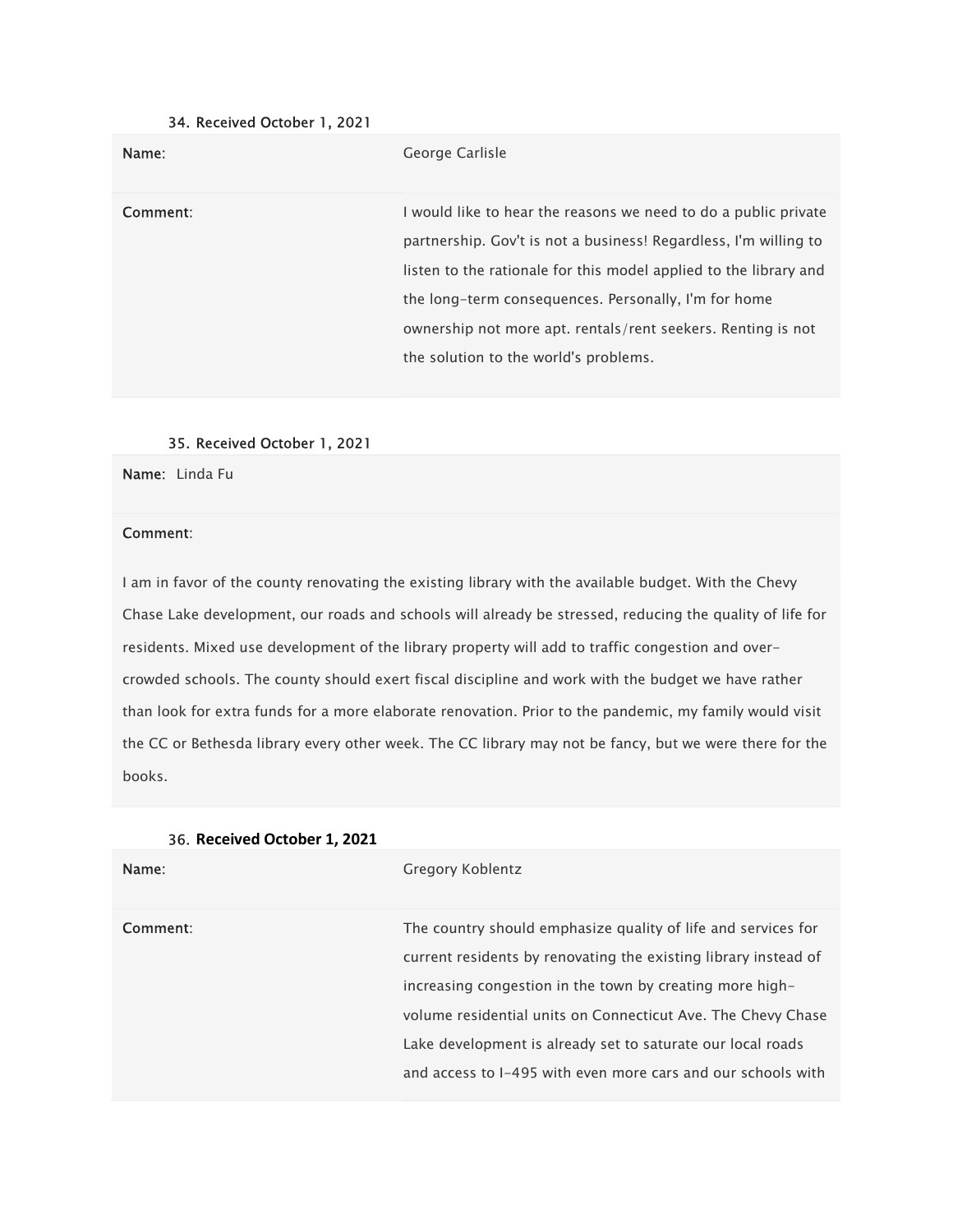even more students that they can barely handle. The renovation needs for Chevy Chase library are not so extensive that they justify giving developers even more land under the guise of a public-private partnership.

# 37. Received October 2, 2021

| Name:                        | Elizabeth Spencer                                                                                                                                                                                                                                                                                                                                                                                                                     |
|------------------------------|---------------------------------------------------------------------------------------------------------------------------------------------------------------------------------------------------------------------------------------------------------------------------------------------------------------------------------------------------------------------------------------------------------------------------------------|
| Comment:                     | I support the need for more housing especially near transit,<br>however I am a 50-year neighborhood resident and Chevy<br>Chase Library patron and I urge you to make short drop-ins to<br>the library easy with at-grade parking. Most of us from the<br>neighborhood can not walk to the library, and underground<br>parking may be a barrier to many who would otherwise<br>continue to take advantage of this treasured resource. |
| 38. Received October 5, 2021 |                                                                                                                                                                                                                                                                                                                                                                                                                                       |
| Name:                        | Jeanine Derr                                                                                                                                                                                                                                                                                                                                                                                                                          |
| Comment:                     | I am concerned that a public/private partner ship with retail<br>and/or residential facilities may impact the community by<br>making the library seem and feel less open and available to<br>ALL members of the community. It seems like a complete<br>overhaul with retail/residential facilities would also entail a<br>longer construction time, thus taking the library out of action<br>for a longer period of time.             |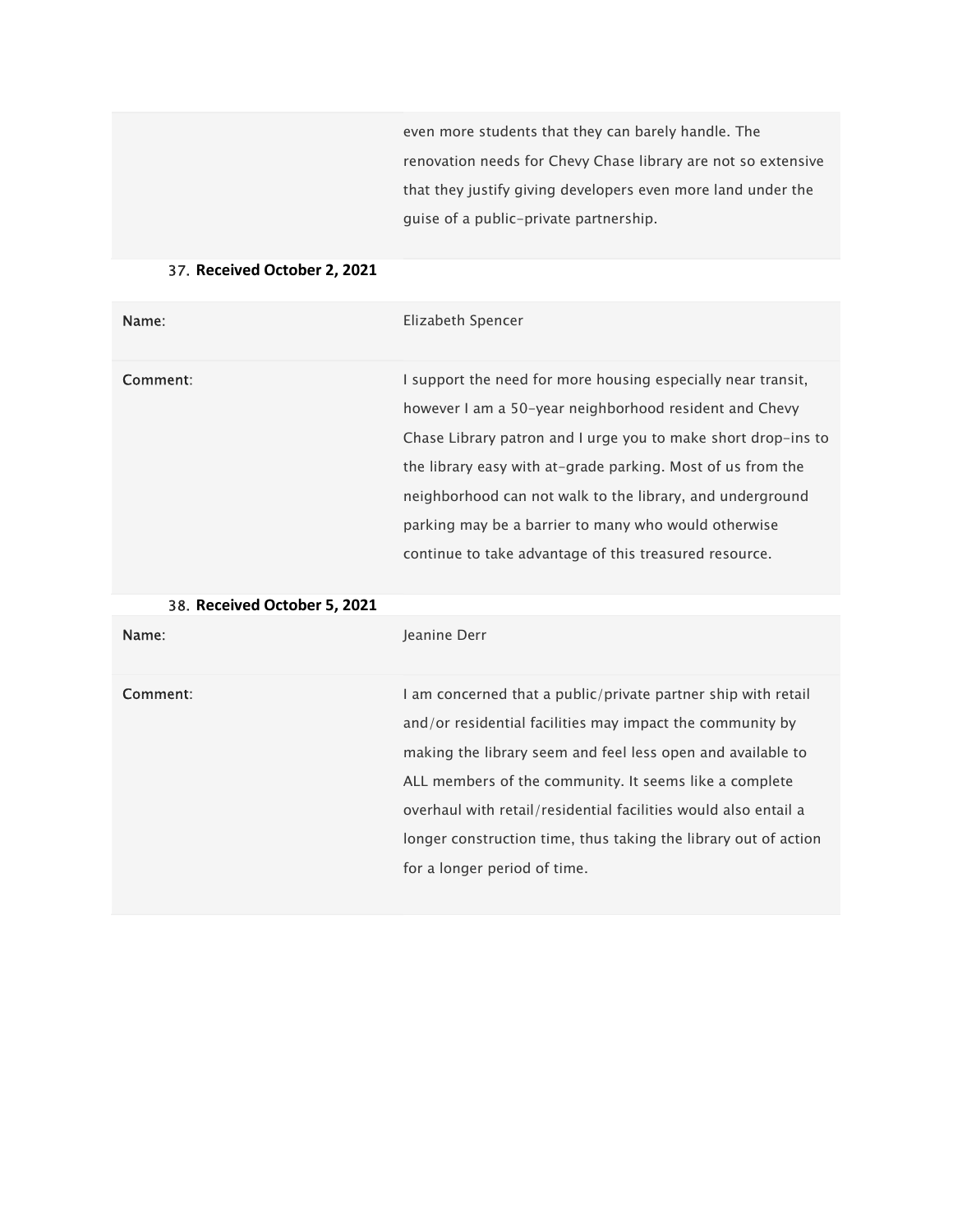## 39. Received October 7, 2021

| Name:    | Alicia Abell                                                                                                                                                                                                                                                                                                                                                                                                                                                                                                                                    |
|----------|-------------------------------------------------------------------------------------------------------------------------------------------------------------------------------------------------------------------------------------------------------------------------------------------------------------------------------------------------------------------------------------------------------------------------------------------------------------------------------------------------------------------------------------------------|
| Comment: | I am strongly opposed to any major of the library. Right now,<br>elderly residents and toddlers have easy parking when taking<br>home library books. The traffic on Connecticut Ave near the<br>library is already terrible as is and Iwould hate to see more<br>housing go up that makes it worse. I don't believe the<br>community needs a huge library (we can go to the Library of<br>Congress, any number of universities or other bigger MCPL<br>branches if we do). My view would be to simply bring the<br>current building up to code. |

#### 40. Received October 10, 2021

Name: Julie Campbell

## Comment:

Please consider two important blocks that use the library; young mothers and seniors. I met several mothers that became long term friends at the reading hours that were always crowded. I recommend moving to a five day, twice a day reading hour as some kids are morning nappers and others afternoon nappers. Access is also important for both groups with strollers, younger siblings, etc all gather at the same time. Maybe a wide ramp to the basement instead of elevator and stairs. Since things like Barns and Noble have closed in Bethesda, there are fewer places to go with small children before they reach school age and you begin to meet other mothers. It was really hard as a work from home mom to meet people and it was a lifeline.

Also, there are more young seniors in the area that could use a place to meet other folks, so consider some programming for early retirees. Thanks!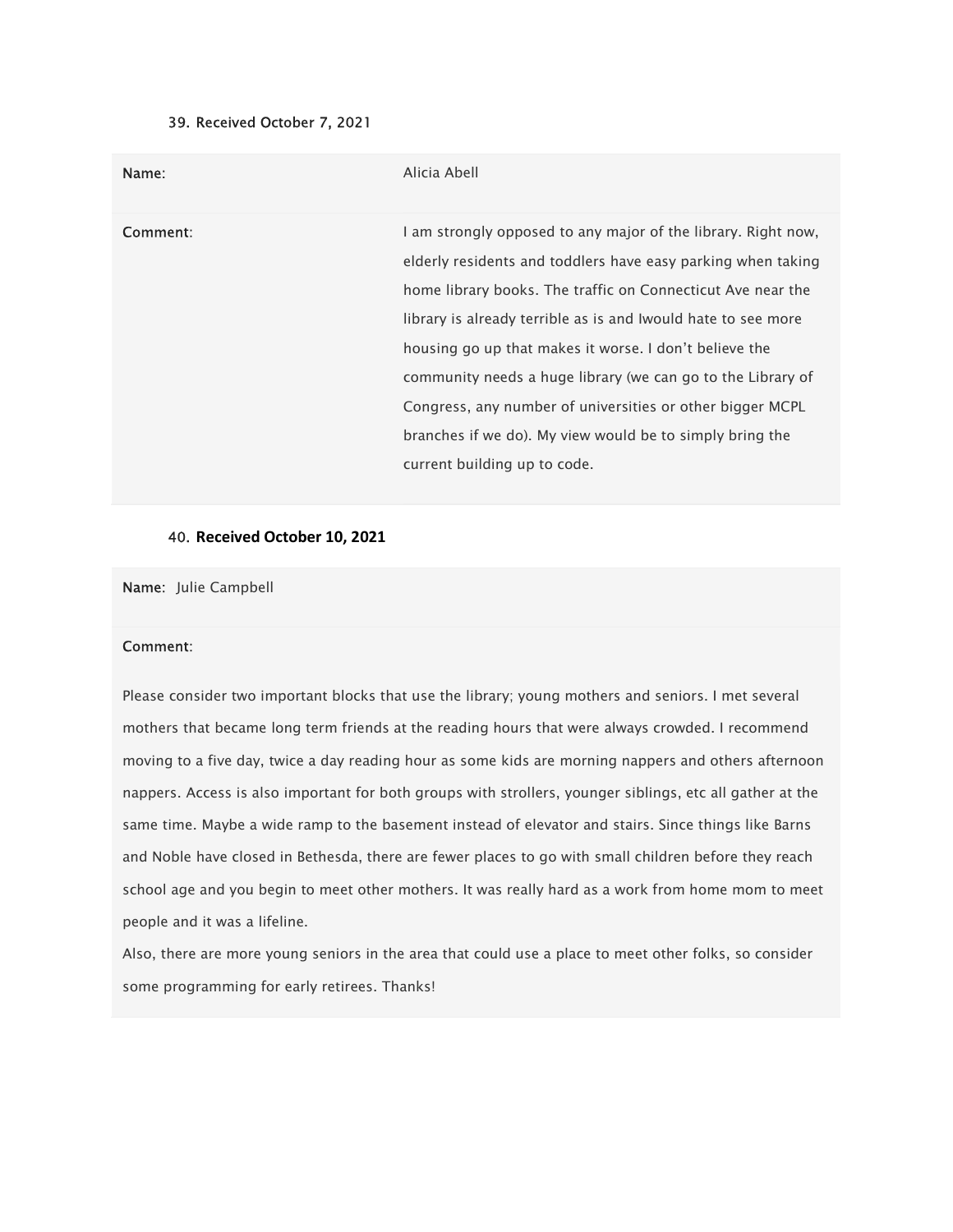### 41. Received October 10, 2021

#### Name: Megan Hall

#### Comment:

Very much in support of Option 1. DC has done a wonderful job with its libraries. This should not be a mixed use space, rather the county should develop a community center around the library. The library is a wonderful resource for our family. We use the children's section extensively. We also enjoy the cultural events and the ability to play a game or sit in the children's area and enjoy a book with the librarian. There is always ample parking. It is a quiet and restful and safe space for people to gather. The county does a great job maintaining the atmosphere. Outdoor areas that could be used by residents and a playround would be very welcome. There is plenty of private space coming online soon just a short way down the street on Connecticut Ave. We need to preserve the area for the community and not increase foot traffic with retail or apartments. Certainly private management would not be welcome. The county does a great job managing the CC library and other community spaces in the area. My child loves the small town, community focused, not shiny and new feeling of this library. It is safe and functional. It is slow paced. That is what our family and kids need at the library, a place of respite and learning.

| Peter Sharfman                                                  |
|-----------------------------------------------------------------|
| The mixed-use plan would have two major drawbacks: (1)          |
| Further increasing the population density and hence the traffic |
| in a place where the traffic already overwhelms Connecticut     |
| Ave; (2) losing surface parking would make a quick stop at the  |
| library much more time-consuming.                               |
|                                                                 |

#### 42. Received October 11, 2021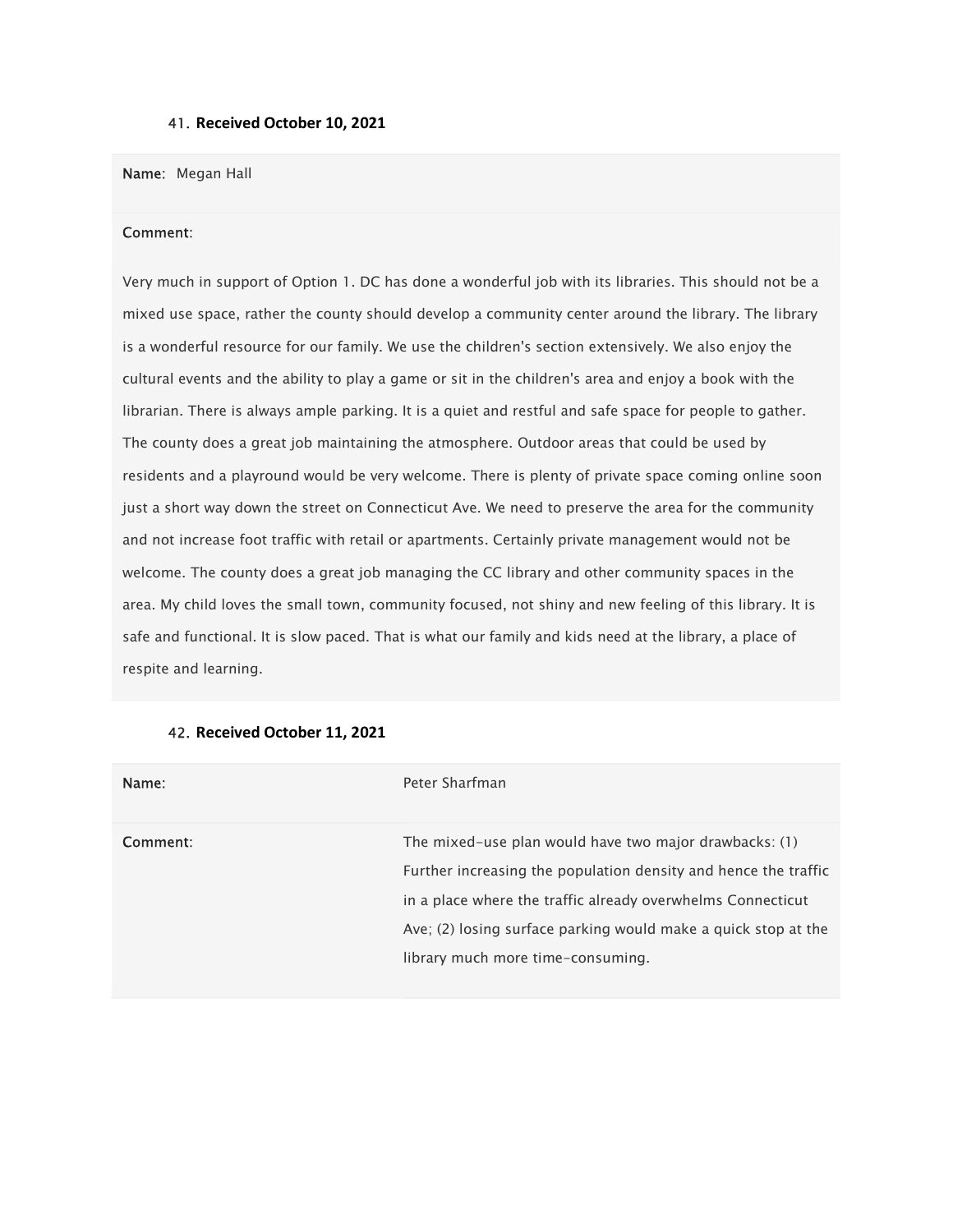# 43. Received October 12, 2021

| Name:    | <b>Bettina Silber</b>                                                                                                                                                                                                                                                                                                                                                                                                      |
|----------|----------------------------------------------------------------------------------------------------------------------------------------------------------------------------------------------------------------------------------------------------------------------------------------------------------------------------------------------------------------------------------------------------------------------------|
| Comment: | I am strongly in favor of renovating the existing Chevy Chase<br>Library and strongly opposed to turning it into a multi-<br>purpose development. The hundreds of additional apartments<br>already built or in the process of being built in place of the<br>shopping center at Connecticut Ave. and Manor Road will be a<br>traffic nightmare $-$ the last thing we need is the present<br>library adding to the problem. |

# 44. Received October 12, 2021

| Name:    | Ann F Joseph                                                                                                                                                                                                                                                                                                                                                                                                                                                                                                                                             |
|----------|----------------------------------------------------------------------------------------------------------------------------------------------------------------------------------------------------------------------------------------------------------------------------------------------------------------------------------------------------------------------------------------------------------------------------------------------------------------------------------------------------------------------------------------------------------|
| Comment: | I am opposed to adding residential apartments at this<br>time. there is a large building project just a few blocks away,<br>an apartment house next door, and a senior residence across<br>the street. Traffic on Connecticut Ave is already terrible.<br>The library was renovated just a few years ago I think that<br>additions that serve the community are fine.<br>a small cafe, other meeting or class rooms for pre-school or<br>after school activities, as well as senior citizen involvement<br>would be fine. Thanks for accepting comments. |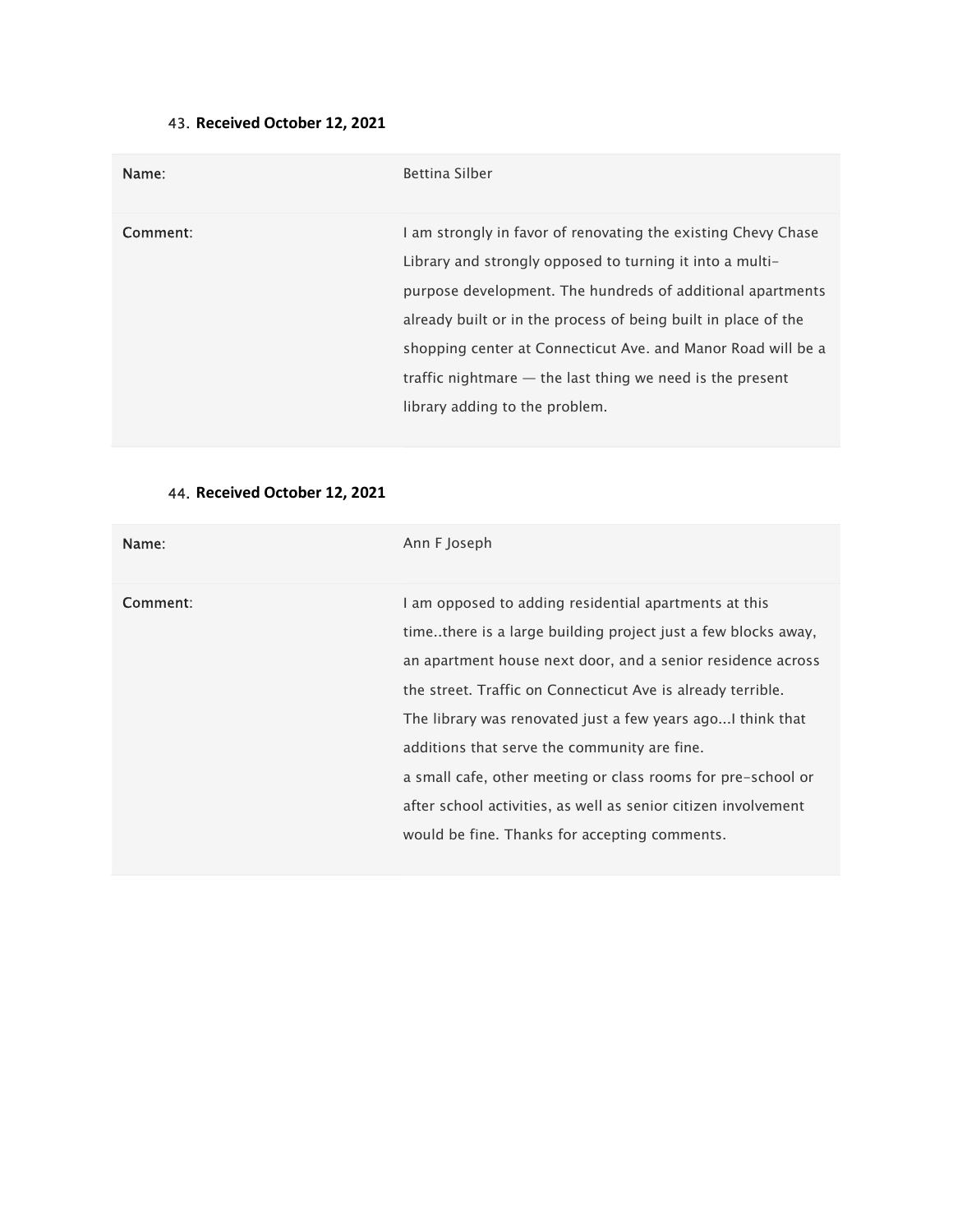# 45. Received October 13, 2021

| Name:    | Michael Kelleher                                                                                                                                                                                         |
|----------|----------------------------------------------------------------------------------------------------------------------------------------------------------------------------------------------------------|
| Comment: | Please preserve the library and the open space that surrounds<br>it. It is a haven for the community, and a long-term resource<br>that should not be despoiled in pursuit of more county tax<br>revenue. |

# 46. Received October 13, 2021

| Name:    | Mary K. Clifford                                                                                                                                                                                                                                                                                                                                                                                                                                                                                                        |
|----------|-------------------------------------------------------------------------------------------------------------------------------------------------------------------------------------------------------------------------------------------------------------------------------------------------------------------------------------------------------------------------------------------------------------------------------------------------------------------------------------------------------------------------|
| Comment: | An additional 4000 sq. ft. seems very little compensation for<br>having our lovely little library swallowed by a high-rise. In<br>addition, the attendant traffic increase inflicted on already-<br>clogged Connecticut Avenue would be problematic even<br>without the flood that will come once the whole new mini-<br>town at Chevy Chase Lake opens. Please do not allow Chevy<br>Chase to drift any further towards Bethesda-style<br>development. Keep our friendly, accessible, beloved library as<br>it stands. |

# 47. Received October 14, 2021

| Name:    | Marylin Schwartz                                                                                                                                                                                                                                                                                           |
|----------|------------------------------------------------------------------------------------------------------------------------------------------------------------------------------------------------------------------------------------------------------------------------------------------------------------|
| Comment: | The library is an asset to our community. Putting it as part of a<br>development will take away our ability to continue<br>teaching children to enjoy reading. It will become hard for the<br>older generation to easily get there.<br>PLEASE leave a spot of educational enjoyment as itsown<br>building. |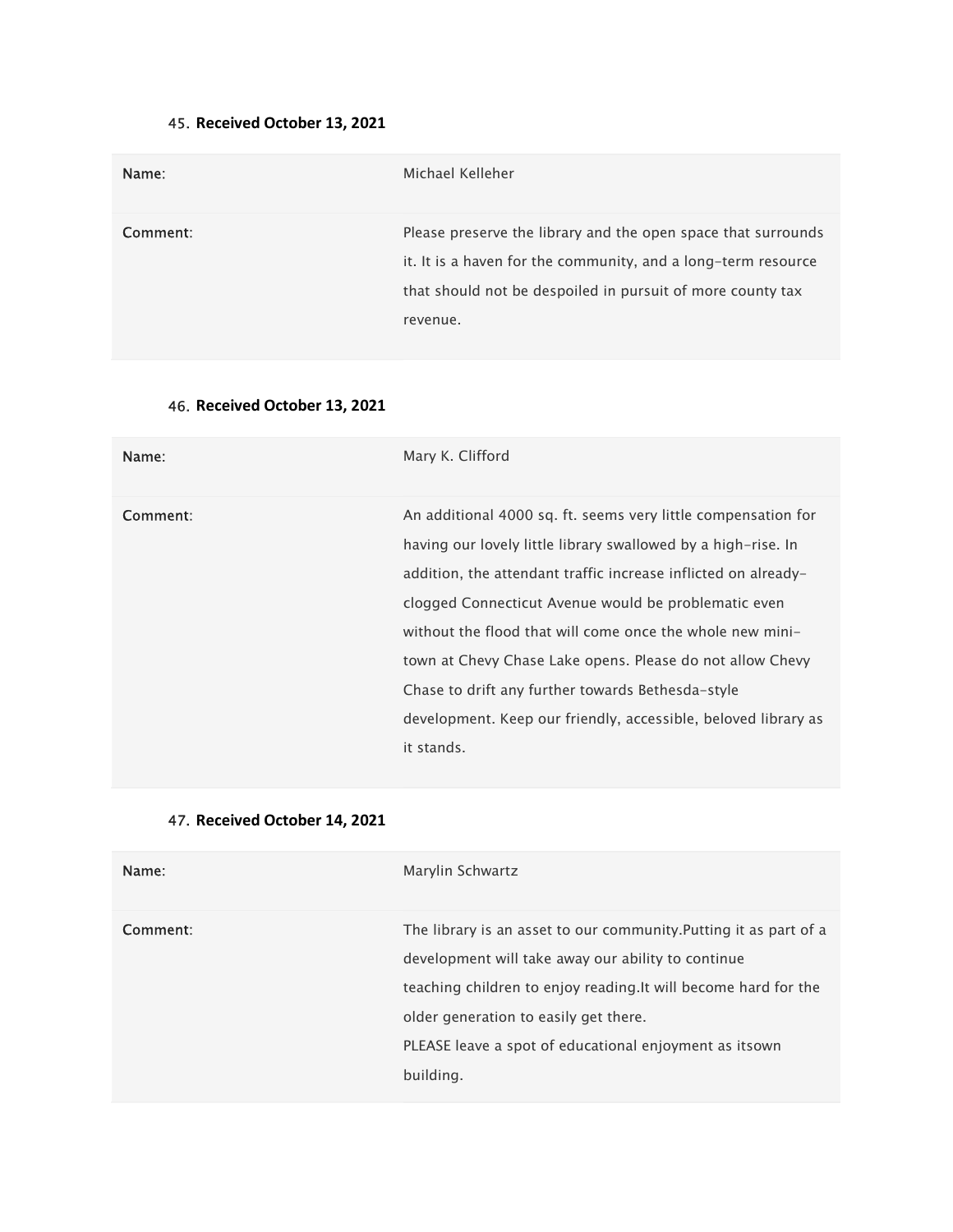Public-private always gives the private an an advantage over community.After all they are in it to make money

## 48. Received October 14, 2021

Name: Jacqueline Coolidge

#### Comment:

I have been very happy with Chevy Chase library, and hope it can continue to operate as it has for long into the future.

I am extremely leery of "public-private partnerships" for most public services, as I've seen that, in most instances, promises are NOT kept (there are always excuses available) and the private partner will always prioritize profitability over public service. They will cut corners wherever possible including cutting public access (or convenience or comfort).

I understand the stand-alone renovation may prove to be more expensive. I have consistently voted for resources for county government, even when that raises my own tax bills. Please do not rely on the private sector to solve public problems.

### 49. Received October 16, 2021

Name: Maureen Donnelly

#### Comment:

I am not in favor of a mixed use or public/private mixed use project at the site of the Chevy Chase Library.

1) It is a terrible location for more development. (I live close by and already feel I am a prisoner in my home any time before 11AM and after 2:30pm weekdays.)

2) I am a major user of the library. If such development occurs, I won't be able to use the library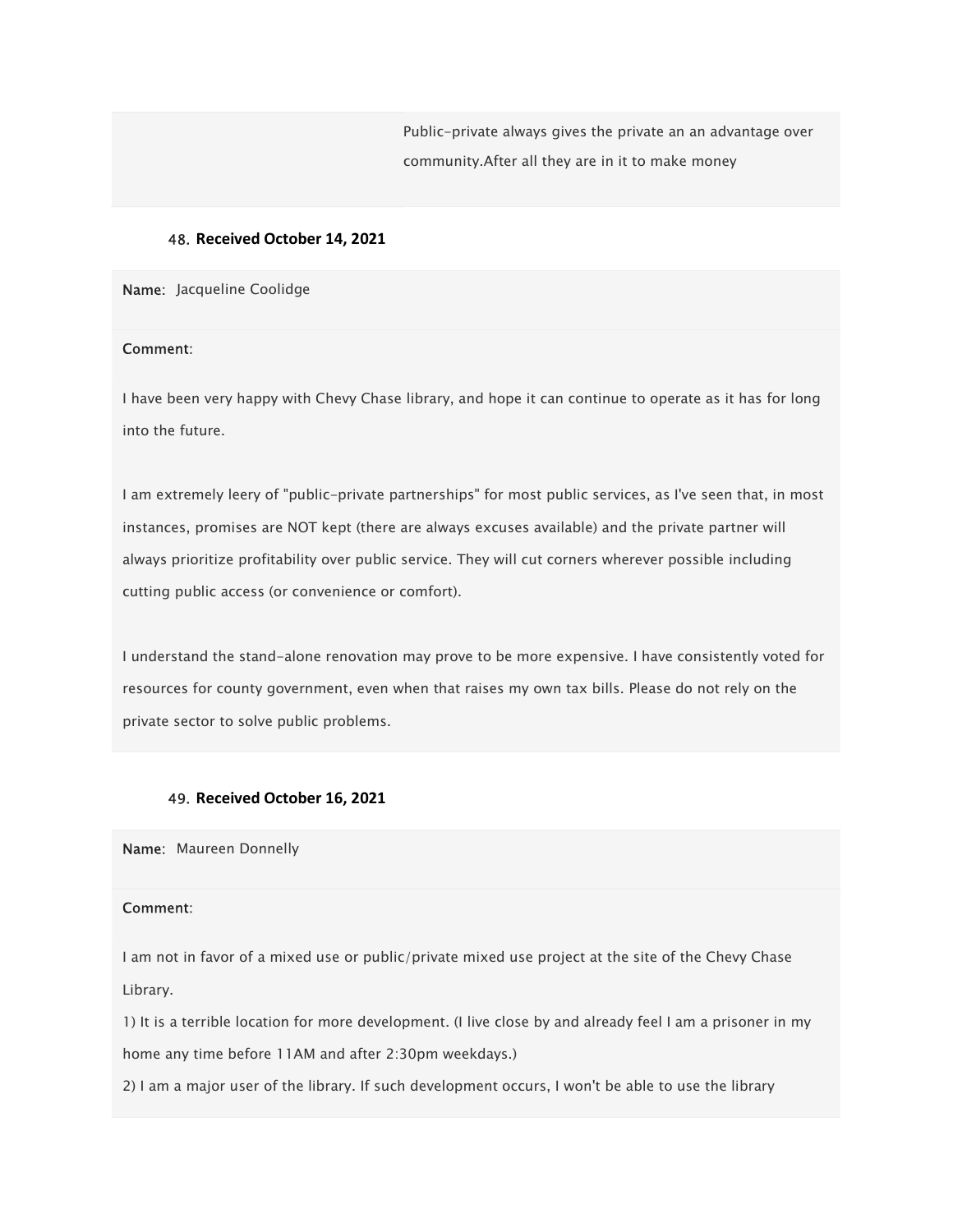because of the limits to getting there and parking there. (It seems odd that I would have to take out only one or two books at a time because I couldn't carry more than that for the 2 or 3 miles I'd have to walk.)

3) We should not be renovating unless we the public can afford to pay for it.

### 50. Received October 16, 2021

Name: Carolyn Calkins

#### Comment:

We live right next to the Chevy Chase Library and depend on it a great deal for borrowing books and internet services. Our first message to you is that whatever it takes to keep the library branch open in the same location would be acceptable to us since we know the county has to consider expenses; other county branches have gotten a lot of money for updates, so we hope that our neighborhood branch would receive similar consideration. We would be happy with the same branch being renovated/remodeled as it is, with no larger building complex built in a public/private arrangement, if the renovated building could be done in a way to make it safe for another 20 or more years; but, if the public/private arrangement is the best way to ensure the branch stays in the same place then adding retail and residential elements to the library building would be fine, too. As long as the branch stays here, for the indefinite future, we will be happy.

#### 51. Received October 16, 2021

Name: Roy Abreu

## Comment:

Three comments:

1. The library "Refurbishment Option" should not preclude the option to modestly enlarge the library to accommodate ongoing and future population growth.

2. In the interest of transparency, decision makers should provide the community, in advance, with the criteria that they will use to evaluate the various options. This is commonly done in government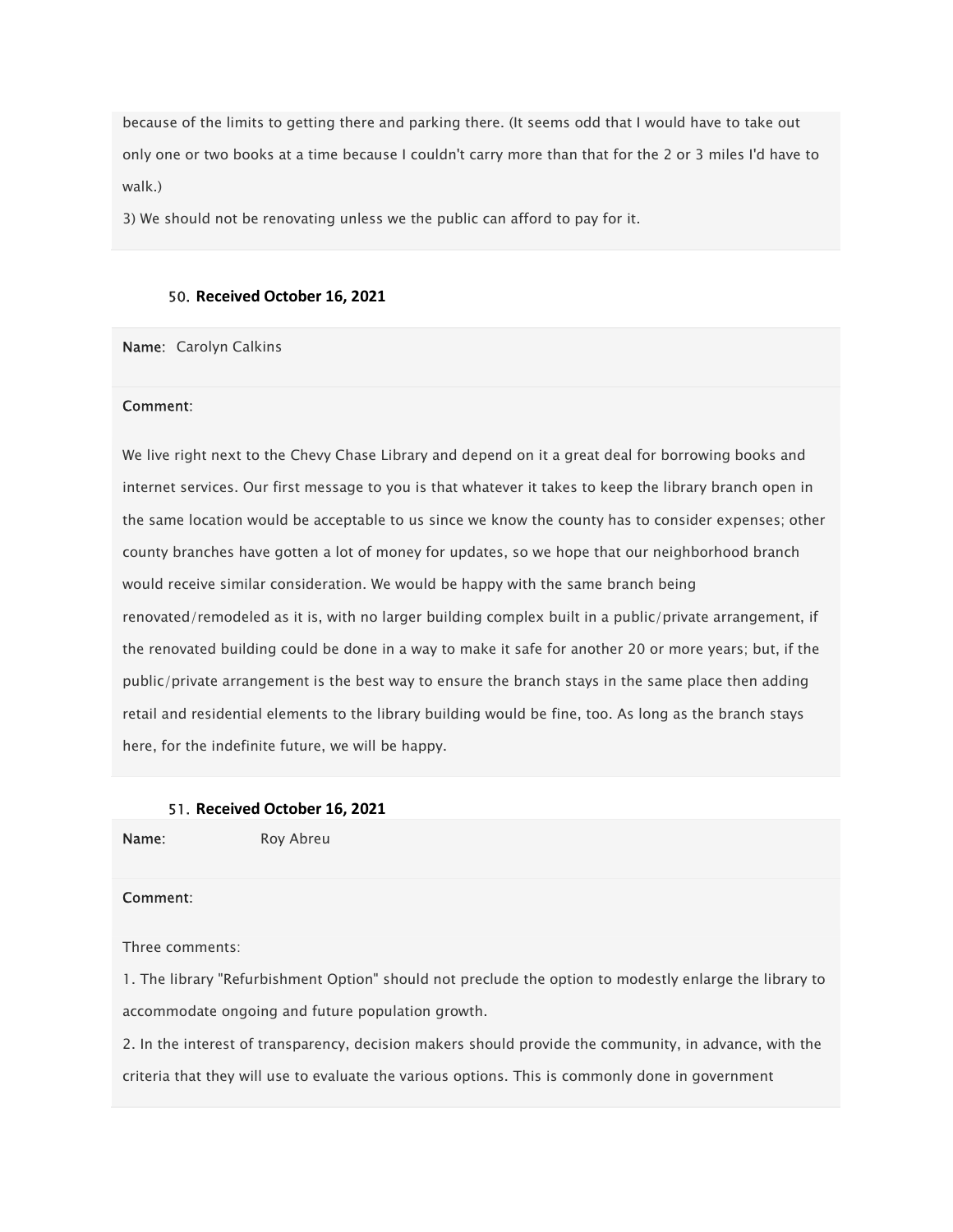procurement solicitation. I am particularly interested in knowing whether, if a significant majority (say 60+%) of respondents vote in favor of a particular option, will that majority opinion determine the outcome?

3. And most importantly (because this is the core service that libraries are established to provides), available library material (books, magazines, etc.) should be expanded and machinery (computers, etc.) should be regularly replaced so that the technology is of current vintage. I'm sure that creative procurement contract can be set up to accomplish the latter.

Thanks for allowing me to comment.

Roy Abreu

## 52. Received October 17, 2021

| Name:    | Elaine Hofstetter                                                                                                                                                                                                                                                   |
|----------|---------------------------------------------------------------------------------------------------------------------------------------------------------------------------------------------------------------------------------------------------------------------|
| Comment: | Many of us use the library regularly. Please consider a<br>renovation and not another apartment building. With the<br>building taking place near the library now we do not need<br>additional apartments but a better library.<br>Thank you for your consideration. |

## 53. Received October 17, 2021

Name: Janet Chap

### Comment:

There has been insufficient attention by county officials to community fire and emergency safety given the explosive development along the Connecticut Avenue in Chevy Chase. The Chevy Chase Fire Department is hampered by the already heavy traffic and a northbound lane closure (for the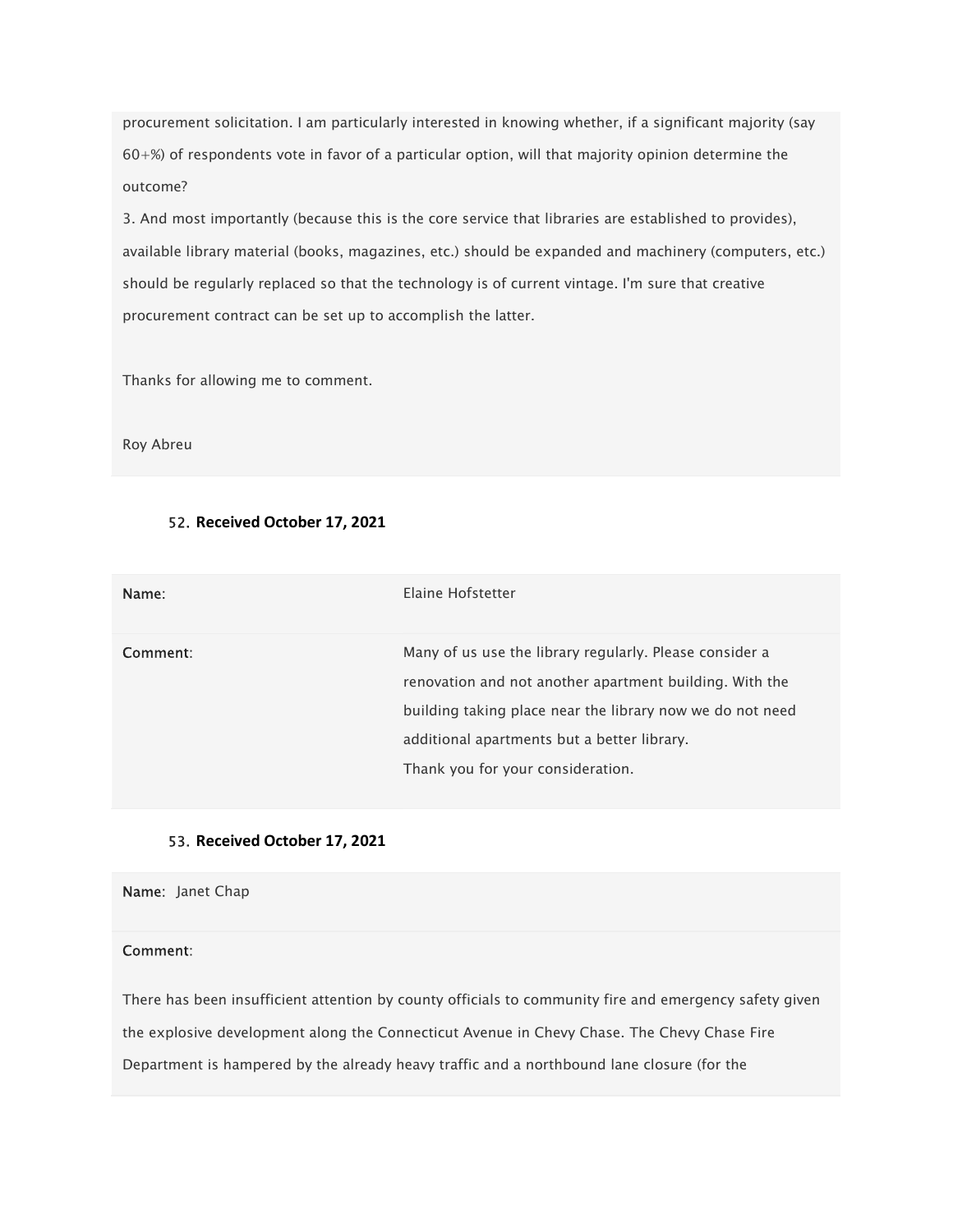construction company's convenience) just north of the fire department.

In addition there is ample evidence that public-private partnerships do NOT work well: again, just north of the fire station, the Purple Line overpass sits useless. And we shouldn't forget the fiasco that was the construction of the Silver Spring Metro center.

Quality of life in a community is enhanced by a mix of architecture. The Chevy Chase library should remain a low rise single use building, an oasis in what is about to become a half mile or so of high rise buildings. It was obvious that the county representatives who were present at the meeting at the library on October 16 were trying to convince attendees that the ONLY way to afford a new library was to pursue a public-private construction of a residential building. If that is true, although it is difficult to believe, I would prefer to keep the current library building.

| Name:    | Pat and Lewis Leibowitz                                                                                                                                                                                                                                                                                                                                      |
|----------|--------------------------------------------------------------------------------------------------------------------------------------------------------------------------------------------------------------------------------------------------------------------------------------------------------------------------------------------------------------|
| Comment: | We love the Chevy Chase Library as it is. We can see that some<br>renovations may need to be made. Perhaps this can be<br>gradually done. There are so many adults and children in our<br>community that use this valuable resourse. The fact that there<br>is very good parking and handicapped access makes this<br>library even more attractive as it is. |

#### 54. Received October 17, 2021

## 55. Received October 18, 2021

| Name:    | Edith Purdie                                                                                    |
|----------|-------------------------------------------------------------------------------------------------|
| Comment: | I would like a full scale renovation of the existing 16K sq ft<br>library.                      |
|          | I do not want a 20K sq ft library that is mixed use to include<br>residential and other venues. |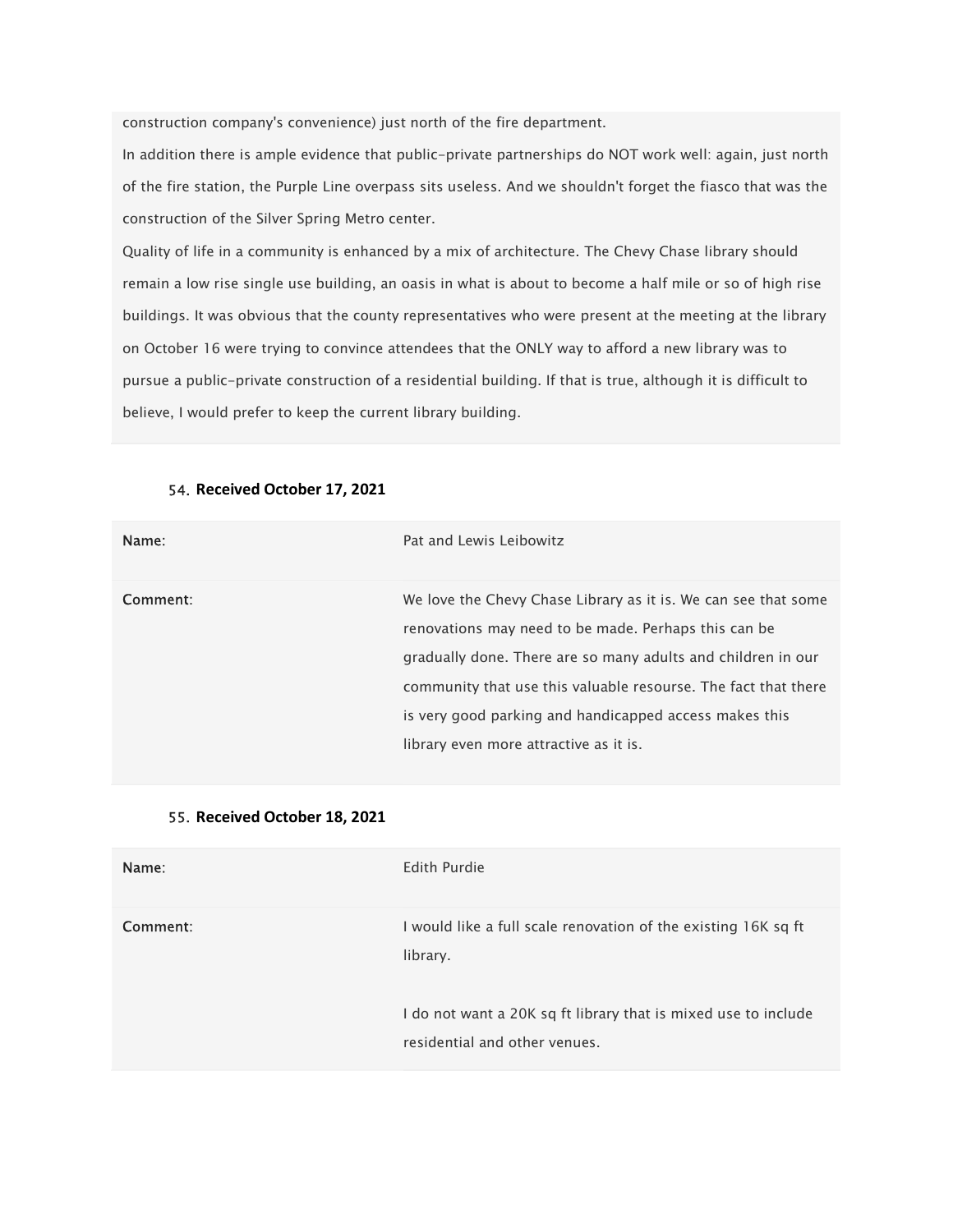Thank you.

#### 56. Received October 18, 2021

| Name:    | Juliana Taymans                                                                                                                                        |
|----------|--------------------------------------------------------------------------------------------------------------------------------------------------------|
| Comment: | The Purple Line development is going to significantly affect<br>traffic. I am greatly concerned about adding additional<br>housing units on Conn. Ave. |

## 57. Received October 18, 2021

Name: virginia rose ceaser

#### Comment:

We, in Chevy Chase, live in "ground zero" for the massive development taking place within and around our borders. Traffic is already a disaster. No matter how much our citizens mobilize and try to make their voices heard, they are powerless fighting the resources and contacts of developers in Montgomery County.

Our stand-alone library has been a neighborhood gem since it was built, and an oasis for the many senior citizens and young families who live here. The little brick building is charming, unique, and part of our shared history. The above- ground parking lot is inviting, convenient and safe, especially in the evenings. To tear down our library and rebuild it as part of yet another apartment or office building because its easier and more profitable for the County is discouraging and short-sighted. And very sad.

58. Received October 18, 2021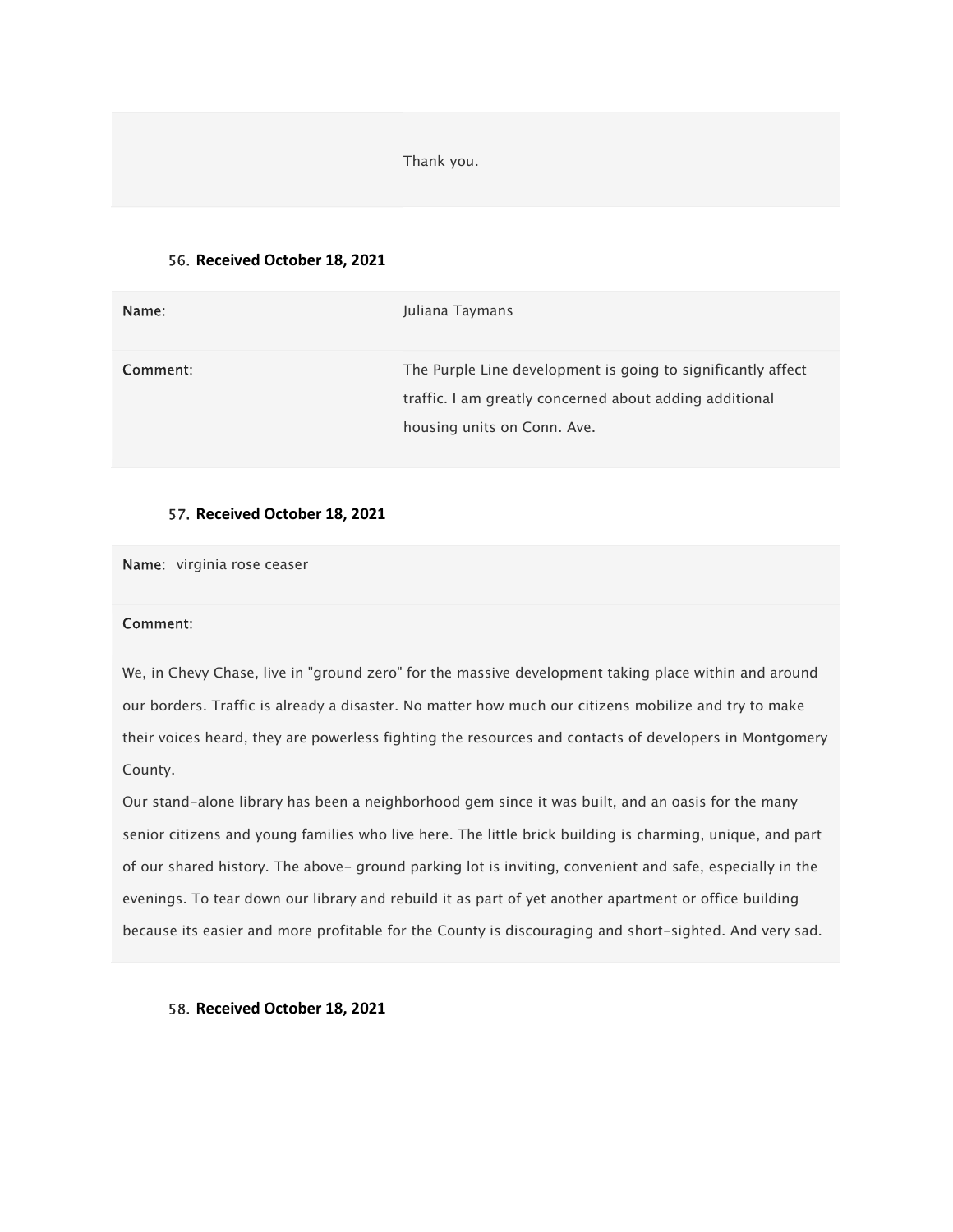| Name:    | Suellen Keiner                                                                                                                                                                                                                                                                                                                                                                                                                                                  |
|----------|-----------------------------------------------------------------------------------------------------------------------------------------------------------------------------------------------------------------------------------------------------------------------------------------------------------------------------------------------------------------------------------------------------------------------------------------------------------------|
| Comment: | I support the refurbishment of the Chevy Chase Library as part<br>of a new residential development on the same property but<br>ONLY if there is sufficient parking for all the residential units<br>along with spaces for library visitors.<br>In addition, the architecture of the new project should be<br>compatible with the style of the nearby buildings, including<br>the fire house, the Chevy Chase Women's Club, and the<br>Christian Science church. |

# 60. Received October 18, 2021

| Name:    | Alan R Chap                                                                                                                                                                                                                                                                                                     |
|----------|-----------------------------------------------------------------------------------------------------------------------------------------------------------------------------------------------------------------------------------------------------------------------------------------------------------------|
| Comment: | I oppose the renovation plan for the Chevy Chase Library. I<br>really like the ambiance of a smaller library, i also feel the<br>project will create additional traffic congestion already<br>exacerbated by the Purple Line project Furthermore it will<br>certainly impact the Fire Station and Rescue squad. |

# 61. Received October 18, 2021

| Name:    | Andrew White                                                     |
|----------|------------------------------------------------------------------|
| Comment: | I think that a Public Private Partnership is premature when a    |
|          | simple rehabilitation of the existing Library is what is needed. |
|          | Adding residences in a higher rise building will limit parking   |
|          | for the public and increase density and traffic in a mainly      |
|          | residential area. How did the Bethesda Library get renovated     |
|          | without adding residences? Let's do the same for the Chevy       |
|          | Chase Library. There is already enough development going on      |
|          | just north of the library around the proposed purple line        |
|          | station at Chevy Chase Lake.                                     |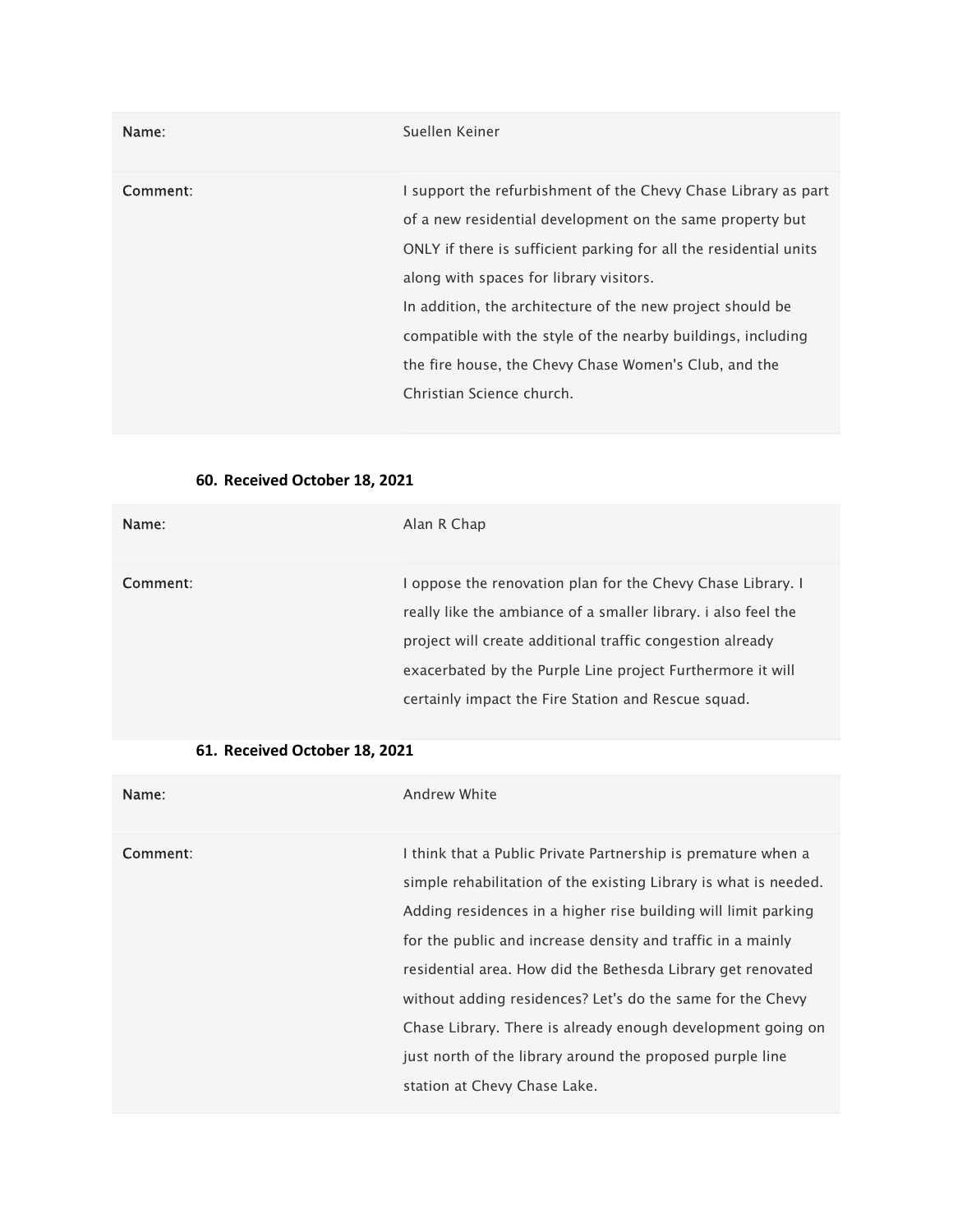# 62. Received October 19, 2021

| Name:    | sally wechsler                                                                                                                                                                                              |
|----------|-------------------------------------------------------------------------------------------------------------------------------------------------------------------------------------------------------------|
| Comment: | I am in favor of renovation of the chevy chase library -I do not<br>support the private-public option to build a much larger<br>structure. too much new growth is already happening in that<br>area already |

# 63. Received October 19, 2021

| Name:    | bonnie wicklund                                                                                                                                                                                                                                                                                                                                                               |
|----------|-------------------------------------------------------------------------------------------------------------------------------------------------------------------------------------------------------------------------------------------------------------------------------------------------------------------------------------------------------------------------------|
| Comment: | PLEASE do not tear down the Chevy Chase Library! I have lived<br>in the North Chevy Chase neighborhood for more than 40<br>years and I visit the library weekly. It is such an asset for this<br>community. Moreover, the neighborhood now has two high<br>rise apartment building, and will soon have several more in<br>the Chevy Chase Lake development--enough is enough! |

# 64. Received October 19, 2021

| Name:    | Deborah Jacobs                                                                                                                                                                                                                                                                                                                                                                                                                                                                                                           |
|----------|--------------------------------------------------------------------------------------------------------------------------------------------------------------------------------------------------------------------------------------------------------------------------------------------------------------------------------------------------------------------------------------------------------------------------------------------------------------------------------------------------------------------------|
| Comment: | I would suggest that the County renovate the library and add<br>an upper floor or two with rental apartments to serve the low<br>to middle-income residents who work in our libraries, schools<br>and other County agencies. Many of these workers cannot<br>afford to live in the County anymore and must commute long<br>distances, contributing to the heavy traffic. I have used this<br>library frequently and have never seen the parking lot even<br>half full, so I don't believe that parking will be an issue. |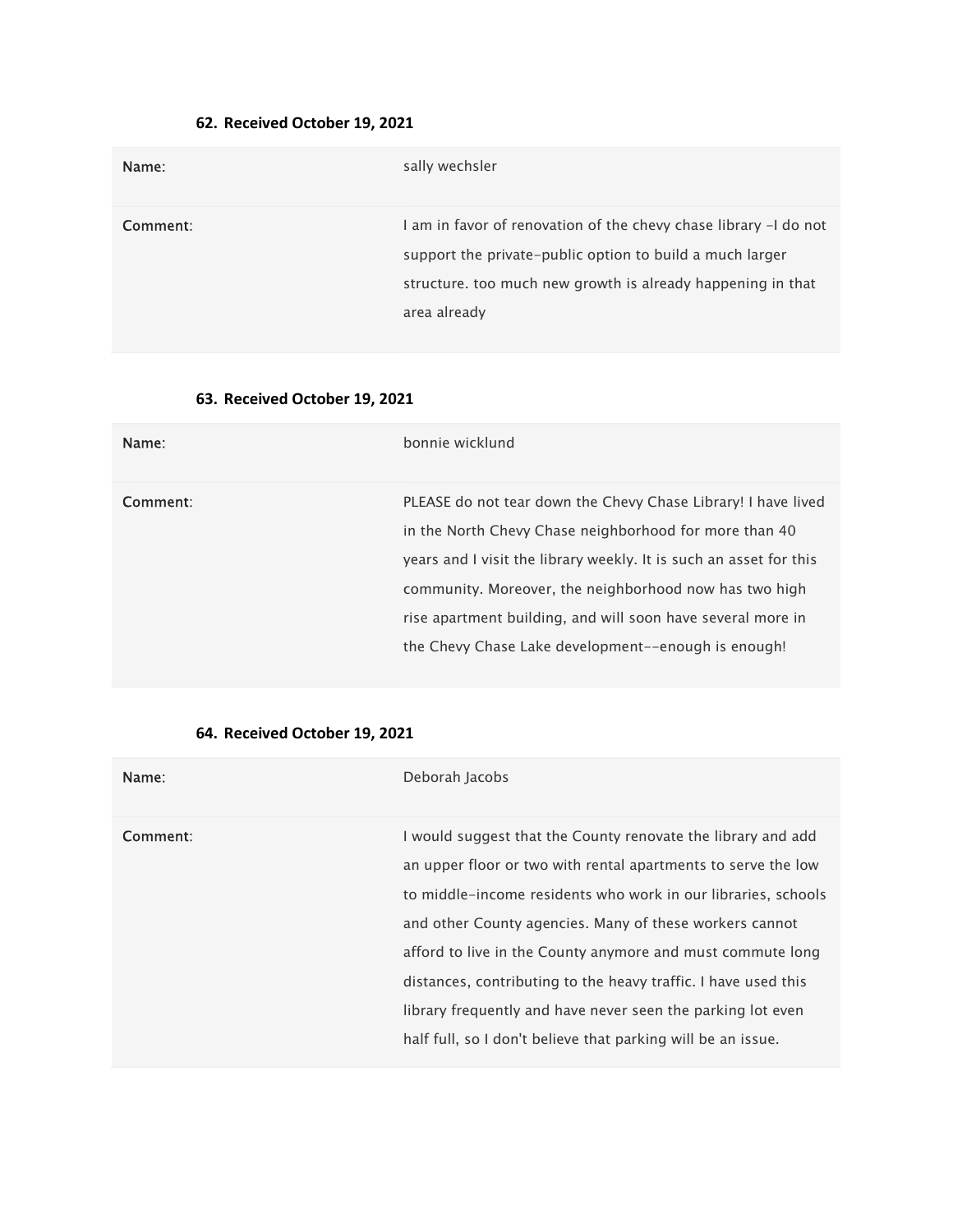Anyone living at this location can easily use public transportation.

# 65. Received October 19, 2021

| Name:    | Cantor Rochelle Helzner                                                                                                                                                                                                         |
|----------|---------------------------------------------------------------------------------------------------------------------------------------------------------------------------------------------------------------------------------|
| Comment: | Until we know the impact of the new residential facilities and<br>transportation development, I would recommend not building<br>more residential housing at theis time but to only renovate<br>and update the existing library. |

# 66. Received October 19, 2021

| Name:    | Susan Hutner                                                                                                                                                                                                                                                                                                                                                                                                                                                                                                        |
|----------|---------------------------------------------------------------------------------------------------------------------------------------------------------------------------------------------------------------------------------------------------------------------------------------------------------------------------------------------------------------------------------------------------------------------------------------------------------------------------------------------------------------------|
| Comment: | I do not think it is a good idea at this time for the county to<br>pursue a public-private option on the site of the library. There<br>is already a lot of new development occurring in the area and<br>we don't yet know the impact of this development. I would<br>like to see a renovated or new library on the site without any<br>additional development. In addition, if a major new<br>development occurs at the site it will adversely impact parking<br>in the area and reduce easy access to the library. |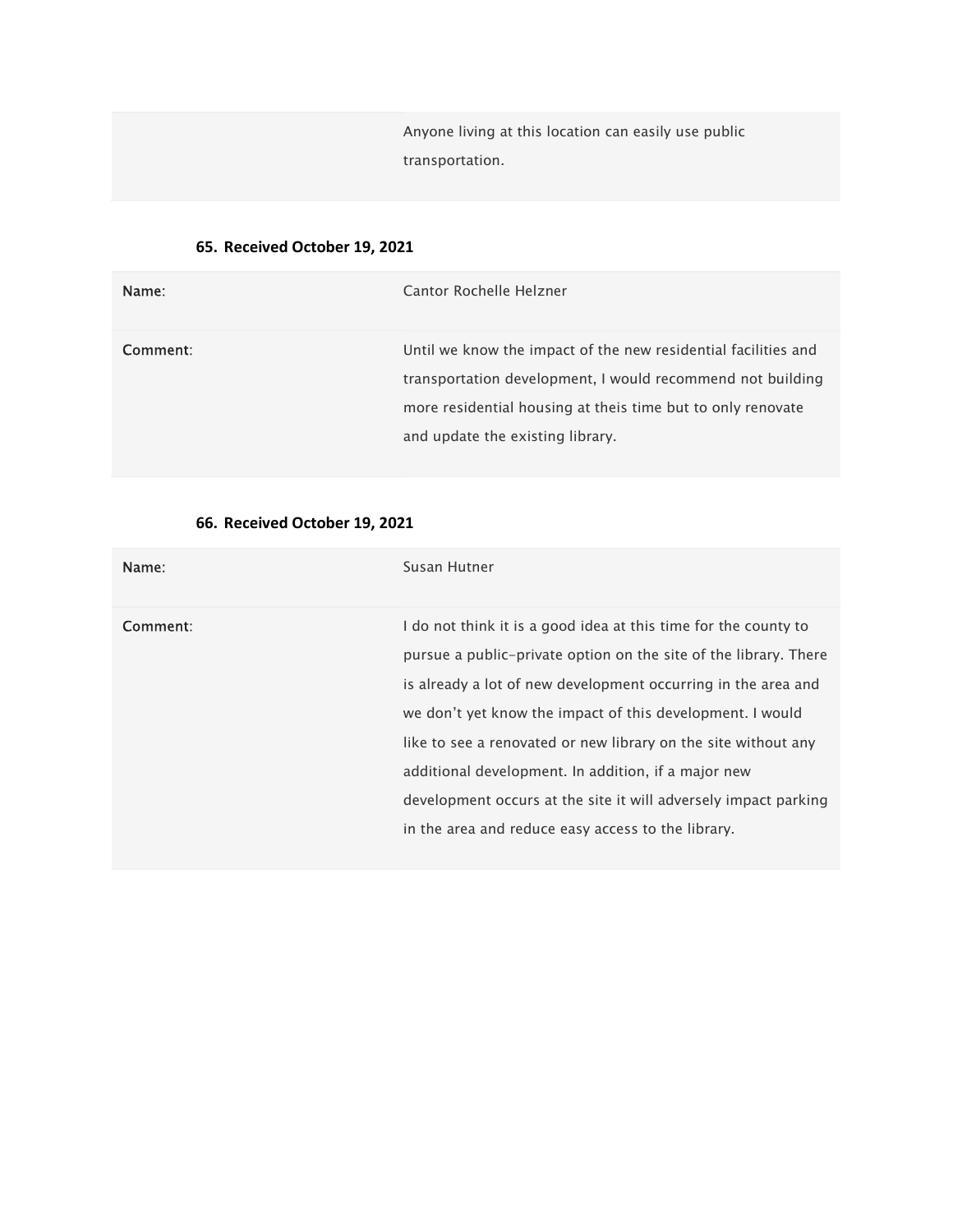#### 67. Received October 19, 2021

### Name: Glenda Grogan

#### Comment:

I have been a dedicated patron of MC Public Libraries for 34 years. Although the Silver Spring Library is an impressive building, parking is challenging and is not free. Also, the size and location affect accessibility for those who have limited endurance. Although I live closer to Silver Spring, the Chevy Chase Library has become my home library. The ample, straight-forward parking, friendly and helpful staff, and the ease of use are refreshing and extremely useful in our congested urban area. Please do not turn it into yet another crowded, impersonal, challenging environment to navigate. We need the intimate simplicity and friendly, personalized service that make the Chevy Chase Library so special and appealing. Thank you.

| Name:    | Loren A Pickrell                                                                                                                                                                                                                                                                 |
|----------|----------------------------------------------------------------------------------------------------------------------------------------------------------------------------------------------------------------------------------------------------------------------------------|
| Comment: | I think the current library should be repaired as needed. There<br>is a great deal of construction on Connecticut Ave. and more<br>will be coming at the 4H Center site. Traffic is a problem as is<br>and further development and increased housing will only<br>make it worse. |

### 68. Received October 20, 2021

### 69. Received October 20, 2021

Name: robert shapiro

## Comment:

I support the idea of revitalizing the library, but I do not support adding either residential or commercial space in that location as well. The area around East-West highway and Connecticut is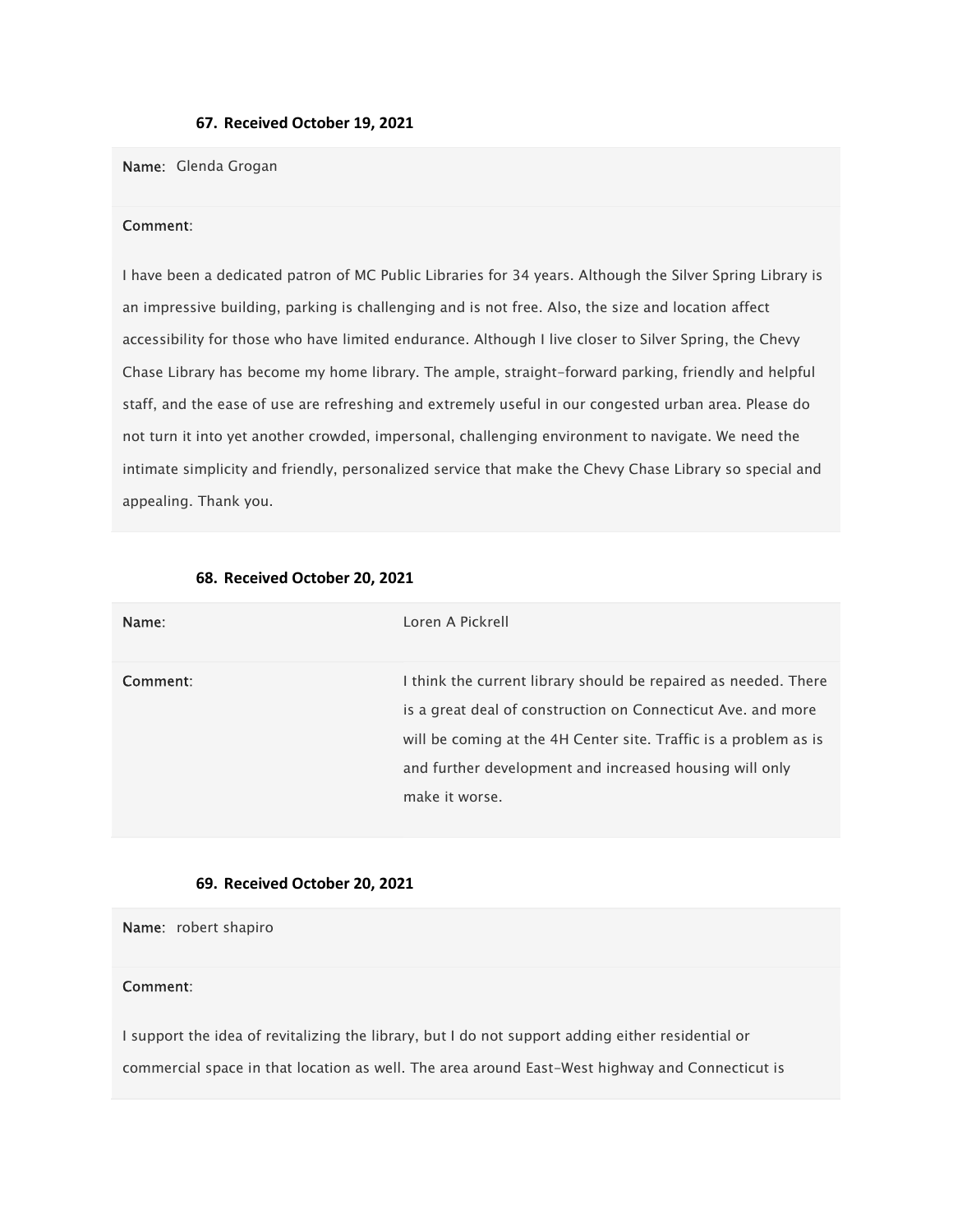already (and increasingly) congested and the upcoming redevelopment of the commercial space into multiple highrise buildings with the Ritz residences and other units will greatly increase congestion in the next year or so. Then there is the new Purple line station which will greatly increase traffic in this area as well. I hope that the county has already studied these impacts on congestion but I am not aware of any public issuance of such studies, or any conclusions that such upcoming developments will not have a material adverse impact on traffic congestion.

I assume there is no plan to increase the traffic lanes on Connecticut Avenue in this or any other area to address the increase in congestion.

| Name:    | Savita Sharaf                                                                                                                                                                                                                                                                                                                                                                                                                                                                                     |
|----------|---------------------------------------------------------------------------------------------------------------------------------------------------------------------------------------------------------------------------------------------------------------------------------------------------------------------------------------------------------------------------------------------------------------------------------------------------------------------------------------------------|
| Comment: | I do not think there should be a public, private partnership to<br>develop the library and have further housing in this area.<br>We already have increased traffic with the current<br>development and the effects of the purple line need to be<br>seen.<br>The Library should have repairs where needed and maintain<br>it's Current atmosphere.<br>Savita Sharaf<br>P.S.<br>I have been a resident in Chevy Chase for almost 50 years, my<br>children used the library and I have done so too. |

#### 70. Received October 20, 2021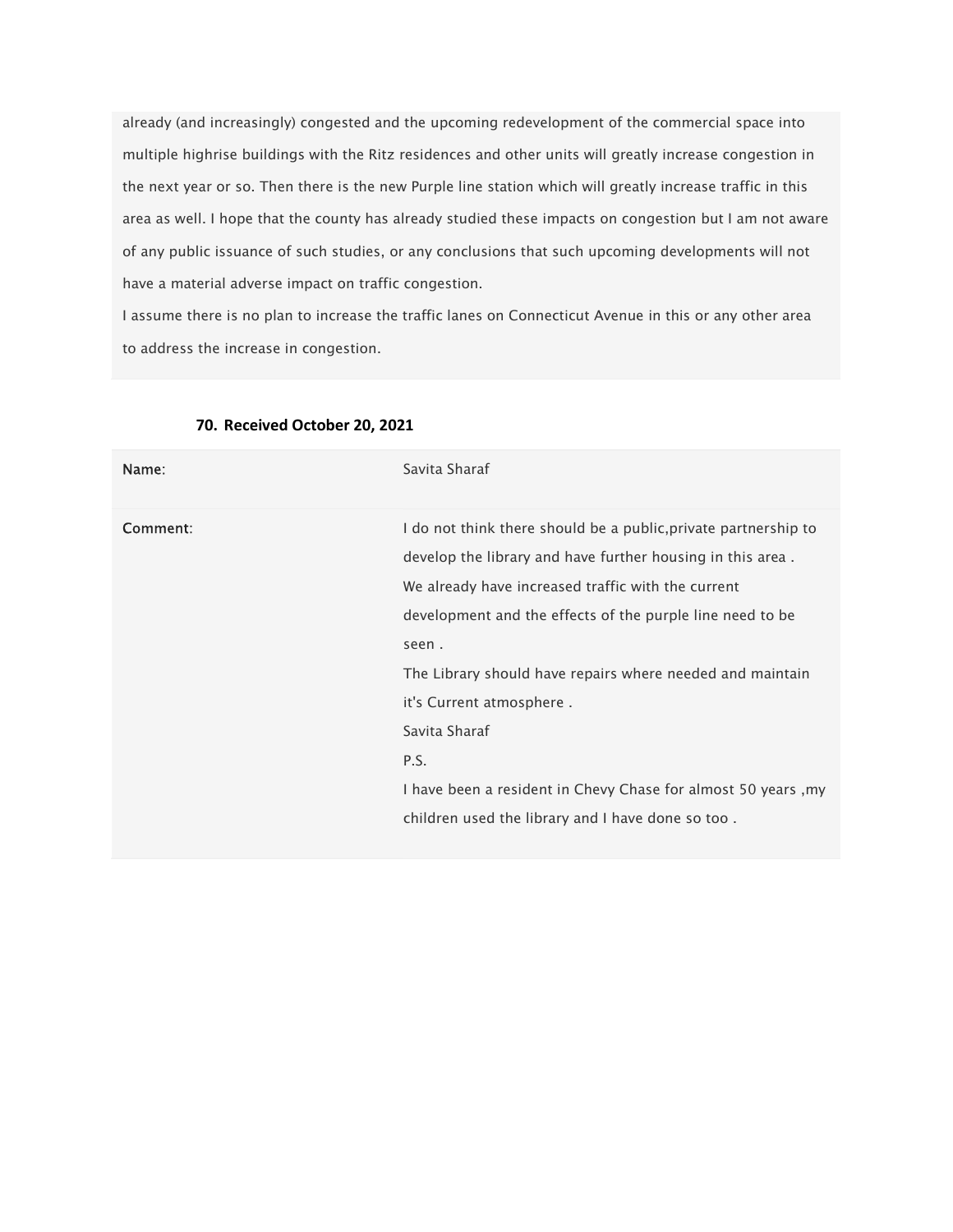### 71. Received October 20, 2021

| Name:    | J. White                                                                                                                                                                                                                                                                                                                |
|----------|-------------------------------------------------------------------------------------------------------------------------------------------------------------------------------------------------------------------------------------------------------------------------------------------------------------------------|
| Comment: | Anything more than a general renovation is premature. We<br>need to know more fully how development at the Purple Line<br>and the 4H property will affect traffic and congestion. Do NOT<br>add housing and need for parking to the mix at this point.<br>The current library does a stellar job serving the community. |

### 72. Received October 21, 2021

Name: Glenn Milano

## Comment:

I am opposed to the CC Library renovation being done as a public private partnership. It seems to me the desire to do so is coming from the developers because it is a highly desirable location due to the Chevy Chase Lake development and most likely the same developers that are doing that are pushing for this deal.

I am also highly concerned as to why Chevy Chase does or will not receive the funding that other MOCO library reconstruction projects have such as Bethesda and Wheaton or Silver Spring. Why are they afforded an excellent library space that is focused exclusively on the needs of the community that live there whereas Chevy Chase is not given the same?

As others have pointed out, the added traffic, congestion, wear/tear on public spaces, crime and pollution that is being brought in by the CC Lake project is already exceeding our community threshold for development.

I sincerely hope that the county does not ignore the community input (and I should hope the county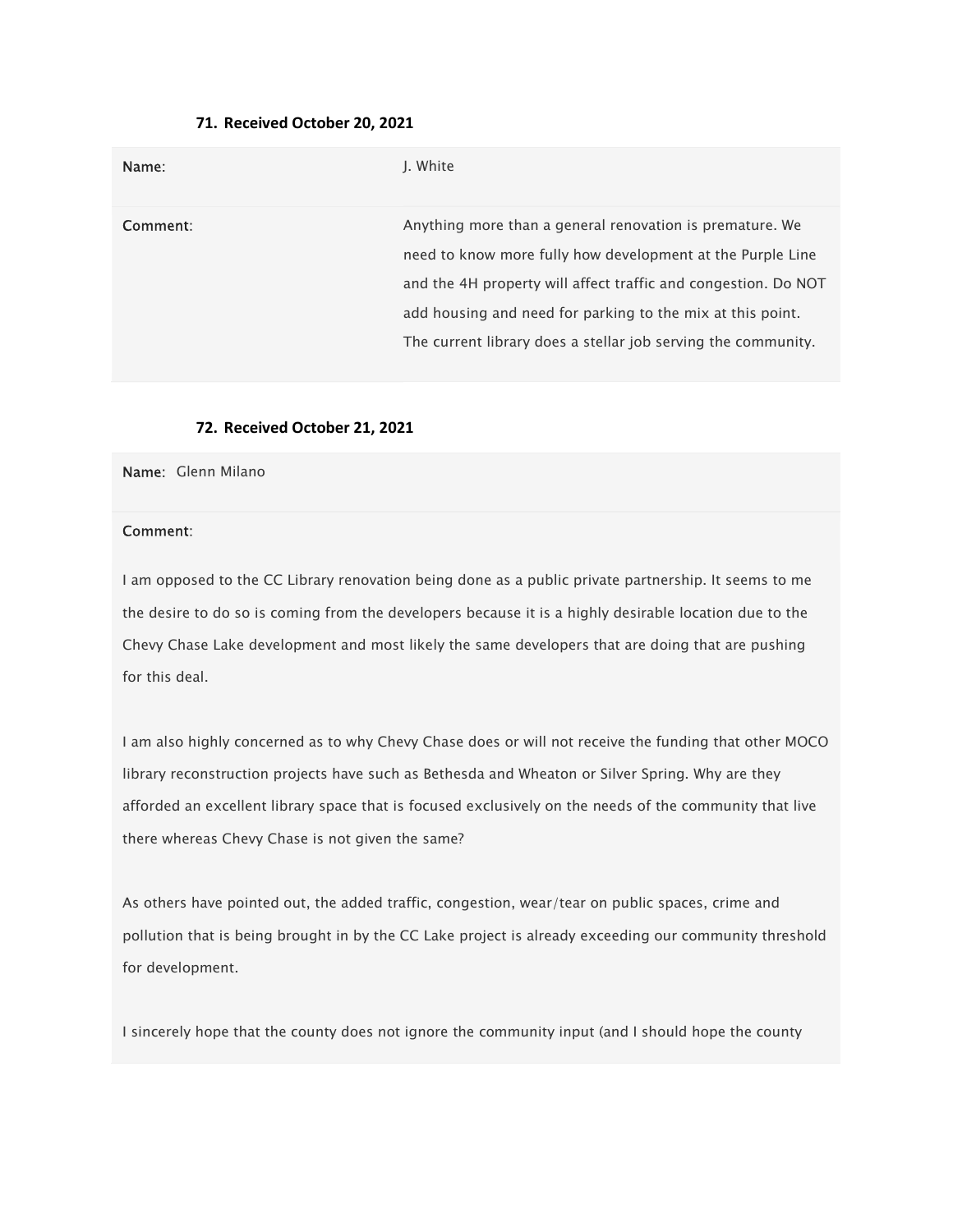will be doing some kind of quantitative analysis of these comments?) and moves forward with the economic interests of the developers over the wishes of the current residents.

| Name:    | Cameron Moody                                                                                                                                                                                                                                                                                                                                                                                                                                                                                                                                                                                    |
|----------|--------------------------------------------------------------------------------------------------------------------------------------------------------------------------------------------------------------------------------------------------------------------------------------------------------------------------------------------------------------------------------------------------------------------------------------------------------------------------------------------------------------------------------------------------------------------------------------------------|
| Comment: | Chevy Chase Library redevelopment allows for additional<br>mixed-use development near a new mass transit system. This<br>area is at the intersection of several major transportation<br>routes and will add to the variety of housing available in the<br>area. This is the ideal location for higher density housing and<br>will add to the vibrancy of Chevy Chase Lake. This will also<br>maximize the use of the location and reduce the underutilized<br>surface parking. The location of the site means there is<br>minimal impact on the single family houses in the Hamlet<br>community. |

### 73. Received October 21, 2021

#### 74. Received October 21, 2021

Name: Susan Cutler

## Comment:

I live behind the Chevy Chase Library. What we need is a functional library, NOT more redevelopment and traffic and an apartment building at the main entrance and exit to our neighborhood. The Chevy Chase Lake redevelopment, the lack of a grocery store and dry cleaners, and the Purple Line construction as well as the traffic prison of Conn. Ave. and East West Hwy and the cut through traffic has put this neighborhood at its limits of quality of living. The County has to put the brakes on this vast amount of redevelopment near me and the Bethesda CBD. These projects have not added to the quality of life for those of us who live here.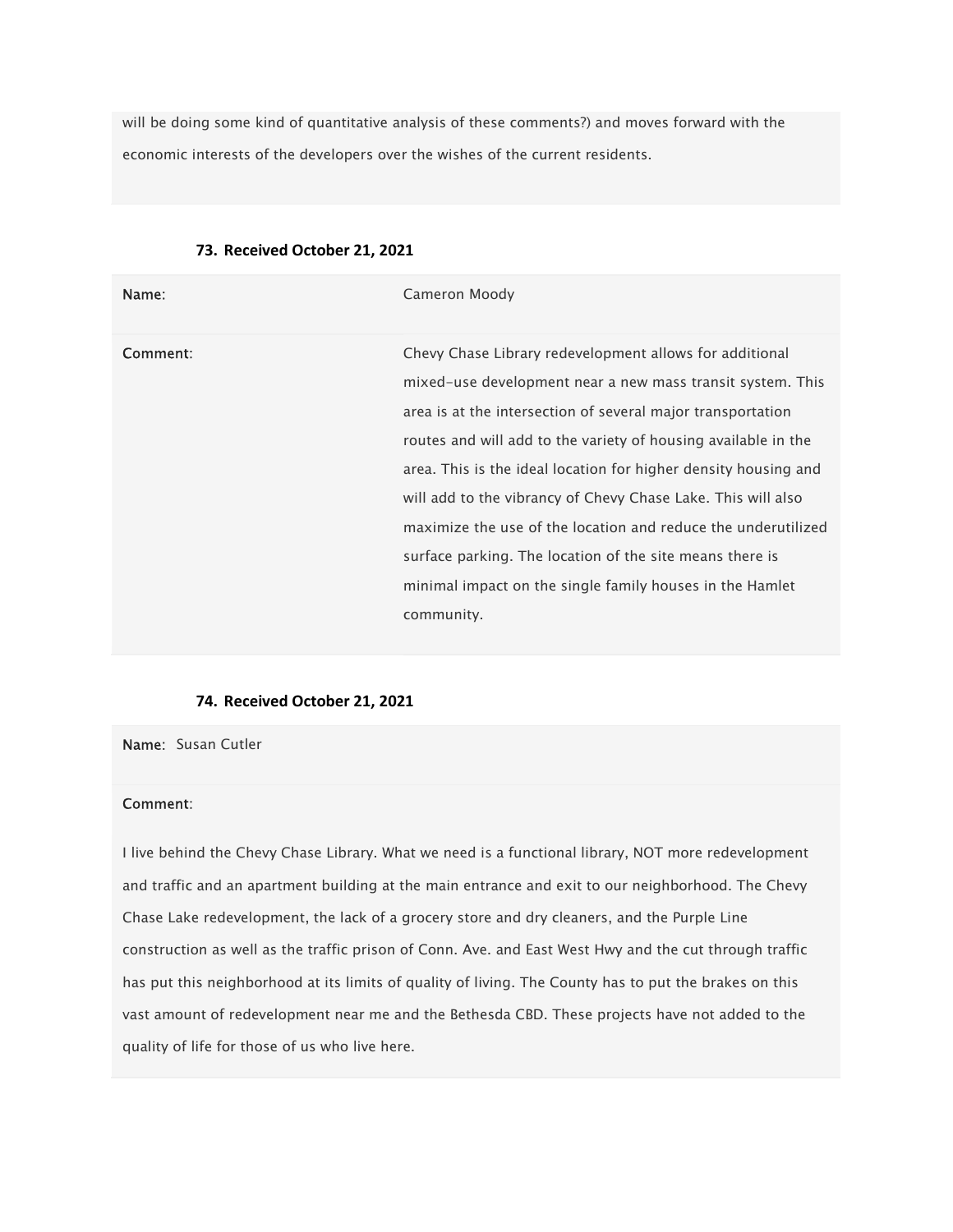### 75. Received October 25, 2021

| Name:    | Mannie Collins                                                                                                                                                                                                                                                                                                                                                                                                                                                                                                                                                                  |
|----------|---------------------------------------------------------------------------------------------------------------------------------------------------------------------------------------------------------------------------------------------------------------------------------------------------------------------------------------------------------------------------------------------------------------------------------------------------------------------------------------------------------------------------------------------------------------------------------|
| Comment: | That section of Chevy Chase/Connecticut Avenue is already<br>congested with 2 high-rise apartment buildings and a huge<br>complex under construction at Chevy Chase Lakes. With that<br>in mind, I see no need for yet another mixed use building. The<br>purple line will eventually be there as well creating even more<br>traffic. Keep the library as is $-$ an oasis within all the<br>"complexes." We do not need more of those. I'd rather see the<br>renovations wait a few years in order to get the money than to<br>give in and do a public-private partnership now. |

### 76. Received October 27, 2021

Name: Benjamin Bradley

#### Comment:

I strongly support the idea of redeveloping the library and providing affordable housing. Looking at the developer response summary, I think the EYA proposal to add 250 units with 30% MPDUs + 3 bedroom apartments is the most exciting opportunity presented. That would be 70 affordable units and space for families. For this project I think the county should look towards limiting the amount of parking in return for greater affordability. This current proposal includes building 60 spaces for the library and more than 250 for the residences. With access to transit options like the Purple Line, I think limiting parking to develop more affordable housing for folks who would be using public transit is a win win situation.

I think other options in proposals are also exciting, such as building workforce housing for folks like county employees and teachers.

Overall, I support the project, but I would like to see the county use this golden opportunity to develop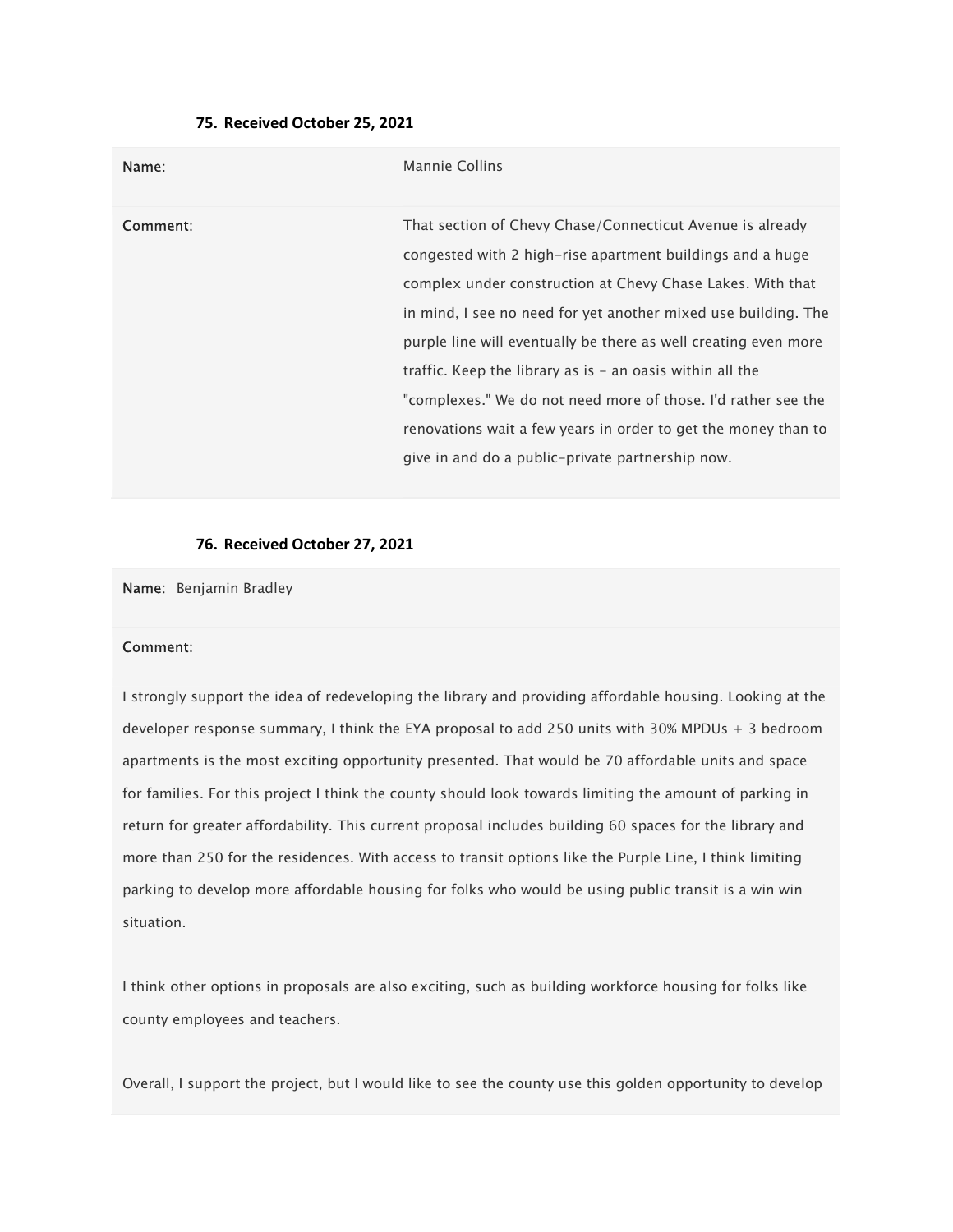housing for people who need it and additionally providing access to amenities they and the community can benefit from (the library, transit, etc).

| Name:    | Michael Dutka                                                                                                                                                                                                                                                                                                                                                      |
|----------|--------------------------------------------------------------------------------------------------------------------------------------------------------------------------------------------------------------------------------------------------------------------------------------------------------------------------------------------------------------------|
| Comment: | I'd support a high density housing project at this site. Given<br>the sites proximity to the future purple line and given the high<br>value of housing in Chevy Chase it's clear a large number of<br>people would love to live there. Let's not prevent them from<br>doing so because it would be slightly annoying for the wealthy<br>residents who live nearby. |

## 77. Received October 27, 2021

## 78. Received October 27, 2021

Name: Joe Gillespie

### Comment:

Hello,

This may be a repeat because I believe I already submitted comments but did not see them on the current list of community comments. If so, I apologize.

This area is in dire need of housing, and this presents a wonderful opportunity to develop the area further, especially given how close it will be to a new purple line station once opened. Having housing near or above the library provides another opportunity for people to interact with the library in a meaningful way, and I think developments, like the Rockville library, show how a library can really integrate and serve as a focal point for an area.

My only concern is that traffic on Connecticut Avenue is currently very dangerous for pedestrians,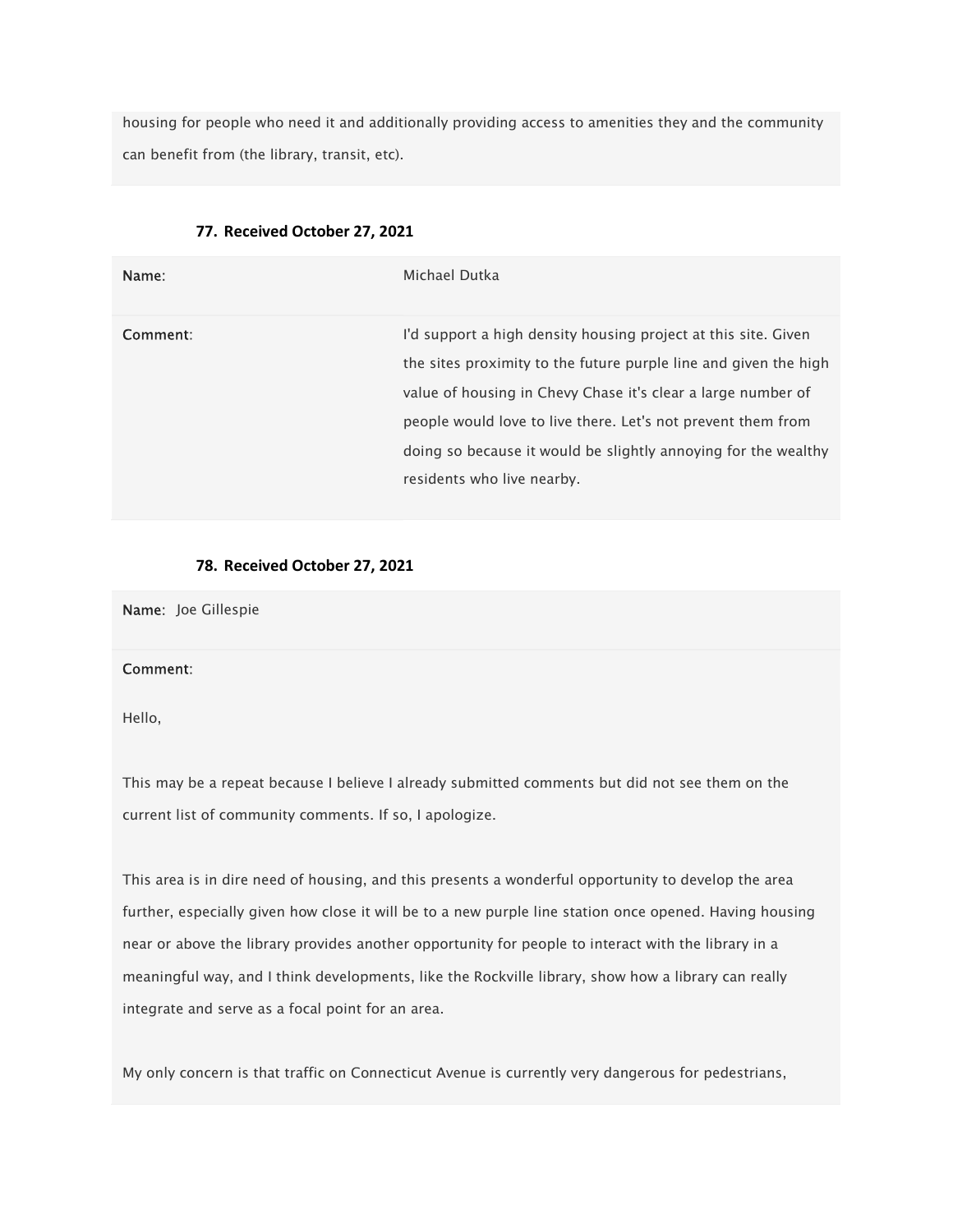drivers, and other users, especially children. I hope significant traffic calming measures are put into place on the highway to make life safer for those who live in this area.

Thank you.

### 79. Received October 28, 2021

Name: Susan Murray

#### Comment:

Our family uses the library every week. It's the single most important public resource to our family and it is in dire need of investment. The current structure isn't worth renovating - we need to start over and maximize the public space for the benefit of our entire community - to create and feed life long learners.

I advocate for a stand-alone library that can be subsidized by private dollars as they have for this beautiful Hudson Ohio library:

https://www.hudsonlibrary.org/support-the-library

Thank you for making our library a beautiful space for all of us!

Susan Murray Erceg

| Name:    | Dara Segal                                                                                                                                                                                                                                                                                                                      |
|----------|---------------------------------------------------------------------------------------------------------------------------------------------------------------------------------------------------------------------------------------------------------------------------------------------------------------------------------|
| Comment: | I'm in favor of redeveloping the Chevy Chase Library as a<br>public-private partnership with housing. This plan would help<br>address the housing shortage we face in Montgomery County.<br>and presents a wonderful opportunity for further<br>development, especially with the nearby Purple Line operating<br>in the future. |

### 80. Received November 10, 2021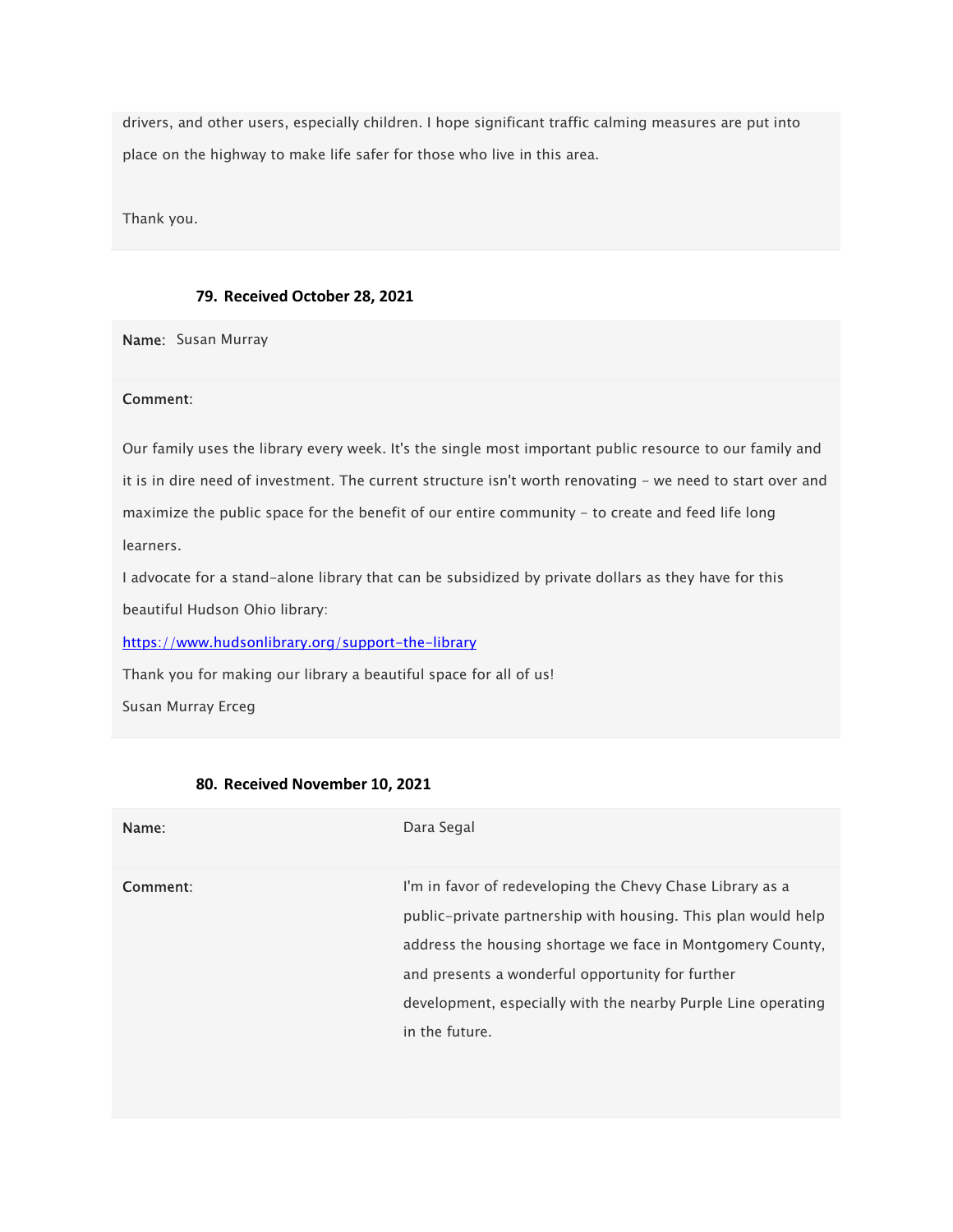And on a personal note, living above a library really sounds like a dream. Creating that opportunity only makes sense as our community continues to grow.

# 81. Received November 10, 2021

| Name:    | Susan Quill                                                       |
|----------|-------------------------------------------------------------------|
| Comment: | Hello,                                                            |
|          | I'm against the plan that includes more housing units. The        |
|          | new housing units coming on line just north of the library are    |
|          | not yet complete and when they do, we should evaluate the         |
|          | impact on traffic. Also, with these new units, there seems little |
|          | need for even more. I'd like to keep the community feel of the    |
|          | current library which is priceless.                               |
|          | Thank you for taking my comments.                                 |
|          | Susan Quill                                                       |
|          |                                                                   |

# 82. Received November 12, 2021

| Name:    | Marilyn Ruth Levitt                                                                                                                                                                                                                                                                                                                                                                                                                                                                                                                                                           |
|----------|-------------------------------------------------------------------------------------------------------------------------------------------------------------------------------------------------------------------------------------------------------------------------------------------------------------------------------------------------------------------------------------------------------------------------------------------------------------------------------------------------------------------------------------------------------------------------------|
| Comment: | I would support the mixed use development option if the<br>housing portion of the development would be affordable<br>middle housing. Because the land is owned by the county, the<br>county should have the leverage to require much more than<br>the typical 12% or so affordable housing requirement for most<br>multiple unit building permits. Because the building will be<br>walking distance to a new metro station, the location is ideal.<br>Let's use this as an opportunity to address the acknowledged<br>shortage of affordable middle housing in our community. |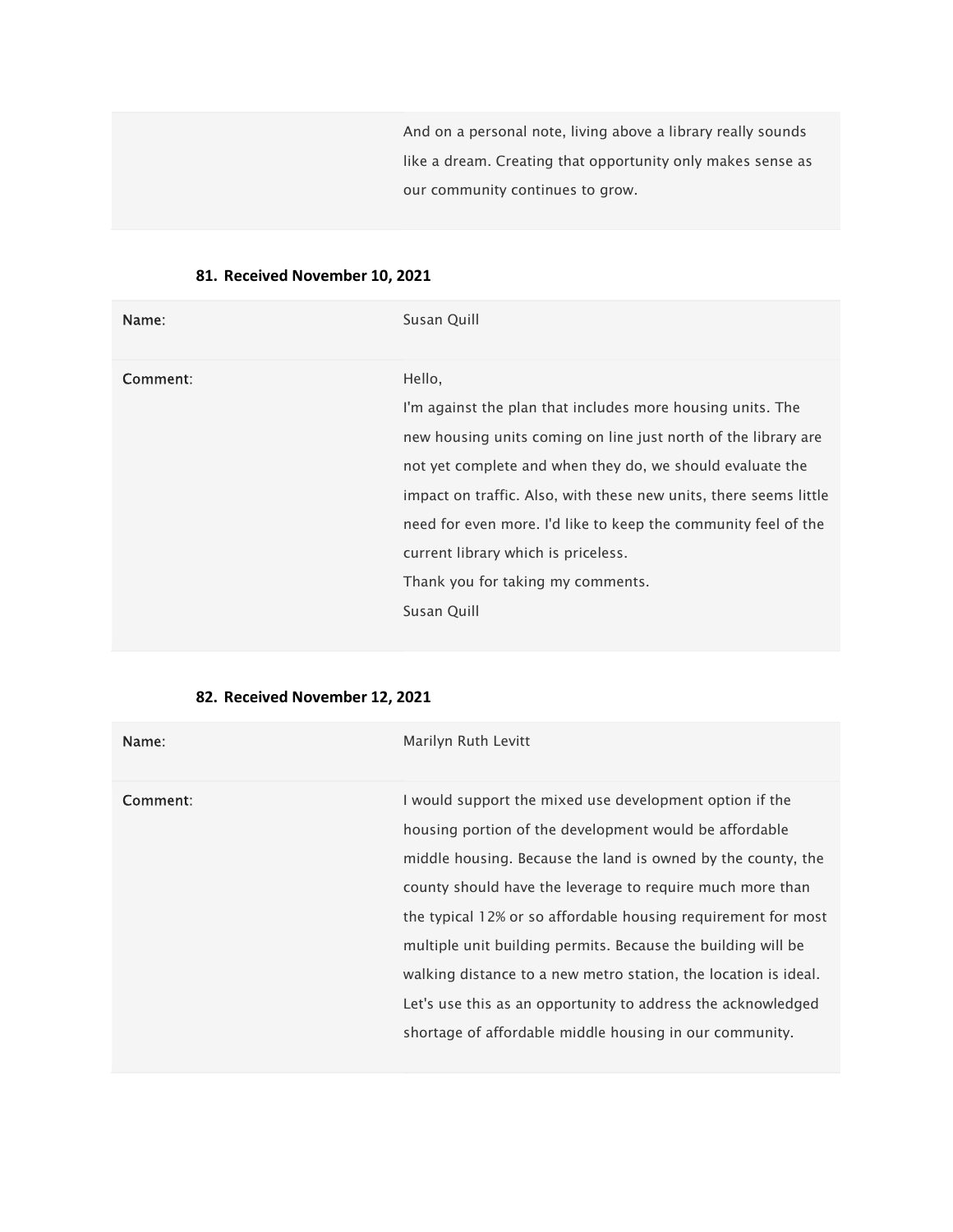### 83. Received November 13, 2021

| Name:    | Henry Viechnicki                                                                                                                                                                                                                      |
|----------|---------------------------------------------------------------------------------------------------------------------------------------------------------------------------------------------------------------------------------------|
| Comment: | My family uses the Chevy Chase library weekly, like we used<br>to do with the Silver Spring library. Now that it has been<br>reconstructed, it is big and impersonal. We strongly support<br>renovation as opposed to reconstruction. |

#### 84. Received November 15, 2021

Name: MR. LYNN WELLE

#### Comment:

To Chevy Chase Library Re Do Team, November 15, 2015

I attended the October 16, 2021 informal drop-in session at the CC Library. At that time the Mo Co County representatives said that a previous physical inspection and survey of the existing CC library building revealed extensive renovation requirements that indicate renovation to be impractical.

I agree that the current Chevy Chase Library building needs to be removed and replaced with a new Library facility. A new library building should be community and neighborhood friendly beyond what it has been and is today.

Your decision to informally explore a mixed use Chevy Chase Library / high density residential building via a public private partnership reflect a not friendly and insensitivity to:

>1< The quality of life for the immediate community and nearby neighborhoods. Additional high density

residences at the Chevy Chase Library site are the last thing needed in and or for the Connecticut Ave neighborhoods North from Chevy Chase Circle to the I-495 Beltway and beyond to Kensington.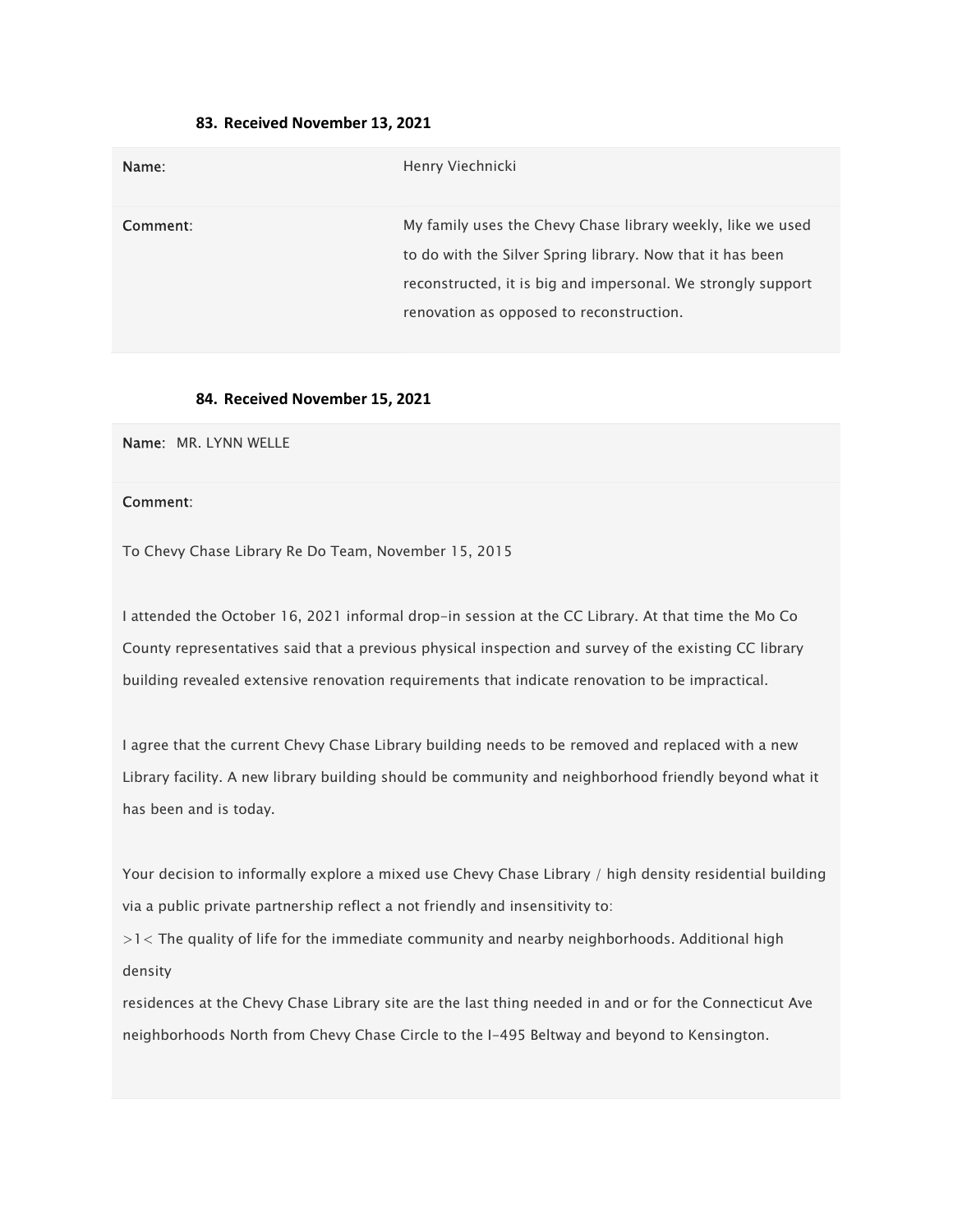>2< Even before the massive new development in Chevy Chase Lake area, vehicle traffic volume inbound and outbound there on Connecticut Avenue and between CC Circle the I-495 Beltway and beyond to and from Kensington has been overly congested for a long time. This current and historic long standing vehicle traffic choked Connecticut Avenue is about to be severely impacted by: >a< The massive high density development at the Manor Road / Chevy Chase Lake area >b< The Purple Line passenger station at Connecticut Ave. >c< The 4-H Center property being converted /repurposed to some form of permanent residential use.

 $> d <$ 

Supportive of improved quality of life, being friendly and sensitive to the immediate community and nearby neighborhoods would be a new combo library / community center facility as is represented by the Wheaton Library at 11701 Georgia Ave – Silver Spring, MD. Obviously there are different demographics represented by Wheaton v. Chevy Chase. The combo concept for a library/community center for Chevy Chase could be researched via survey to the Chevy Chase community.

Please explore formally the concept for a new building to accommodate a combo library/community center to replace the existing Chevy Chase Library.

| Name:    | <b>Blaine Collison</b>                                                                                                                                                                                                                                                       |
|----------|------------------------------------------------------------------------------------------------------------------------------------------------------------------------------------------------------------------------------------------------------------------------------|
| Comment: | I'm an East Bethesda resident and use this library occasionally.<br>Redevelopment through a public-private partnership would be<br>fantastic! Absolutely expand available, sub-\$1M housing. This<br>is a perfect and appropriate site to do such a thing. Very<br>exciting! |

## 85. Received November 15, 2021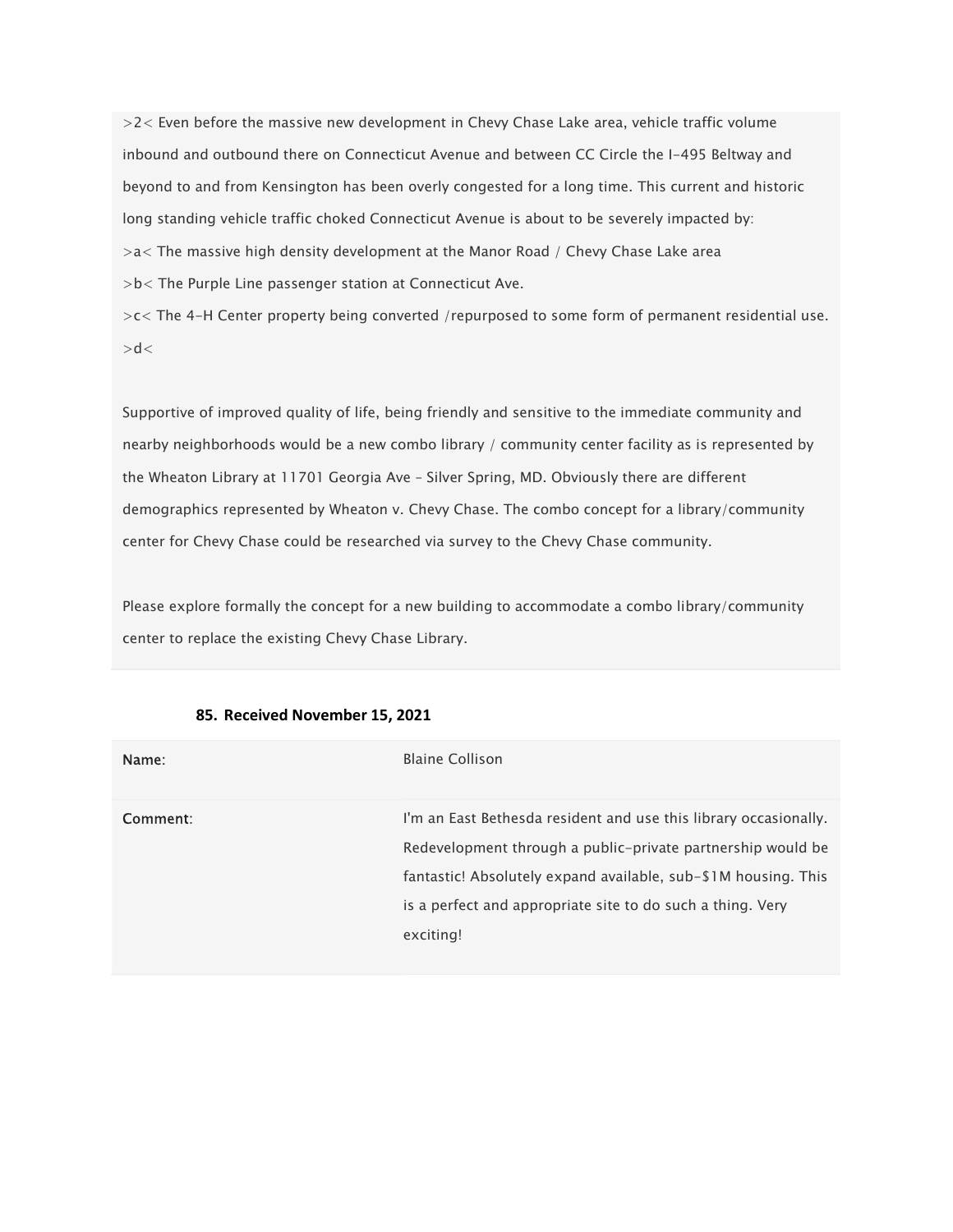| Name:    | Wm. Le Roy                                                                                                                                                                                                                                                                          |
|----------|-------------------------------------------------------------------------------------------------------------------------------------------------------------------------------------------------------------------------------------------------------------------------------------|
| Comment: | I support the mixed use replacement. In addition to the library<br>program, consider including hoteling workspaces as part of<br>the project. The federal government is expanding telework.<br>Secure hoteling with access to reference materials in the<br>library are a good fit. |
|          | The County needs more workforce housing. Consider 'missing<br>middle' housing types as part of this project that increase<br>housing options but don't greatly impact traffic. Quads,<br>Duplex Apartments, Elevated Townhomes.                                                     |

# 86. Received November 17, 2021

## 87. Received November 27, 2021

| Name:    | Nathan Abraham                                                                                                                                                                                                                                                                                 |
|----------|------------------------------------------------------------------------------------------------------------------------------------------------------------------------------------------------------------------------------------------------------------------------------------------------|
| Comment: | I think the DTSS library should be the model. While there<br>aren't residences directly attached, it does a great job of<br>sharing the space with nearby buildings while remaining<br>accessible (Wayne garage) to patrons. The mix of toys and<br>exploration spaces for kids is best at SS. |
|          | I will miss this quaint old library, but if it has to go modern,<br>do it like DTSS.                                                                                                                                                                                                           |

## Received March 17, 2022

I am strongly opposed to a mixed-use development, public/private partnership being used to redevelop our community library in Chevy Chase, MD. My children have grown up going to this library. They value the time spent surfing through the aisles to find the perfect books and sitting down to read together. They walk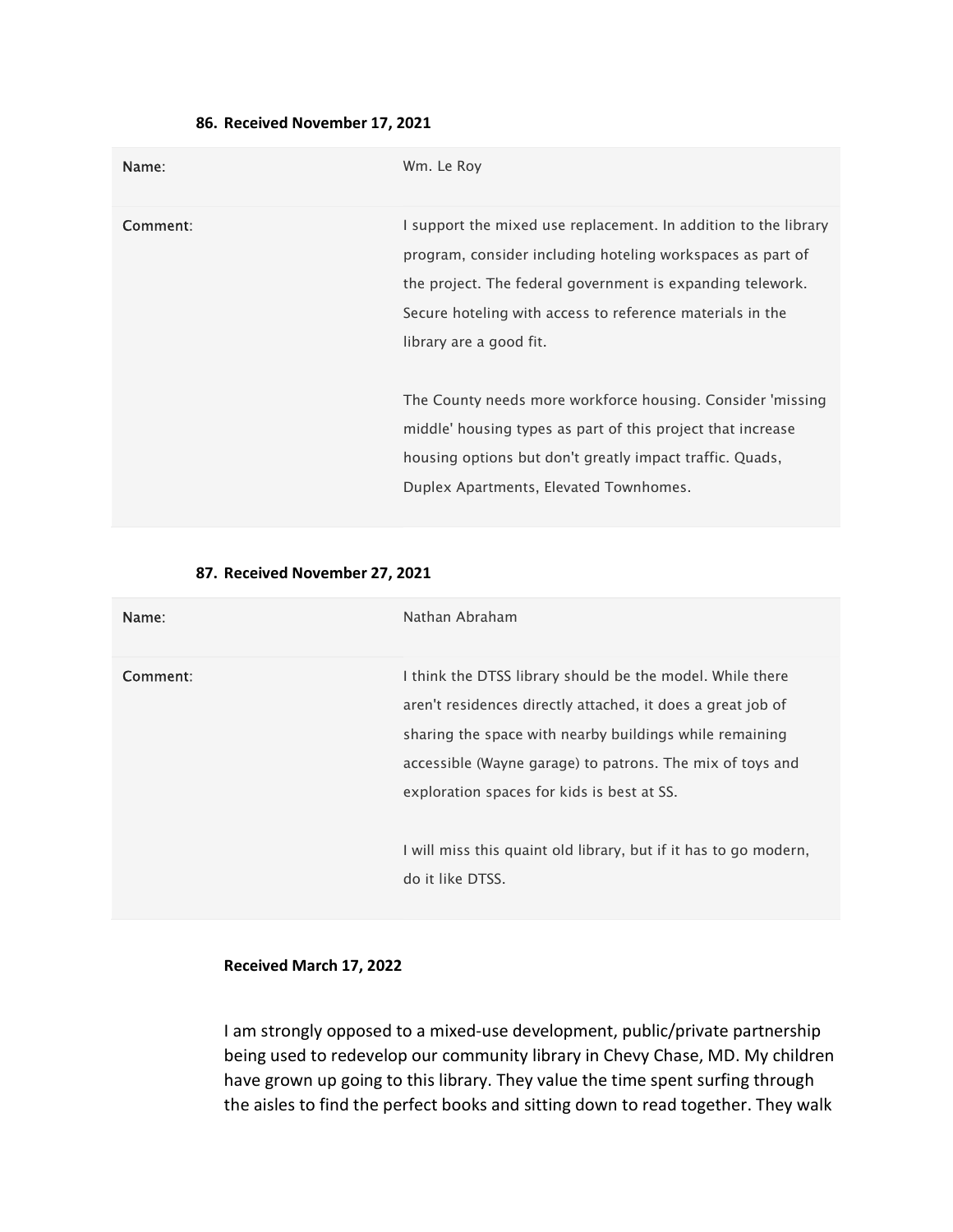there to get books and even do community service. It is a safe space that serves our community well. I urge you to invest in renovating our library by bringing it up to code and making the necessary renovations without taking away all that makes our library so special.

Thank you.

Michelle Mitchell

### 88. Received April 11, 2022

Name: Patty McGrath

#### Comment:

An invitation to think outside the box! I am writing to support the redevelopment of Chevy Chase Library with mixed-income housing. Montgomery County needs more housing, especially more affordable housing, in places close to transit. This opportunity would help the county to achieve racial equity and social justice and to reduce greenhouse gas emissions from transportation.

There is no reason that a County library should be a sole occupant of a plot of land. This much needed new library facility is a perfect opportunity to set a precedent: multiple County objectives and Departments collaborating to do something NEW. This should become the RULE - that affordable housing be built on every County owned property project.

Locating mixed-income housing on this site is important for many reasons. Chevy Chase is an expensive community to live in, and was kept out of reach for people of color throughout much of its history through discriminatory public and private policies. To address the racial and economic divide between the county's eastern and western areas, the county must intentionally create more affordable housing in communities like Chevy Chase. Housing is important in this location because it is near a future Purple Line station. Families are able to drive less and spend less money on transportation costs when living close to public transit.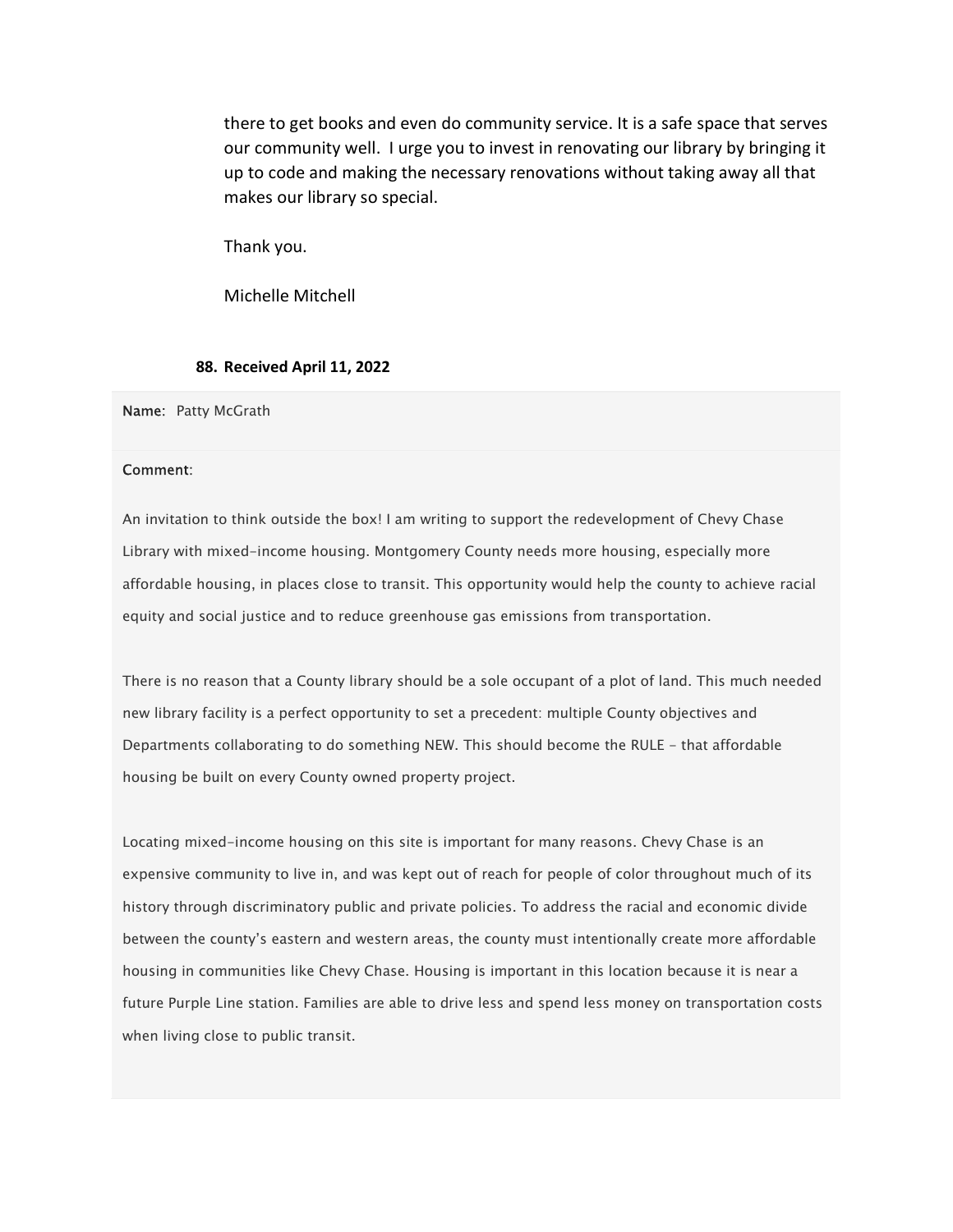The library and the broader community would be best served by redevelopment with mixed-income housing. Please seize upon this unique and important opportunity. Thank you.

# 89. Received April 11, 2022

Name: Molly Hauck

# Comment:

Building more transit-oriented affordable housing on sites like this will help relieve the housing shortage affecting families like mine.

I live near a future Purple Line stop and my neighbors and I are concerned about being displaced. Affordable housing is already in scarce supply along the Purple Line and we are feeling the pressure. The County should take this opportunity to build more affordable housing near the Purple Line on land it already owns.

I worry about the kind of world my grandchildren will live in if we do not take care of the environment. We need more transit-oriented housing to reduce car use and curb climate change.

| Name:    | Deborah beebe                                                                                                                                                                                                                                                                                                                                                                                                                         |
|----------|---------------------------------------------------------------------------------------------------------------------------------------------------------------------------------------------------------------------------------------------------------------------------------------------------------------------------------------------------------------------------------------------------------------------------------------|
| Comment: | I am a Montgomery County resident and am concerned about<br>the lack of affordable housing. My daughter wants to move<br>back home to Montgomery County, but can't afford to rent<br>here. Building more transit-oriented affordable housing on<br>sites like this will help relieve the housing shortage affecting<br>families like mine. Please consider development which<br>includes more affordable housing and which will be so |

#### 90. Received April 11, 2022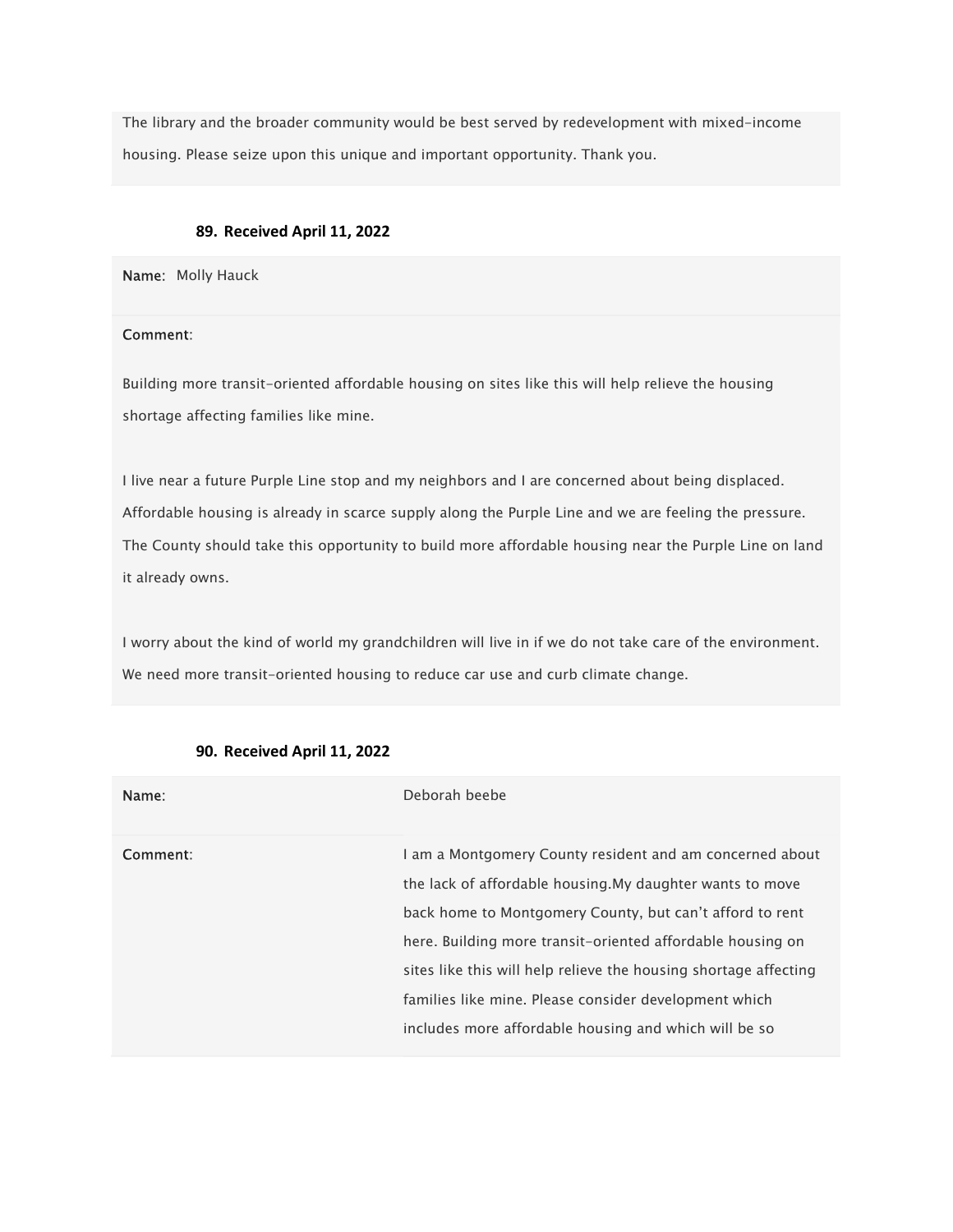conveniently located near the new purple line for Public transit. Thank you!

### 91. Received April 12, 2022

| Name:    | Alexandra Bell                                                                                                                                                                                                                                                                                                                                                                           |
|----------|------------------------------------------------------------------------------------------------------------------------------------------------------------------------------------------------------------------------------------------------------------------------------------------------------------------------------------------------------------------------------------------|
| Comment: | What a great opportunity to innovate with mixed use<br>development – affordable housing and a library near the new<br>Purple Line! Hopefully the building will be carbon-neutral<br>also. An advantage with low-moderate income housing is that<br>it tends to need less parking anyway. Please offer single<br>bedroom apartments also. Our young people have so few<br>rental options. |

### 92. Received April 13, 2022

Name: Cynthia Marshall

### Comment:

This is an opportunity for public land to be used for maximum public good. Co-locating affordable housing with the library, particularly since it is only a few minutes' walk from the Purple Line, make it an idea location for affordable housing that will lower carbon emissions by lowering the use of cars, provide the best opportunities for residents of affordable housing (affordable housing connected to transit is one of the very best strategies for people to get out of poverty), and address Montgomery County's overwhelming affordable housing crisis in part of the community that has had very little affordable housing development. Additionally, a taller building at that location will not be incongruent with the surrounding area.

# 93. Received April 15, 2022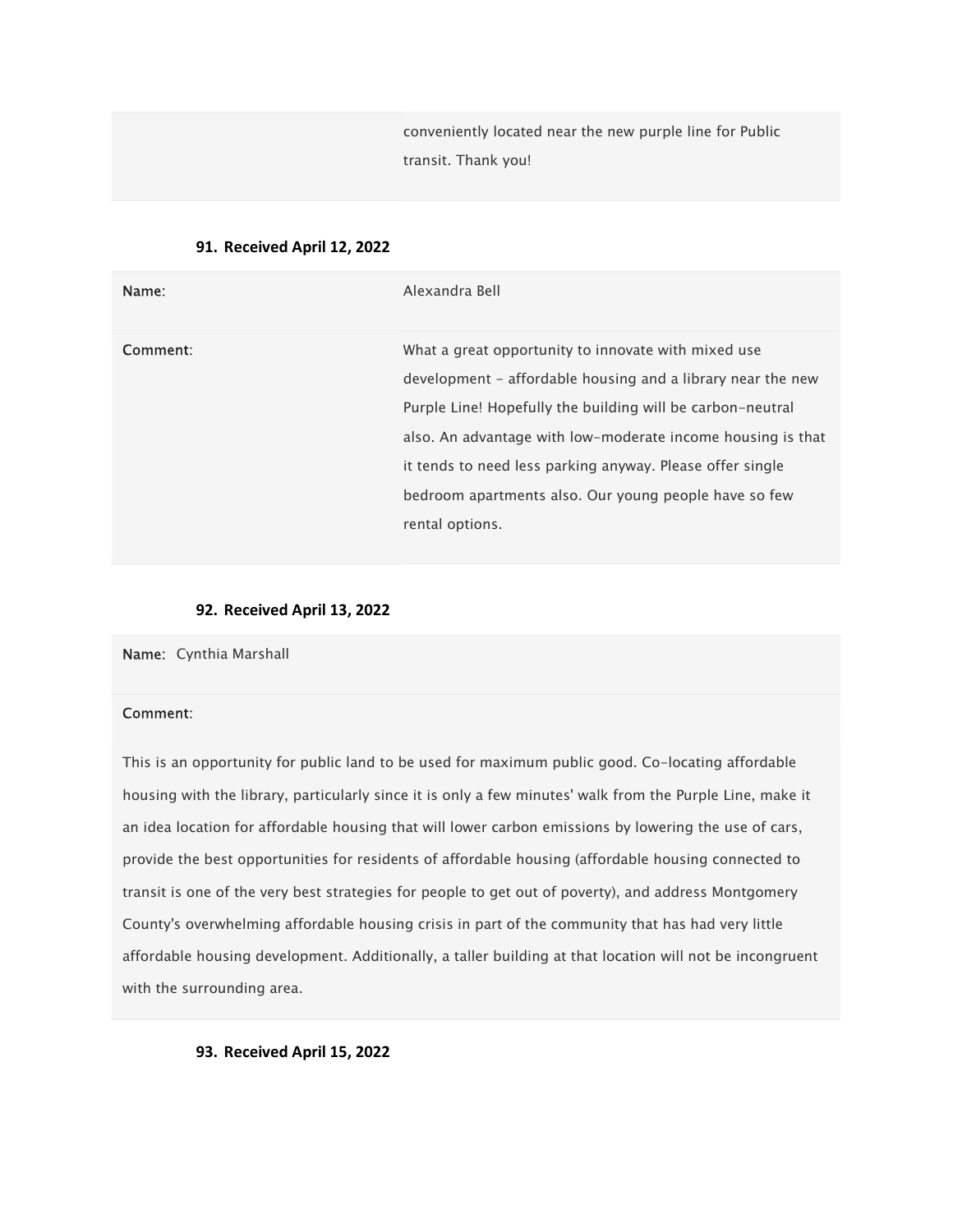| Name:    | Pat Leibowitz                                                                                                                                                                                                                                                                                                                                                                                                    |
|----------|------------------------------------------------------------------------------------------------------------------------------------------------------------------------------------------------------------------------------------------------------------------------------------------------------------------------------------------------------------------------------------------------------------------|
| Comment: | We all filled in a survey and we were told that the community<br>did NOT want the library to be demolished. We do not need<br>any more development in this area. We are being suffocated<br>already with high occupancy buildings. Now are we being<br>"played" by the county in order to get money from developers?<br>I am very upset and am sure that our community is very upset<br>that this could be done. |

### 94. Received April 18, 2022

Name: Leslie Sussan

### Comment:

I strongly support the option of a creative partnership to improve the library, provide services to the community, and create badly needed in-fill housing, especially housing affordable to those who have historically been systematically excluded from the area. I have lived for decades in the Holiday Park area, a little further up Connecticut, and I find the hostility to multiple dwelling unit options and rentals really appalling. Making every family buy a single-family house with a yard may seem appealing if you already have one but it excludes the vast majority of families in need of homes with access to jobs when the median price of a house here is pushing a million dollars. I see all these complaints about the renters making more traffic but the traffic on Conn Ave is surging more from spreading suburbanized areas of single family houses farther and farther from jobs. Certainly, lower income residents are most likely to use public transportation than homeowners are. I hope the Purple line will open nearby but anyhow there are good bus lines on Conn. New residents are not invaders; they are neighbors!

### 95. Received April 20, 2022

Name: Carolyn Cook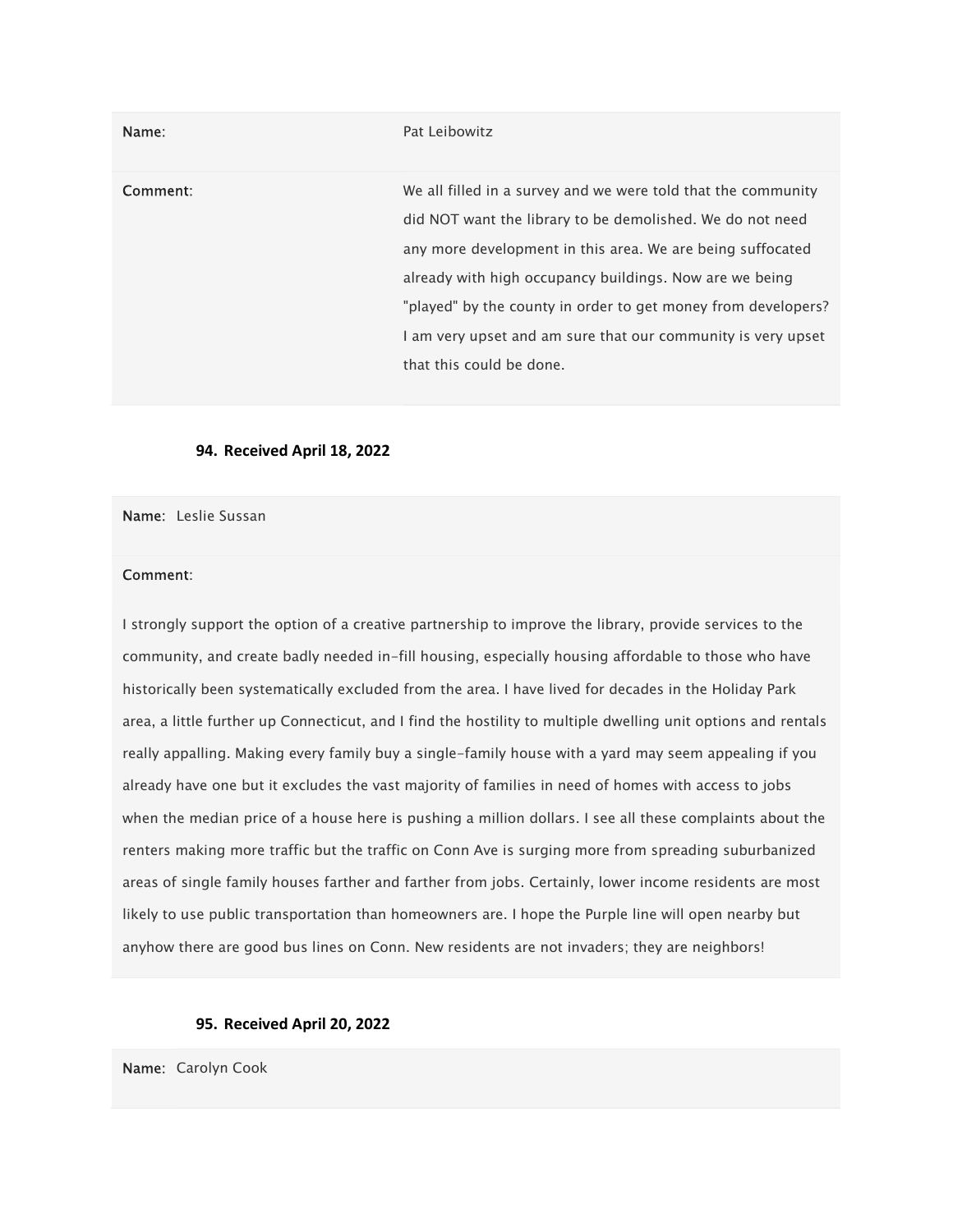#### Comment:

Thank you for listening to the community who has enjoyed the Chevy Chase,MD Library for generations and for understanding that redevelopment must strike a balance between private, public climate and community interests.

With the huge redevelopment projects encompassing Bethesda, Chevy Chase Lakes and Chevy Chase Circle in, DC, residents look to gov't for a sense of stability and representation amidst hectic lives. It is important to preserve and refresh pockets of tranquility where we can find respite, mental, and social stimulation for our collective health, connection and wellbeing. Refreshing modest, open public learning spaces within communities surrounded by green trees, sunshine and skyline demonstrates your commitment to achieve this balance. Thank you.

### 96. Received April 25, 2022

Name: Barbara Selter

#### Comment:

As a long-time resident of Bethesda, I am very interested in the Chevy Chase Library Project. l often use the Chevy Chase Library and feel strongly that it is an important resource for the community. Further, as chair of the Montgomery County Commission on Aging, I am very aware of the tremendous need for affordable housing for older adults in the County. Despite recent Housing Innitiative Fund funding increases proposed in the County Executive's Budget, the County still will not have enough affordable housing to meet expected population increases. Compounding the problem, almost all areas along transit corridors such as the Purpose Route are losing existing affordable housing, resulting in an increase in cost burdened renters. Rising rents will put more pressure on senior renters to choose between rent, food, and health care. Older adults are the fastest growing group in the county. As their numbers grow so will the number of older adult renters. In fact, by 2040, one in 5 residents will be 65 or older and one out of 3 will be 55 and older. Also, according to County data, over 65% of senior renters are rent burdened, spending more than 30% of their income on rent. The oldest seniors 75 and 85 plus face the greatest challenges because over time incomes tend to decline and housing cost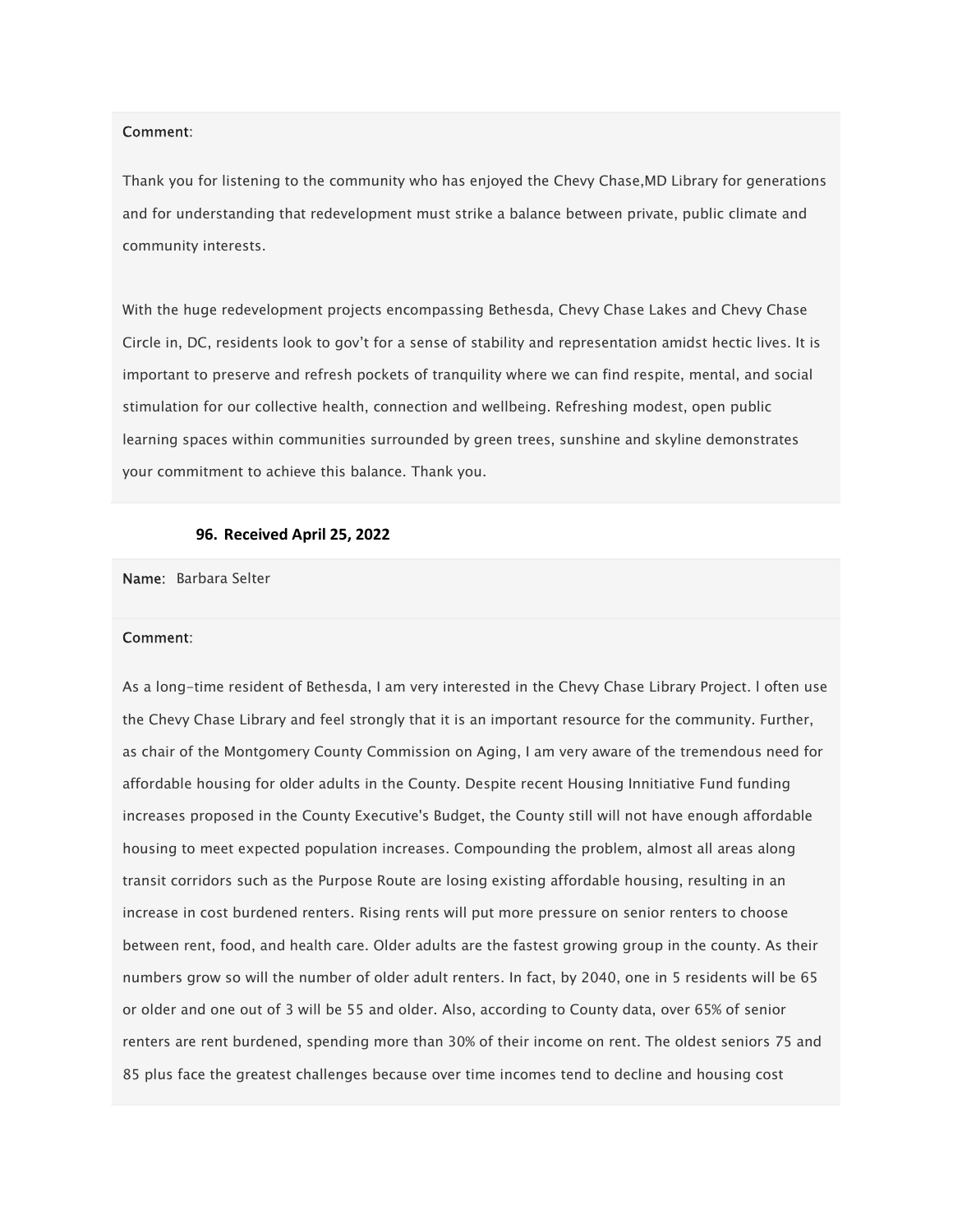burdens increase, with some paying more than half their income on housing costs. The Chevy Chase Library Project provides an innovative way to increase affordable housing along an important transit route for older adults, making it easier for them to remain in the community in which they have lived for many years.

Another issue for me personally is that my adult children are seeking to come back to Montgomery County after leaving for college and medical school. They are struggling to find affordable housing for their families, so it will be difficult for them to live near me. I hope the County Executive will consider the importance of using creative projects like the library expansion to add to the supply of affordable housing so that seniors can age in place and have their children live near by.

T

### 97. Received April 27, 2022

| Name:    | <b>CAROL S STERN</b>                                                                                                                                                                                                                                                                                                                                                      |
|----------|---------------------------------------------------------------------------------------------------------------------------------------------------------------------------------------------------------------------------------------------------------------------------------------------------------------------------------------------------------------------------|
| Comment: | I am a Chevy Chase resident (4550 North Park Avenue, Apt<br>T106) and use this library, but I strongly support the<br>affordable housing option for use of this land. The county<br>needs more affordable housing and this location is perfect for<br>such a development. The Silver Spring library development is<br>the perfect prototype for this Chevy Chase project. |

### 98. Received April 27, 2022

Name: Paula Pruessner

# Comment:

Please consider a simple remodel of the Chevy Chase Library. This area has so much traffic on a normal day, that it is hard to even reach the library from my home 2 miles away. Adding more homes and more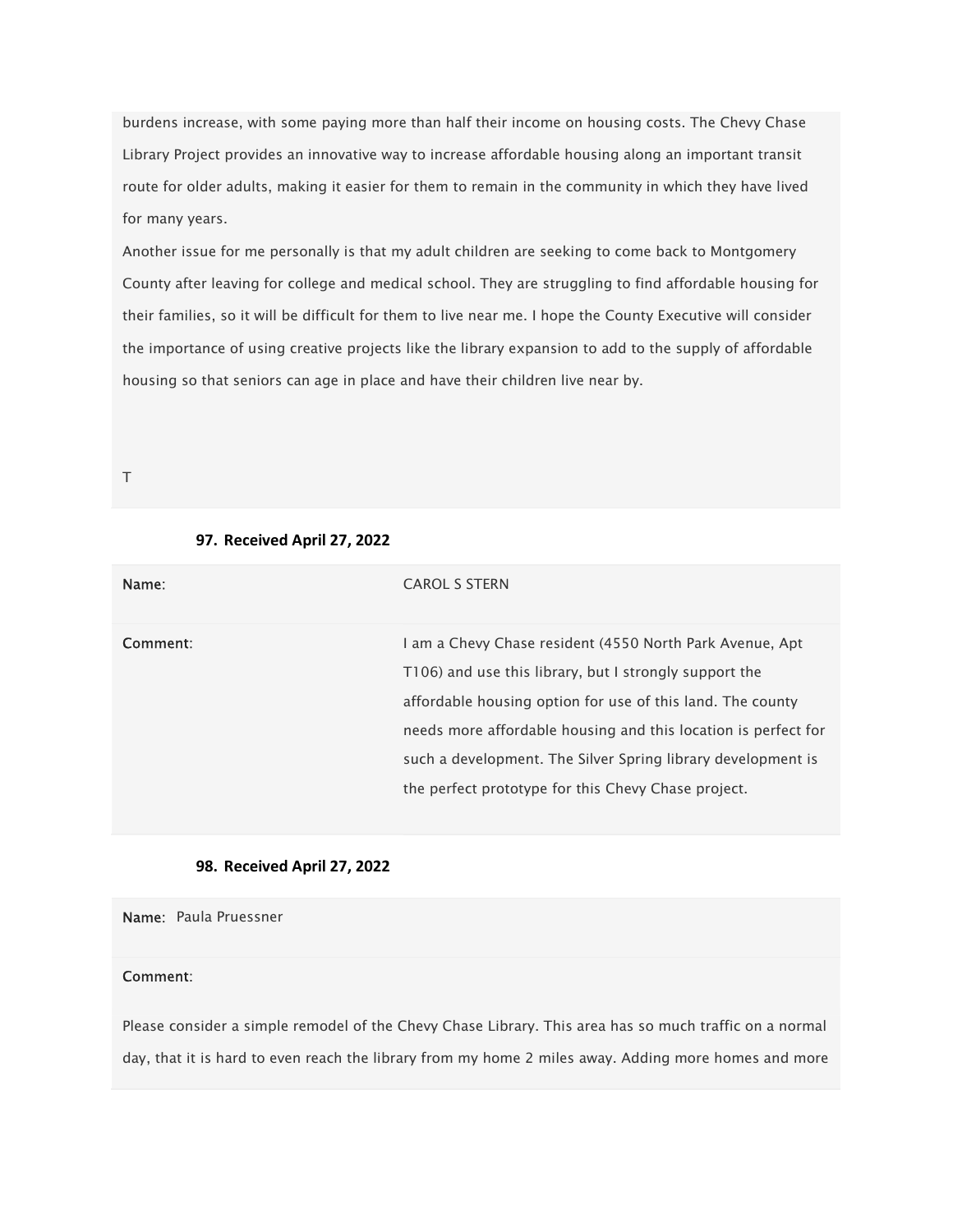people would make this even worse.

I used to think the new Silver Spring library was great, but then I had children, and getting them from the parking garage across the street, down to street level, across the street, and up to the library itself has been so difficult that we no longer use this new library. We really appreciate the Chevy Chase Library, that it is single use (with community rooms) and easy to get in and out of. The area has enough traffic as it is, with more to come once the apartments north of the library come

online. Please don't add to the misery!

| Name:    | Alison Gillespie                                                                                                                                                                                                                                                                                                                                                                                                                                                                                                             |
|----------|------------------------------------------------------------------------------------------------------------------------------------------------------------------------------------------------------------------------------------------------------------------------------------------------------------------------------------------------------------------------------------------------------------------------------------------------------------------------------------------------------------------------------|
| Comment: | I support tearing down this library, building it back green and<br>putting lots of affordable and market rate housing on top. I think<br>that would be wonderful for the entire community, the entire county.<br>This site is right next to lots of bus stops and the Purple Line which is<br>ideal and good for smart growth. If we are going to institute<br>affordable housing it must be done in the ENTIRE county and no<br>section should be overlooked or left out of that. Let's use public land<br>for public good! |

99. Received April 27, 2022

## 100. Received April 27, 2022

| Name:    | Paul Meyer                                                                                                        |
|----------|-------------------------------------------------------------------------------------------------------------------|
| Comment: | We need housing on top of the library! This library belongs to ALL of<br>Montgomery County, not just Chevy Chase. |

| Name:    | Rebekah Kuschmider                                                                                                                                                                                                     |
|----------|------------------------------------------------------------------------------------------------------------------------------------------------------------------------------------------------------------------------|
| Comment: | Public amenities such as modern libraries improve the entire county.<br>Adding affordable housing within walking distance of such amenities<br>is a wise choice. This will be of benefit to people with lower incomes, |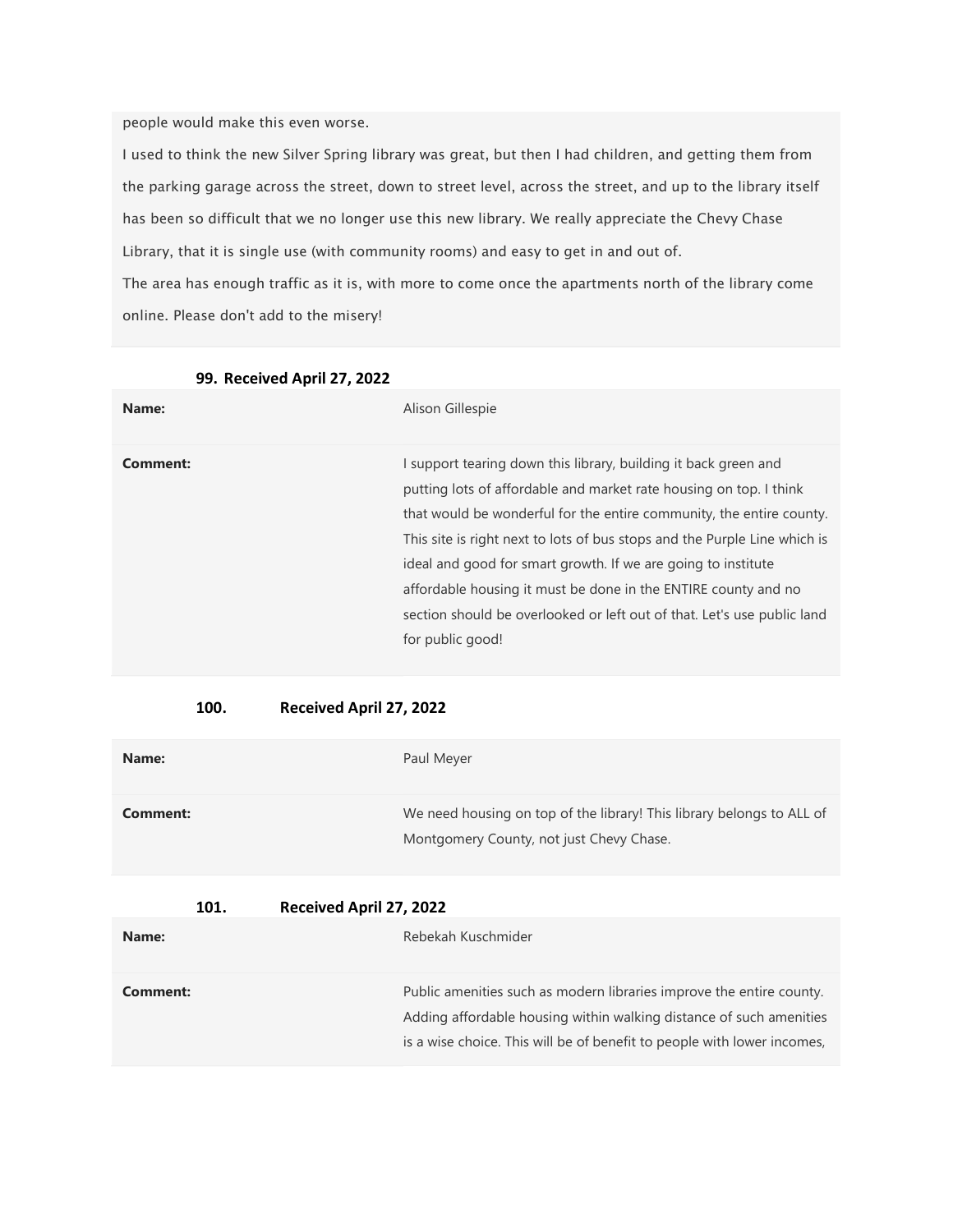particularly older residents who are in need of walkable communities. I support this measure wholeheartedly.

# 102. Received April 27, 2022

| Name:    | Mara Greengrass                                                                                                                                                                                                                                                                                   |
|----------|---------------------------------------------------------------------------------------------------------------------------------------------------------------------------------------------------------------------------------------------------------------------------------------------------|
| Comment: | I really hope that this project can move forward with green and<br>affordable housing. For one thing, I'd love if my kids could grow up<br>and still be able to afford to live in Montgomery County. For another,<br>both kids have expressed great interest in living over a library<br>someday. |

# 103. Received April 27, 2022

| Name:    | Jonathan Bernstein                                                                                                                                                                                                                                                                                                  |
|----------|---------------------------------------------------------------------------------------------------------------------------------------------------------------------------------------------------------------------------------------------------------------------------------------------------------------------|
| Comment: | So this will save the County money and yield a larger library than the<br>existing one, plus provide housing close to a future Purple Line Stop.<br>So why is there even a debate? This will be a lovely building that will<br>be a credit to the community. Please move forward to kick this<br>project into gear. |

| Name:    | Joe Reinhard                                                                                                                                                                                                                                                                                                 |
|----------|--------------------------------------------------------------------------------------------------------------------------------------------------------------------------------------------------------------------------------------------------------------------------------------------------------------|
| Comment: | This is the perfect time and place to remodel the library into a dual<br>use space with affordable housing in addition to a magnificent<br>library! With such easy access to public transit and beautiful Chevy<br>chase, our entire community would benefit from a combination<br>project for redevelopment |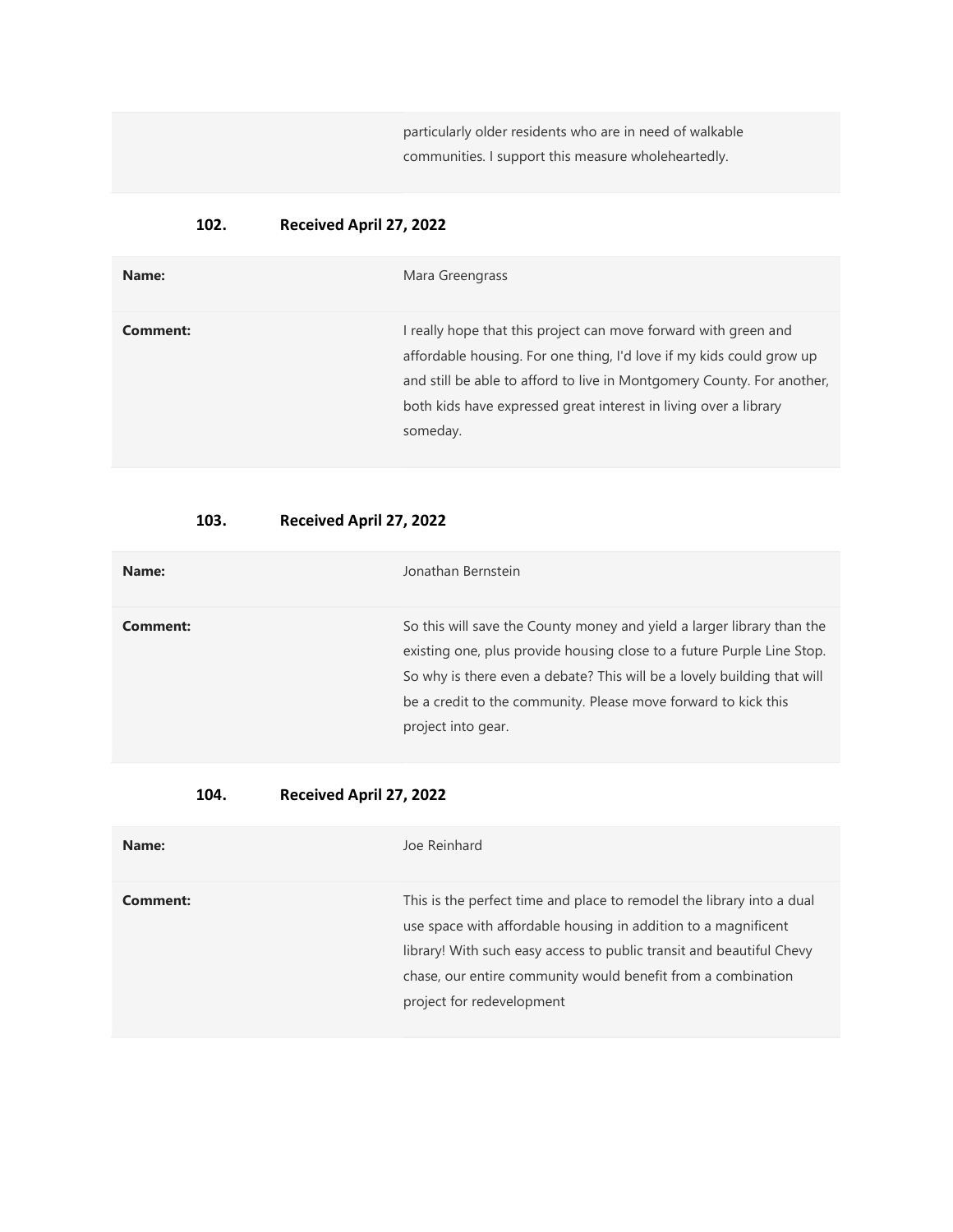#### 105. Received April 27, 2022

Name: Deirdre McGlynn

#### Comment:

As a Montgomery County resident from the densely populated area of downtown Silver Spring, I strongly support the idea of keeping a residential housing component in the Chevy Chase Library Project. It makes sense from a transit standpoint - it's walkability and nearness to transportation and trails make it an excellent place for median income Montgomery county residents, especially people who want to escape a car dependent lifestyle. It makes financial sense for the value of this parcel of public land to be leveraged to bring in more revenue to the county, while providing additional much-needed affordable housing. I also think it makes sense from the standpoint of building a robust and diverse community to add a non-single family home option to this neighborhood, which otherwise is unaffordable to all but six and seven figure income families and individuals.

Thanks, Deirdre McGlynn

## 106. Received April 27, 2022

Name: Michael Starnes

#### Comment:

I support the inclusion of badly needed affordable housing in the renovation scenario.

The average cost of a home in Chevy Chase is over \$1.3 million dollars, a sum totally out of reach for most people. While some people have concerns about traffic, building housing where people live and work may actually cut down on traffic, noise, and pollution. Rather than having people commute to Chevy Chase from upcounty or Arlington, this presents a fair opportunity for working class folks to not have to commute an hour a day just to access our community.

While it is fair to be against the growth in traffic, proponents should not block housing just because traffic exists. Do the opponents of the affordable housing aspect not drive? Do they not create traffic?

Affordable housing is badly needed, and this project will help avoid sprawl and additional traffic inherent in single family developments.

Those who are familiar with the history of Chevy Chase know the city was developed with zoning meant to keep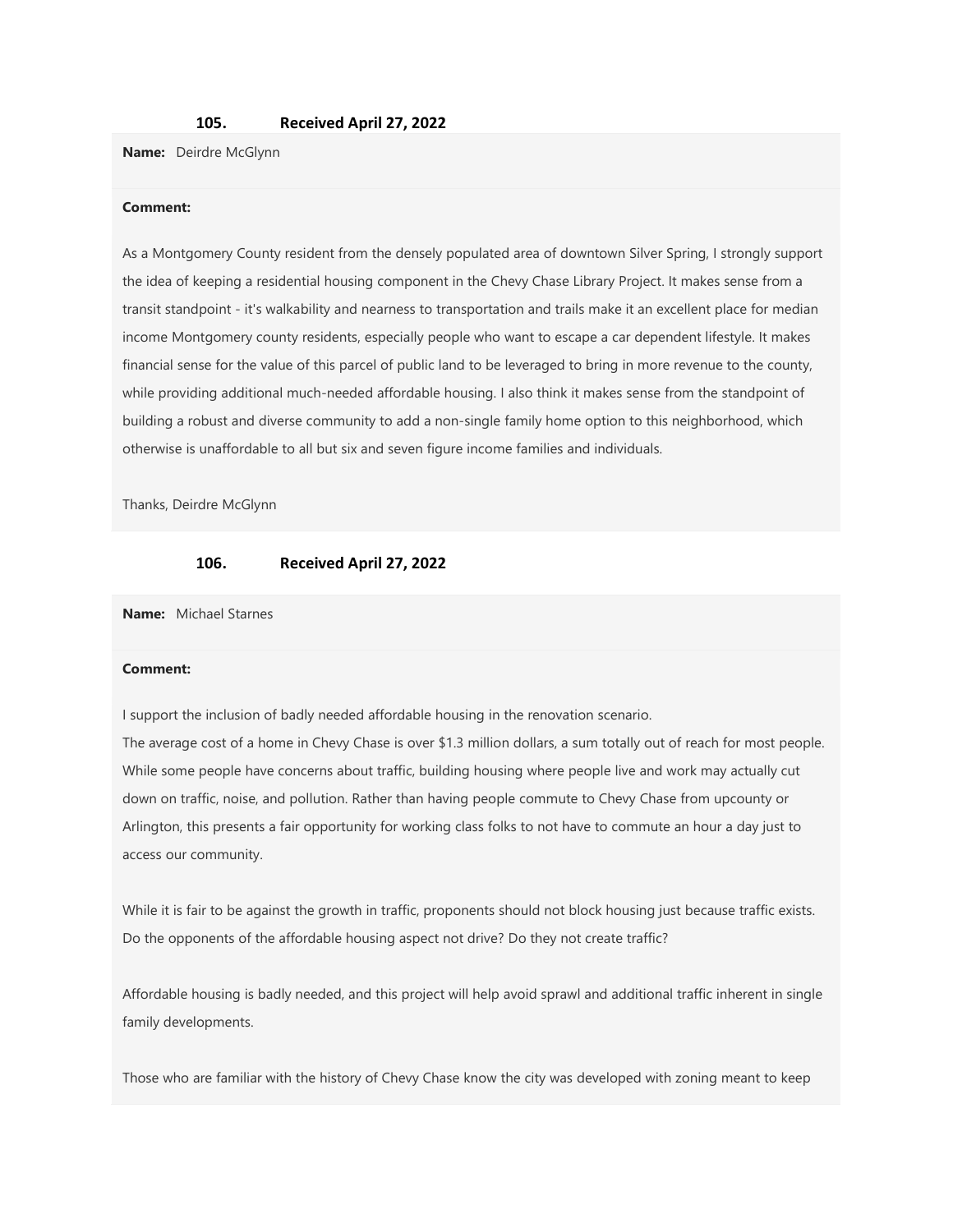African-Americans out of the city by design. Even if a law or regulatory process don't mention race or class, it can still be clearly unfair or biased.

I hope the 2022 version of Chevy Chase sees that a complete community is more fun. The 1930s Chevy Chase messed it up, and left the town worse off for it.

| 107. | Received April 27, 2022 |
|------|-------------------------|
|------|-------------------------|

| Name:    | Arnob Alam                                                                                                                                                                                                                     |
|----------|--------------------------------------------------------------------------------------------------------------------------------------------------------------------------------------------------------------------------------|
| Comment: | I support this project because I want to see more affordable housing<br>(and all sorts of housing) as well as other community developments<br>in Chevy Chase. It will make our neighborhood inclusive and help<br>lower rents. |

# 108. Received April 27, 2022

| Name:    | Nicole Elizabeth Applin                                                                                   |
|----------|-----------------------------------------------------------------------------------------------------------|
| Comment: | This is a wonderful idea that is long past due and will make a great<br>example for others in the future. |

| Name:    | Nora Howley                                                                                                                                                                                                                                                                |
|----------|----------------------------------------------------------------------------------------------------------------------------------------------------------------------------------------------------------------------------------------------------------------------------|
| Comment: | I grew up in Kensington and used the Chevy Chase Library as a child.<br>I now live in downtown Silver Spring and support multi-family<br>housing with a renovated library. The location near the Purole Line<br>offers a great opportunity to create housing.<br>Thank you |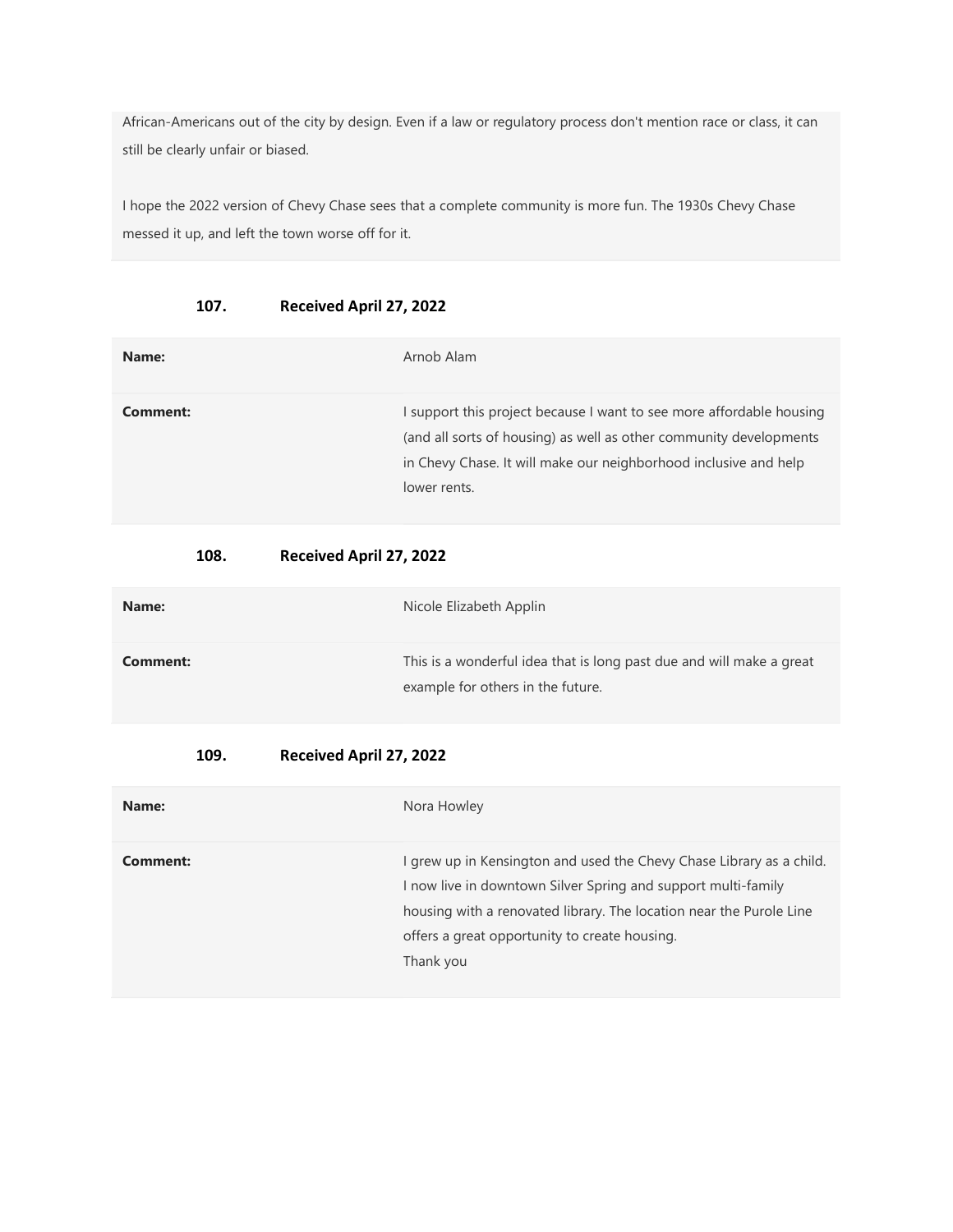# 110. Received April 27, 2022

| Name:    | Maren                                                                                                                                                                                                                            |
|----------|----------------------------------------------------------------------------------------------------------------------------------------------------------------------------------------------------------------------------------|
| Comment: | This is an exciting opportunity to colocate housing with a wonderful<br>county amenity--the Chevy Chase library. I hope the county does not<br>miss the opportunity to provide the affordable housing we do<br>desperately need. |

# 111. Received April 27, 2022

| Name:    | Adam Daniel                                                                                                                                                                                                                                                             |
|----------|-------------------------------------------------------------------------------------------------------------------------------------------------------------------------------------------------------------------------------------------------------------------------|
| Comment: | Please promote building more housing. This site is perfect for it,<br>especially with its proximity to transit. Affordability of housing,<br>equity, opportunity and fairness all hinge upon more housing.<br>Adam Daniel<br>3714 Washington St<br>Kensington, MD 20895 |
|          |                                                                                                                                                                                                                                                                         |

| Name:    | Ben Bellows                                                                                                                                                                                                                                                                                                                                                                                                                                                                                  |
|----------|----------------------------------------------------------------------------------------------------------------------------------------------------------------------------------------------------------------------------------------------------------------------------------------------------------------------------------------------------------------------------------------------------------------------------------------------------------------------------------------------|
| Comment: | As a Montgomery County resident living near to Chevy Chase, I am<br>in favor the proposed plan to introduce affordable housing into the<br>renovation plans for the library. It is an ideal use of space for the<br>betterment of the community and support of community members<br>in most need. Such an approach is only going to be a positive for the<br>broader community of Chevy Chase and the county. Bravo to the<br>activists and designers who have brought the concept this far. |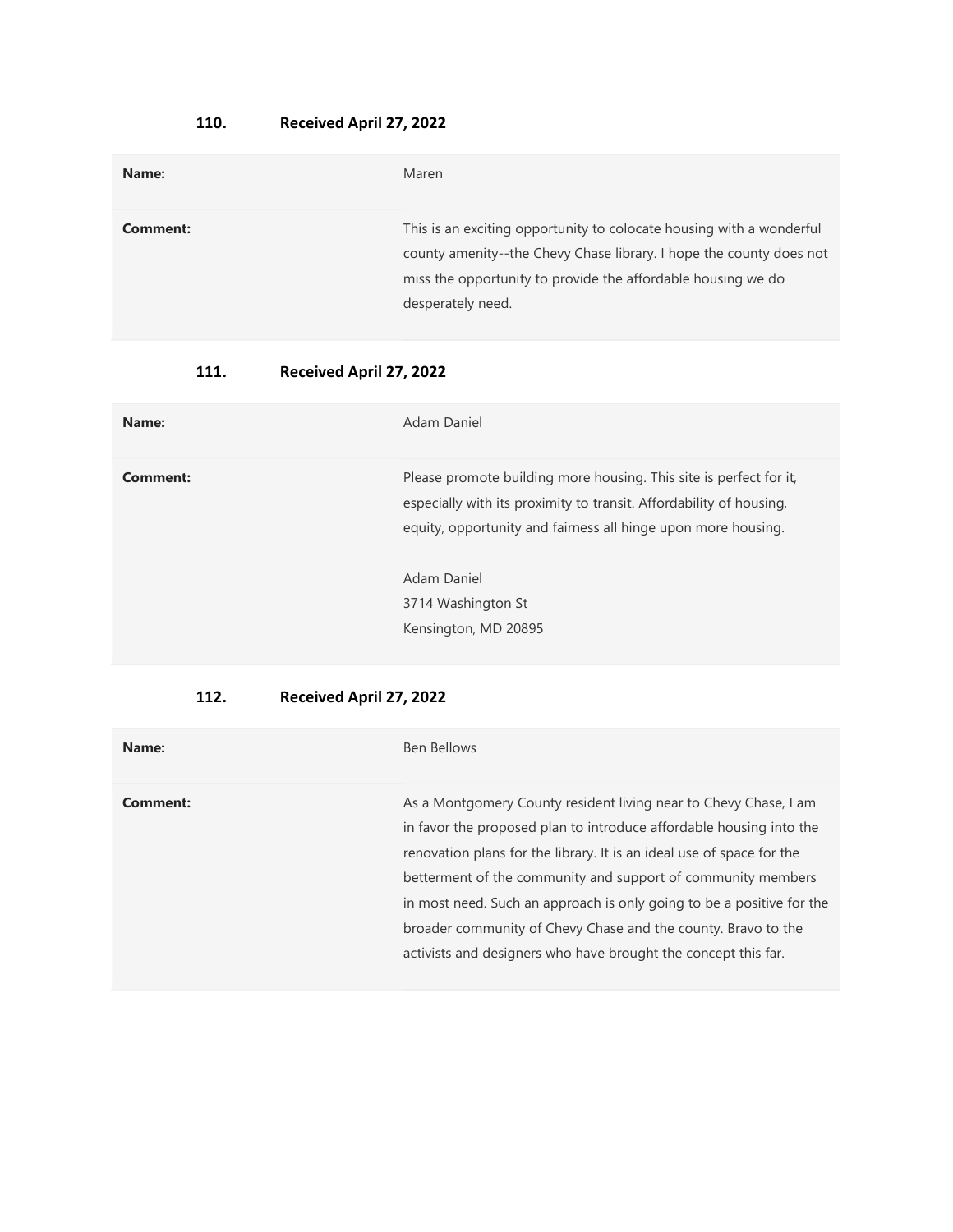# 113. Received April 27, 2022

| Name:    | Ashley Evans Brookshier                                                                                                                                                                                                                            |
|----------|----------------------------------------------------------------------------------------------------------------------------------------------------------------------------------------------------------------------------------------------------|
| Comment: | Dense infill development like the proposal to build housing on top<br>of a new Chevy Chase library is the best way to address our housing<br>shortage and slow climate change. Please don't miss this no-brainer<br>opportunity for our community! |

# 114. Received April 27, 2022

| Name:    | Joshua Klemm                                                                                                                                                                                                                                             |
|----------|----------------------------------------------------------------------------------------------------------------------------------------------------------------------------------------------------------------------------------------------------------|
| Comment: | Our public spaces represent an important opportunity to make<br>important improvements in our county. Please consider the proposal<br>to include affordable housing as part of development of the library.<br>It's to the benefit of all MoCo residents. |

# 115. Received April 27, 2022

| Name:    | Cara Jackson                                                                                                                                                                                                                                                          |
|----------|-----------------------------------------------------------------------------------------------------------------------------------------------------------------------------------------------------------------------------------------------------------------------|
| Comment: | I am in favor of rebuilding Chevy Chase Library as a green building<br>with affordable housing on top. The county needs more affordable<br>housing, and building higher density housing close to transit is an<br>environmentally responsible way to accomplish this. |

| Name:    | Lisa Carlin                                                                                                                                                                                  |
|----------|----------------------------------------------------------------------------------------------------------------------------------------------------------------------------------------------|
| Comment: | I am strongly in favor of the library including affordable housing<br>units. Opportunities for affordable housing like this must be taken if<br>we want to put values of equity into action. |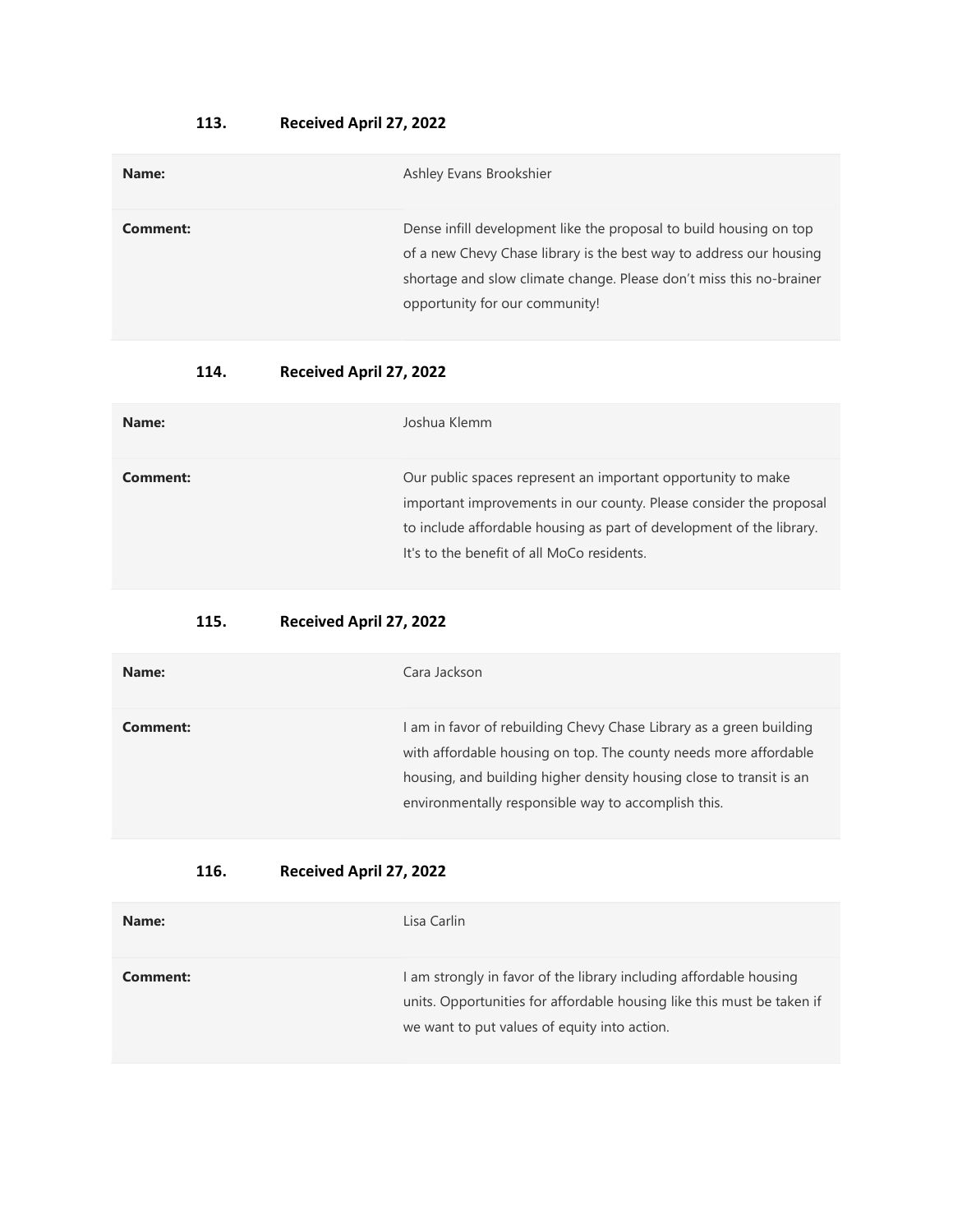#### 117. Received April 28, 2022

| Name:    | Peter Tantisunthorn                                                                                              |
|----------|------------------------------------------------------------------------------------------------------------------|
| Comment: | Please include as much affordable housing as possible in the<br>redevelopment of Chevy Chase library. Thank you. |

## 118. Received April 28, 2022

| Name:    | <b>Emily Tyler</b>                                                                                                                                                                                                                                                                                                                                                                                                                                                                                                                                          |
|----------|-------------------------------------------------------------------------------------------------------------------------------------------------------------------------------------------------------------------------------------------------------------------------------------------------------------------------------------------------------------------------------------------------------------------------------------------------------------------------------------------------------------------------------------------------------------|
| Comment: | As a Montgomery County resident, I am strongly in favor of<br>rebuilding the Chevy Chase Library to be both more environmentally<br>friendly and to include housing on top. I know that there have been<br>voiced concerns about how such a development would detract from<br>the neighborhood, but I think it would make the area more vibrant.<br>And imagine a child whose family perhaps doesn't have a lot of<br>money how world of ideas could be opened to them by living in the<br>same building/block as a library, were such a development built. |

### 119. Received April 28, 2022

Name: Kelly Homer

### Comment:

I am fully for green building for our future. Our number one priority right now should be public safety. We need to look at this for now and for the future. The evidence is clear--we need to make radical changes in order to save what we have. We cannot keep kicking the can down the road--and I get that people don't want it in their neighborhood--but they aren't the only public. They are saying 'not in my backyard' because they haven't had to struggle, and I --as a resident of Montgomery County-- will not stand for this anymore. Wealthy landowners have had a long run in this country and as we are on the brink of ecological collapse, we can no longer let them get what they want. If we want a society worth saving, it can't be for some. It has to be for all of us. We need it green, and we need it affordable. We need to house our elderly--they deserve this. It should no longer be acceptable that we only think of ourselves and our situation--we didn't get here on our own, and we can't block people because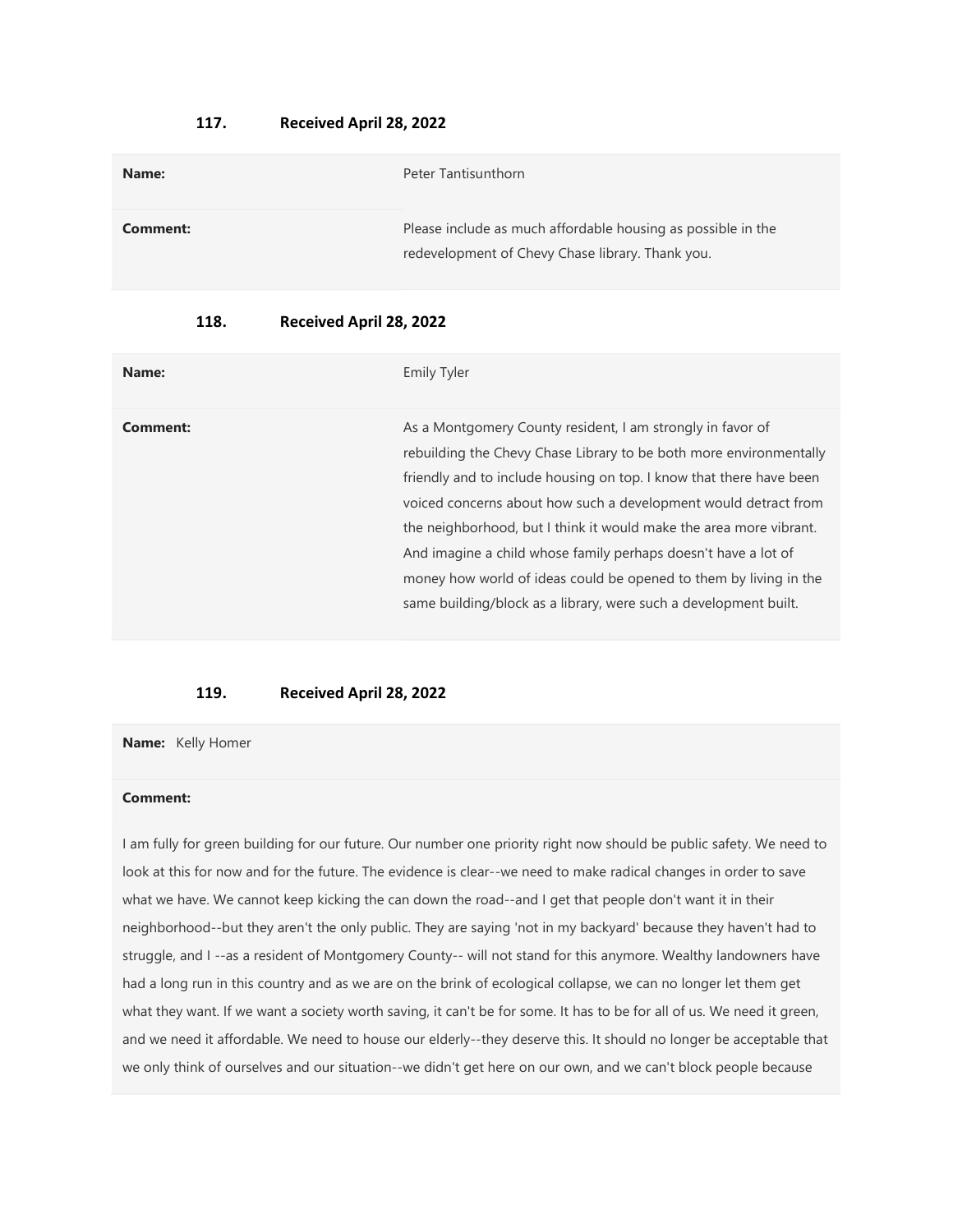they aren't the 'right kind.' And you cannot convince me that anyone who opposes this project is considering anything but themselves and/or their home value. Do not let their -ism (racism, classism, ageism--take your pick) tarnish our society. If they want to live alone, they can exit society. But that is fully alone--not on our roads, not in our schools, not in our libraries--try it alone.

#### 120. Received April 28, 2022

Name: Jordan Day

#### Comment:

I support the redevelopment of the Chevy Chase Library to add badly needed housing to the Connecticut Avenue corridor. This project presents a golden opportunity to leverage a massive transit investment in the Purple Line to provide environmentally friendly, affordable units in a part of the county where they are sorely lacking. There are countless examples of sensitive, well-designed, apartment buildings with libraries inside that the county can draw on to fully realize the potential of this site. A small group of neighborhood residents shouldn't be able to decide who gets to live in their community: please build affordable housing here.

#### 121. Received April 28, 2022

Name: Alice Howard

#### Comment:

This is an opportunity for Montgomery County to maximize land use and provide opportunities for affordable housing along major transportation routes and public transit lines. This corridor of Connecticut Avenue already boasts a large number of mixed use developments, and the provision of affordable housing is, at this point, a necessity. Montgomery County has become prohibitively expensive for so many, especially those who work in service industries, schools, and community resources. Offering a way for them and their families to thrive in Montgomery County benefits all, and combining these housing opportunities with the incredible Montgomery County Public Library system is meaningful start. Speaking as a public librarian, being able to serve those from mixed incomes and different backgrounds is an integral part of librarianship. Having frequented this library as a child, teen, and young adult, I would be thrilled to see the library evolve to serve more than just the homogenous population of upper-middle class individuals it has in past. All benefit from a library, and a library benefits from all.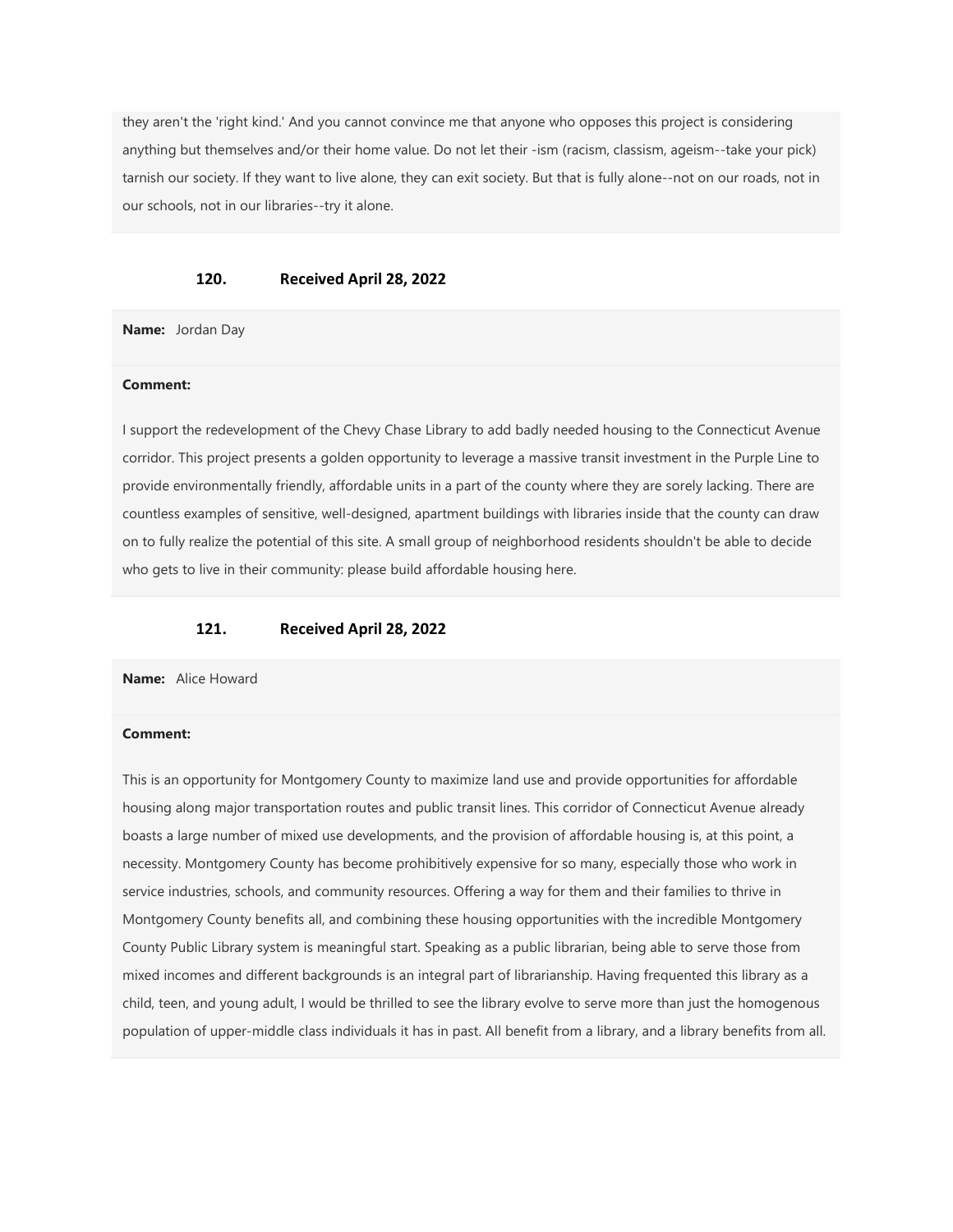# 122. Received April 28, 2022

| Name:    | Tony Camilli                                                                                                                                                                                                                                                                                                                               |
|----------|--------------------------------------------------------------------------------------------------------------------------------------------------------------------------------------------------------------------------------------------------------------------------------------------------------------------------------------------|
| Comment: | There's a huge shortage of affordable housing in the metro DC area,<br>but especially in wealthier enclaves like Chevy Chase.<br>This is not an accident, but, rather, is based on structural racism.<br>Therefore, I support the repurposing of this site into a mixed-income<br>housing project with a ground-floor library replacement. |

# 123. Received April 28, 2022

| Name:    | Sanjida H Rangwala                                               |
|----------|------------------------------------------------------------------|
| Comment: | Please build housing on the Chevy Chase library site! Thank you! |

# 124. Received April 28, 2022

| Name:    | Elizabeth Conklin                                                                                                                                                                                                                                                                                                                                                                                                                                                                                                                    |
|----------|--------------------------------------------------------------------------------------------------------------------------------------------------------------------------------------------------------------------------------------------------------------------------------------------------------------------------------------------------------------------------------------------------------------------------------------------------------------------------------------------------------------------------------------|
| Comment: | Our family have been Montgomery County residents since moving<br>here from Northeastern Pennsylvania in 2003. One of the reasons we<br>chose Montgomery County was the rich diversity of the population<br>and emphasis on progressive planning. I am fully supportive of a<br>plan to leverage public private partnerships to create mixed use<br>housing in conjunction with a library renovation at the Chevy Chase<br>site. Libraries are for all, and an opportunity for housing in this<br>location is much needed. Thank you. |

| Name:    | W Chan                                                                                                                           |
|----------|----------------------------------------------------------------------------------------------------------------------------------|
| Comment: | I strongly support the plan to add affordable housing to the<br>redevelopment of the Chevy Chase Library site. Adding affordable |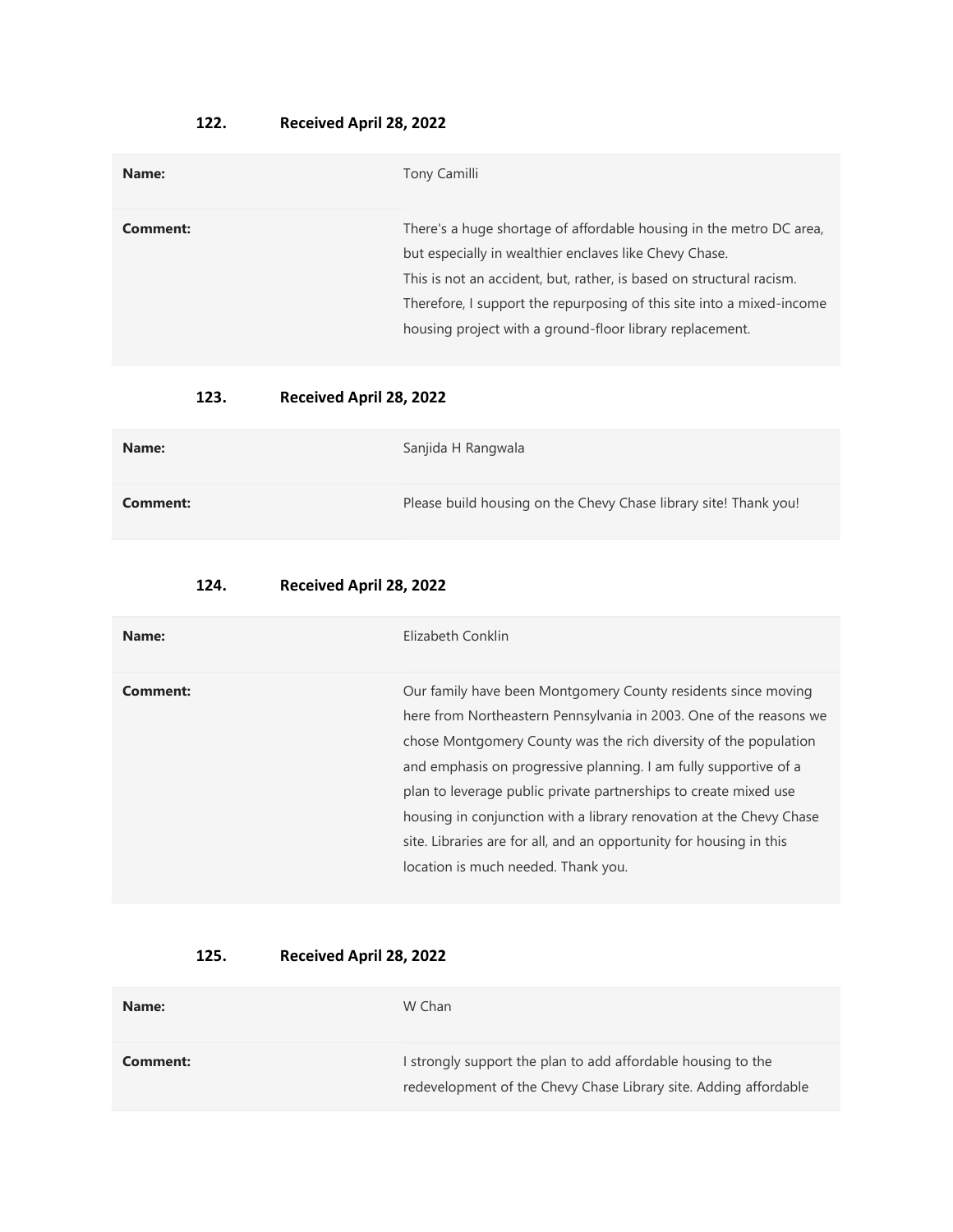housing is essential to keep this part of MoCo vibrant and inclusionary as not everyone can afford a single family home. We need essential workers in Chevy Chase/Bethesda. Single family zoning is exclusionary and anti-equity. A develooer would gladly redevelop the site and include a library along with affordable housing. The District has used this approach to much success.

## 126. Received April 28, 2022

Name: Katherine Lucas McKay

#### Comment:

I strongly support the options for redeveloping the Chevy Chase library that include Affordable Housing. Mixedincome with MPDUs would be better than nothing. However, the County should aim higher. This is a rare and excellent opportunity to deliver on the County's goals of making MoCo more welcoming, affordable, young family friendly, and a good place to for workers. I recommend the County pursue options that include LIHTC financing for deeply affordable units that are 100% ADA accessible. We have not added to the number of those units countywide in years. The project should include housing affordable to people receiving disability benefits, which is well below 50% of area median income. The County should not any pursue the options that don't include housing. This is an exciting opportunity and I hope to see the County make the most of it.

| Name:    | Brian Sperling                                                                                                        |
|----------|-----------------------------------------------------------------------------------------------------------------------|
| Comment: | I fully support redevelopment of this site to incorporate housing,<br>with a strong preference to affordable housing. |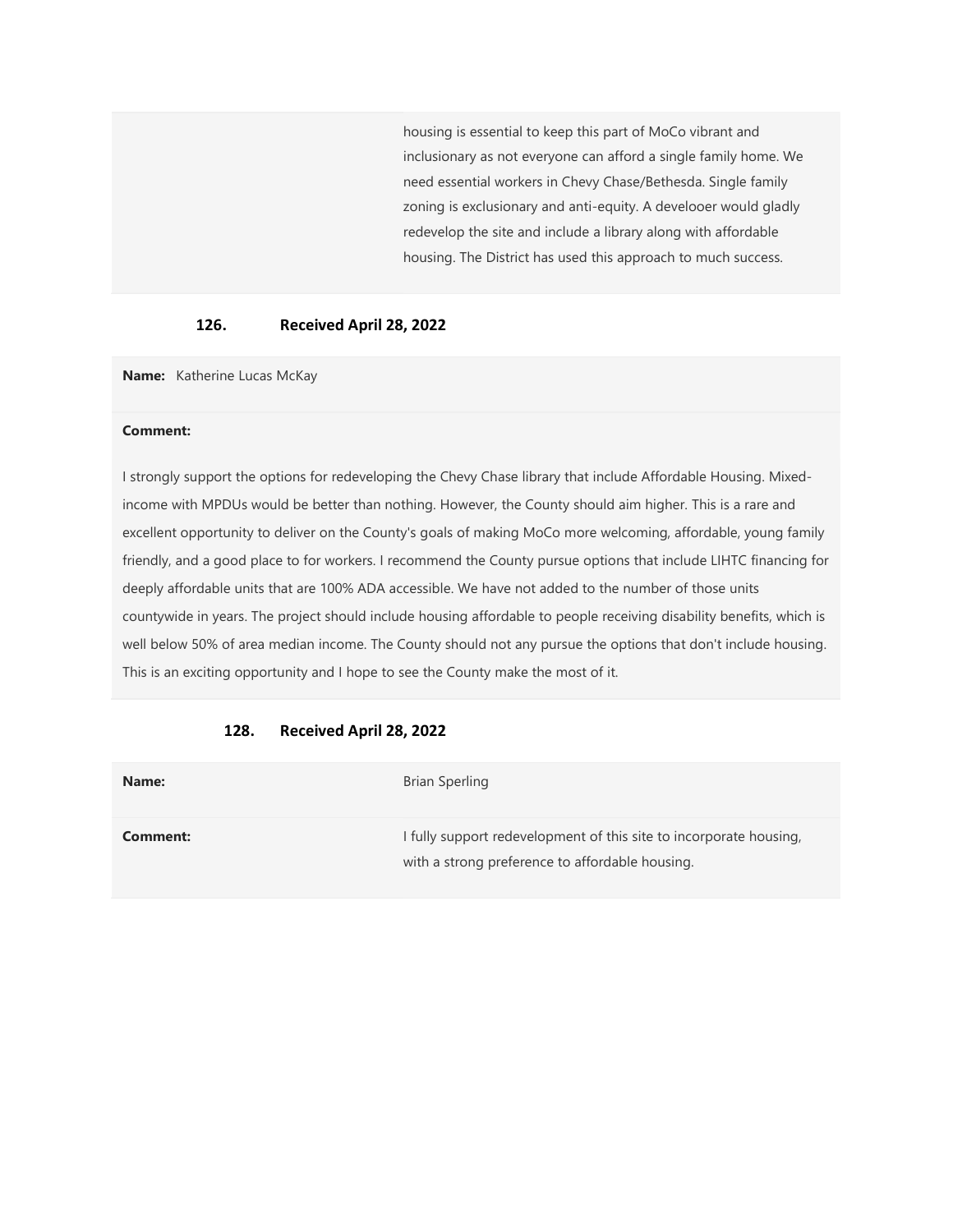# 129. Received April 28, 2022

Name: Susanna Parker

#### Comment:

Affordable housing over the Chevy Chase Library is a great step in reducing the housing crunch here in Montgomery County. The site is located near major job centers in Bethesda, Silver Spring, and Friendship Heights, with access to Metro's Red Line at those same locations. It is also within walking distance of the future Purple Line Station at Chevy Chase Lake, and on several major Metrobus routes including the J line and the L8. Rather than pushing development further out, we should focus on increasing density in walkable and transit-accessible neighborhoods, and Chevy Chase is a great location for such a project.

# 130. Received April 28, 2022

| Name:    | Mary C. Hart                                                                                                                                                                                                                                                                         |
|----------|--------------------------------------------------------------------------------------------------------------------------------------------------------------------------------------------------------------------------------------------------------------------------------------|
| Comment: | Affordable housing that is integrated into all communities is<br>essential. We are losing teachers because they can't afford to live in<br>MoCo. We are more than capable of housing all of us and this<br>project is a small step in the right direction. Please approve this plan. |

#### 131. Received April 28, 2022

| Name:    | Robert Hunter                                                                                                                          |
|----------|----------------------------------------------------------------------------------------------------------------------------------------|
| Comment: | I strongly support renovation of the existing library, and strongly<br>oppose a new public-private, mixed-use development on the site. |

| Name:    | Kelly O'Keefe                                                                                                                                   |
|----------|-------------------------------------------------------------------------------------------------------------------------------------------------|
| Comment: | I am 100 percent in favor of building housing on top of the library,<br>including affordable housing. It is ridiculous that this is even up for |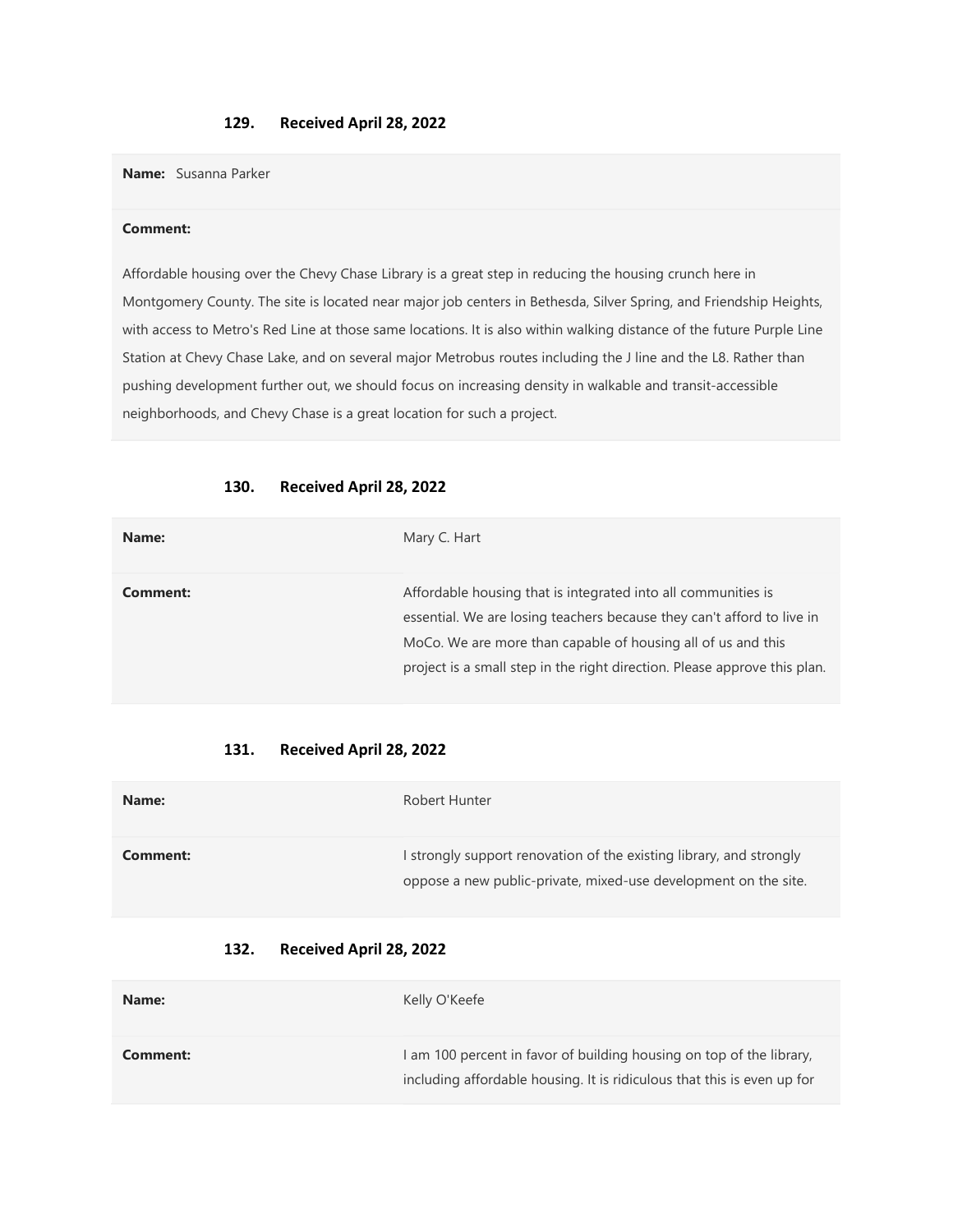discussion.

Where was the protesting when Safeway disappeared and the single family homes went up? I didn't hear any protesting. How on earth is this any different?

#### 133. Received April 28, 2022

| Name:    | Amy Ginsburg                                                                                                                                                                                                                                                         |
|----------|----------------------------------------------------------------------------------------------------------------------------------------------------------------------------------------------------------------------------------------------------------------------|
| Comment: | strongly advocate FOR building affordable housing on top of the<br>Chevy Chase library. This is an outstanding opportunity to offer<br>housing near transit that our low and moderate-income residents<br>can afford. We should not let this opportunity pass us by. |

## 134. Received April 28, 2022

Name: Mandy Katz

### Comment:

I no longer vote in Montgomery County, having moved to D.C. after 15 years there ( in Bethesda), but wanted to weigh in on this debate because so much is wrong with it, with implications going beyond one library or county. Chiefly, the town's input against welcoming new residents argues for limits on public input if it gives greater weight to some voices merely because they already live in neighborhoods slated for change. If Montgomery County, amid a dire housing shortage, aims to promote housing, why should empathy-challenged NIMBYs be able to stand in its way?

I will leave it to others to unravel the conflicting arguments here about density ("too much traffic" but also "we like the big surface-level parking lot"). Chevy Chase is also where we saw a local country club determinedly fight the incursion of a \*bike path\* across its property. Have these anti-traffic activists supported public transit lately or taken an interest in how people get around beyond advocating for speed bumps on their blocks?

Then there's the insistence that MCPS can't handle the strain of new students, even though student populations fluctuate widely over time. How many of those making that argument even have children in the schools? How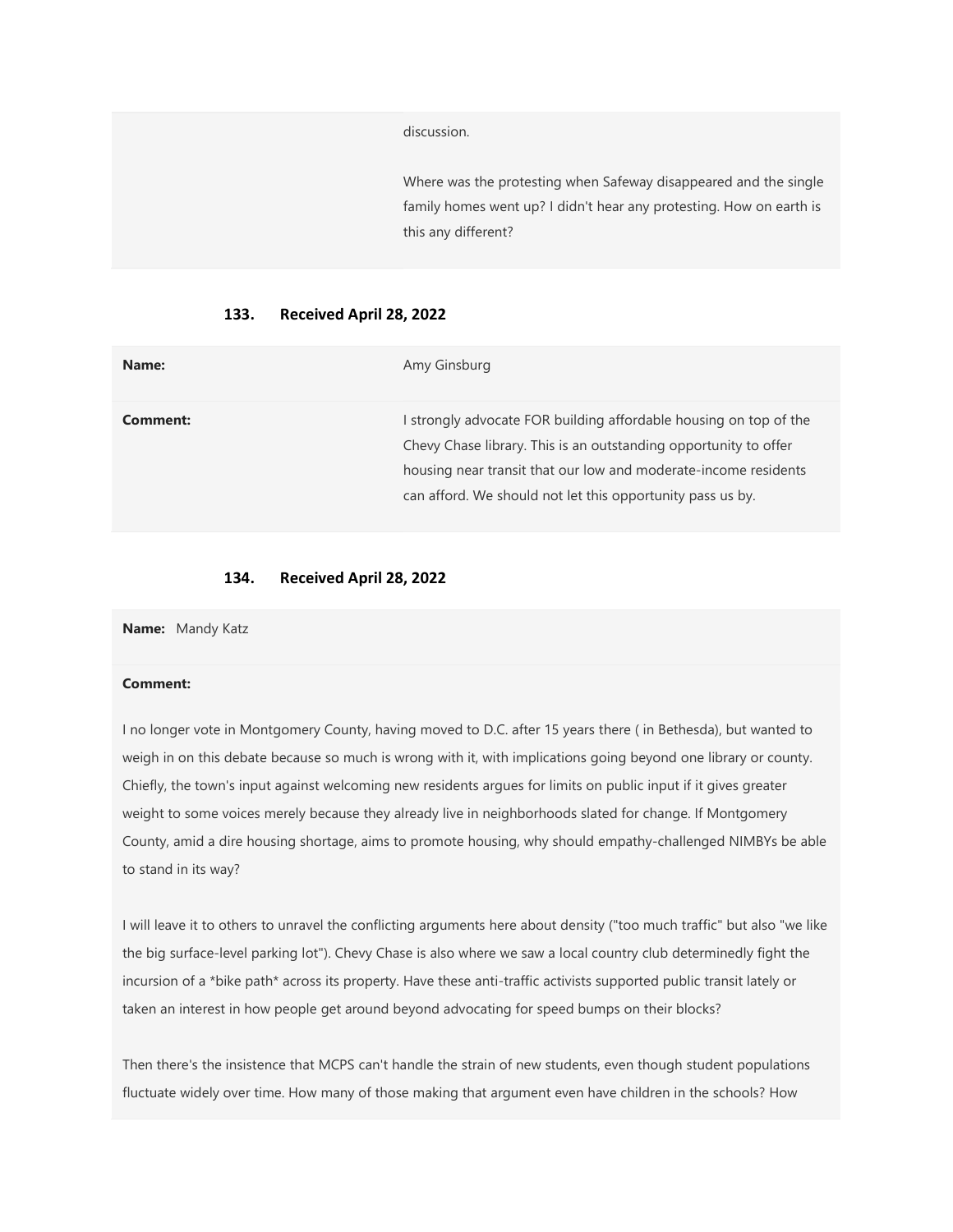many voted for more generous school budgets?

Deferring to those who say, "this is our town and we like it as it is (so keep others out)" never should be and never was a rational or just way to allocate public land. The tenor and content of opposition to housing (and, god forbid, renters) in this project harkens back to darker times in MoCo and, specifically, Chevy Chase. Let's not forget that Chevy Chase (A) was built by \*private\* "developers" of the sort disparaged by this project's critics; and (B) those developers sold only to White people and required "covenants" against future sales to Black people or Jews – restrictions that lasted for decades. It's time for Chevy Chase to enter the latter 20th century, at least, if not the 21st.

#### 135. Received April 28, 2022

Name: John Wilson

### Comment:

The Committee on the Future of the Chevy Chase Library writes, "Beyond the additional housing being developed now and in the future within the Town Center, it is difficult to understand why more housing would be needed outside the Town

Center."

This is because the Committee hasn't thought about the needs of the many people who are being forced to look for housing far from their jobs in or near the urban area of Montgomery County. It has thought very hard about the preferences of existing Chevy Chase residents. If the Committee members give some thought to the matter, surely they'll come to understand why more housing is needed throughout the urban areas of Montgomery County.

Then it just becomes a question of "Where?" and not one of a failure to understand.

| Name:    | Mary Beth Hastings                                                                                                                      |
|----------|-----------------------------------------------------------------------------------------------------------------------------------------|
| Comment: | I hope that the development of this site will include affordable<br>housing. There's an incredible need in our county for more housing, |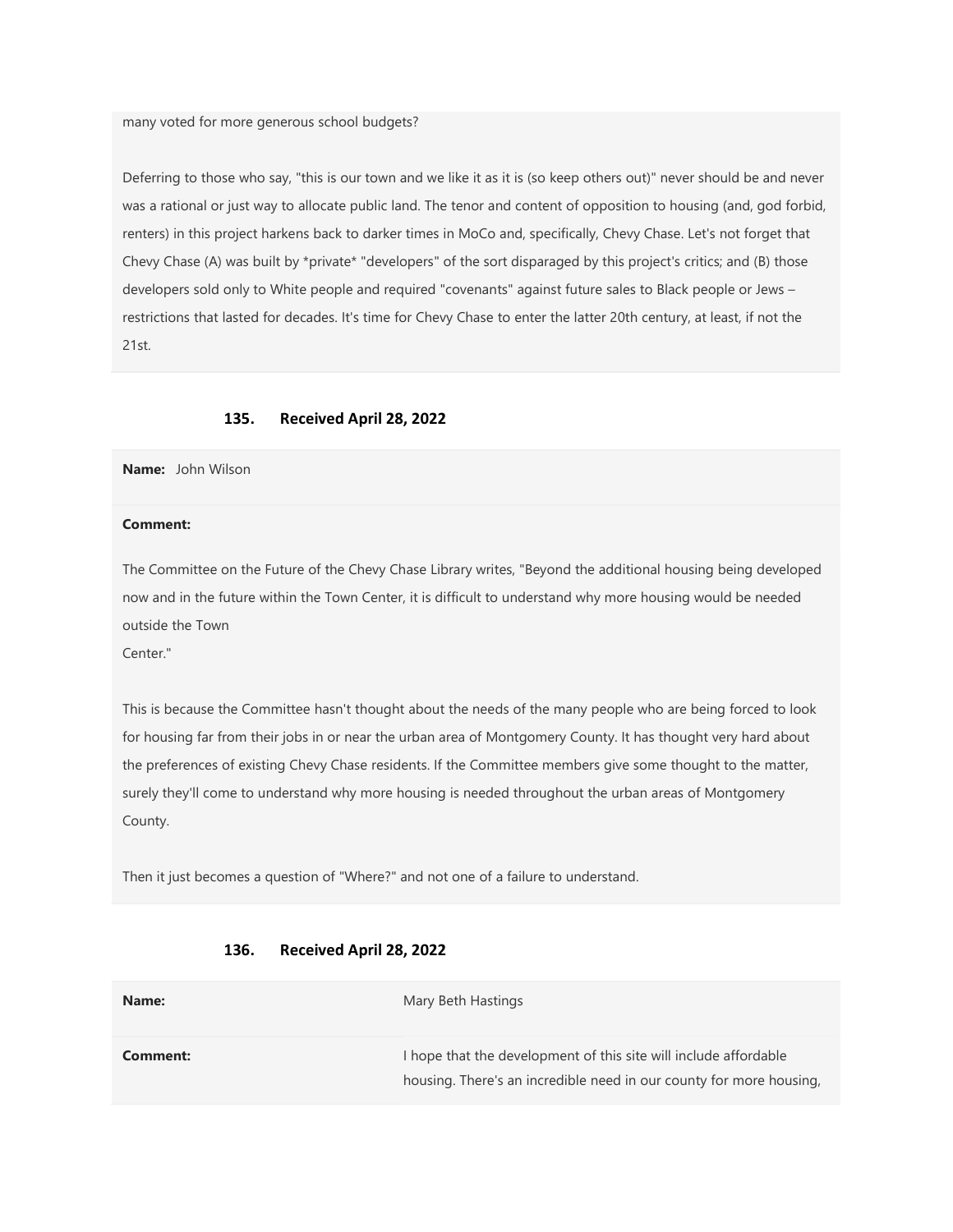especially for lower and middle income families and individuals. It's important that we have infill development for housing, close to public transportation and services like this would be. Thanks so much!

### 137. Received April 28, 2022

Name: Tony Byrne

## Comment:

Thank you for this opportunity to comment. I am a 24-year County resident.

I have watched the County struggle to place affordable housing next to jobs and transit. We have four affordable housing sites underway in SS and two in Bethesda, but none in Chevy Chase. I note that CC is increasingly building senior-living apartments (good!). Where will the people live who work in those facilities? Likely farther out, putting even more traffic pressure on Connecticut Avenue.

The MoCo I know and love has tried to share burdens and opportunities -- within schools, transit, commerce, and other domains -- and this should be no different.

Please move forward with affordable housing -- and market-rate housing as possible in this location.

Best wishes!

#### 138. Received April 28, 2022

Name: Kelly Doordan

#### Comment:

I support building a new green building with residential housing on top at Montgomery County's Chevy Chase Library site. I hope we won't miss this opportunity for the county to help provide much-needed housing that is also near public transit and trail options. These kinds of projects (increasing density near transit and increasing housing of all types) support the county's climate, livability, and equity goals. Building housing near transit is a way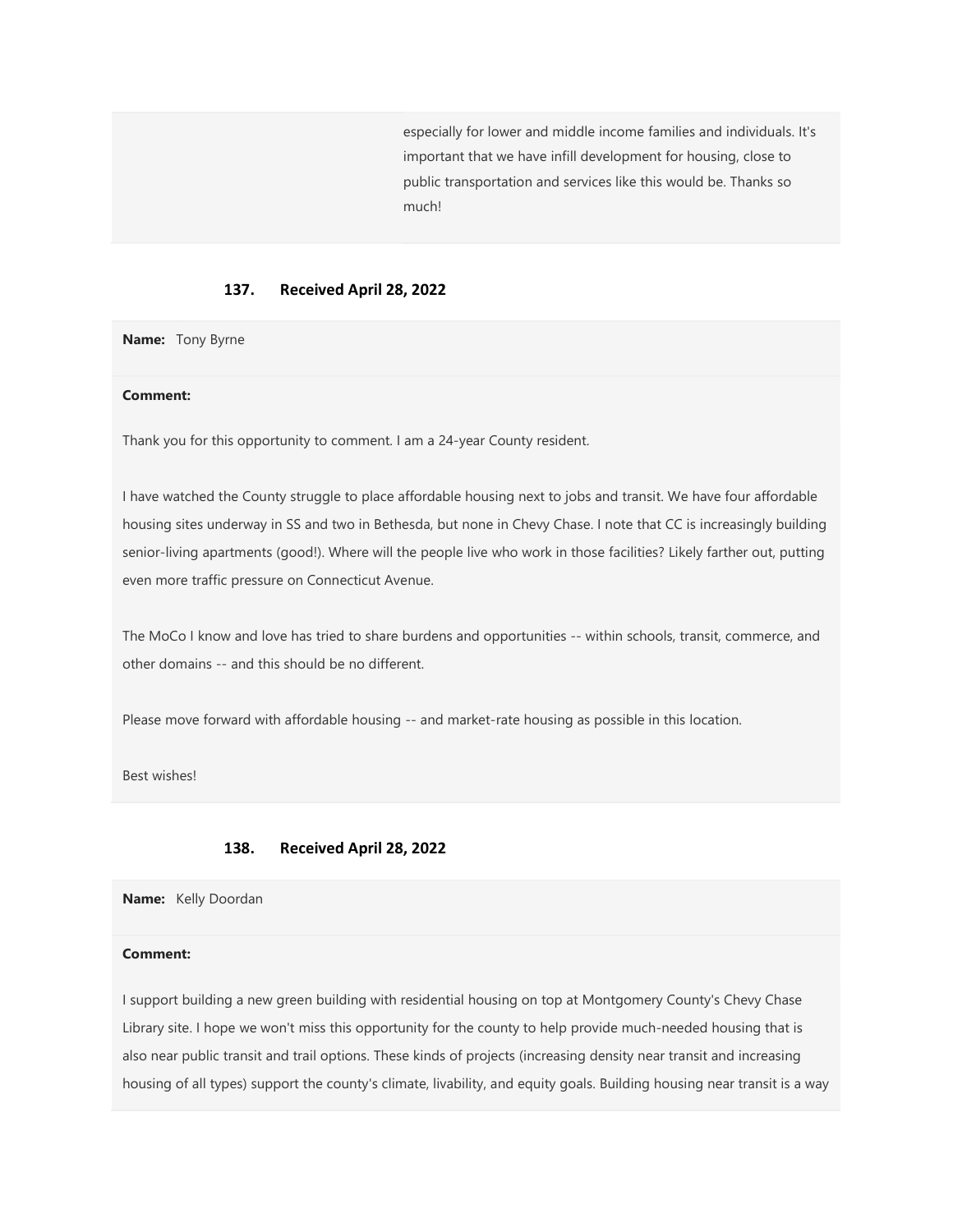to reduce road congestion and increase accessibility of community facilities to people without cars. Incorporating mixed housing types and affordable housing into this county library project can leverage the significant capital investment into broader community benefits.

#### 139. Received April 28, 2022

Name: Jacob Allen Barker

#### Comment:

We need to do everything in our power to dramatically increase the housing stock inside the beltway and reduce and/or eliminate car usage within the beltway. Actually building a new library with as many stories of housing as is allowed (and hopefully more than is allowed) is the only right thing to do. Comments about increased traffic are a farce because of the insane proximity to the purple line with connects future residents to four different metro rail lines and the plethora of bus options. Car at not needed within the beltway, and continuing to making building decision around car dependency is literally killing constituents, whether or not they realize it.

| Name:    | Padraic Renaghan                                                                                                                                                                                                                                                                                                                                 |
|----------|--------------------------------------------------------------------------------------------------------------------------------------------------------------------------------------------------------------------------------------------------------------------------------------------------------------------------------------------------|
| Comment: | encourage the building of dense, mixed-income, and affordable<br>housing along with the library at this site.<br>Note I am a nearby resident (Village of North Chevy Chase) and<br>strongly in favor of the purple line, the residential and retail around<br>the purple line and Chevy Chase Lakes, as well as the same at the<br>library site. |

| Name:    | Nicole Van Houten                                                                                                                                                                                         |
|----------|-----------------------------------------------------------------------------------------------------------------------------------------------------------------------------------------------------------|
| Comment: | The county should redevelop the library with housing for the<br>following reasons: housing affordability, density close to transit,<br>housing close to jobs, environmental concerns and equity. This can |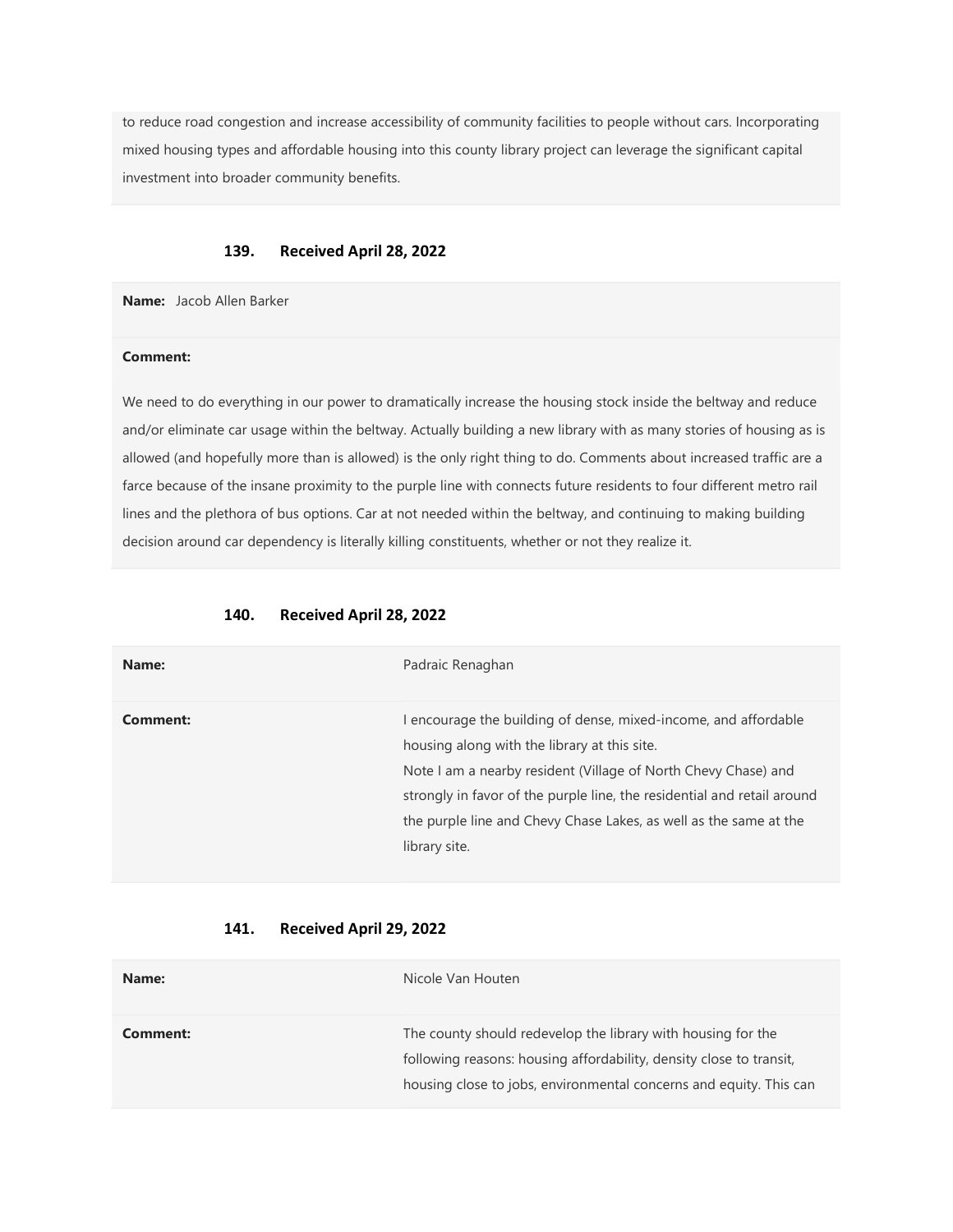be the first such project to inspire many more similar public private partnerships with long term benefits.

# 142. Received April 29, 2022

| Name:    | Michael Smith                                                                                                                                                                                                                                                                                                                                                 |
|----------|---------------------------------------------------------------------------------------------------------------------------------------------------------------------------------------------------------------------------------------------------------------------------------------------------------------------------------------------------------------|
| Comment: | The best way to alleviate the traffic in this area -- meaning NWDC<br>and lower MOCO -- is to build more housing closer in. Please use<br>this opportunity to add affordable housing to do so. In addition to<br>being better for the whole community, it will be better for the libary<br>system as a whole to bring more people closer to better libraries. |

## 143. Received April 30, 2022

Name: Leslie Jarvis

#### Comment:

I was born in Montgomery County, grew up in Bethesda, work for the county government, and live in Chevy Chase within walking distance of the library in a home I purchased over 25 years ago. I fully support redeveloping the Chevy Chase Library to include more affordable housing. The history of the deliberate exclusion of Black and Brown people from this community is shameful and that history still reverberates to the present day. It is way past time for all of us to take steps to right those past wrongs. What better way than to use public land for the public good? Building affordable housing next to an excellent public transit infrastructure makes perfect sense and I do not believe it will negatively impact traffic in the region. We need more housing next to public transportation, not less. YES IN MY BACKYARD!

#### 144. Received April 30, 2022

| Name:    | Barbara Weiss                                                                                                                             |
|----------|-------------------------------------------------------------------------------------------------------------------------------------------|
| Comment: | I support including housing as part of the Chevy Chase Library<br>project. This location is a great opportunity to increase and diversify |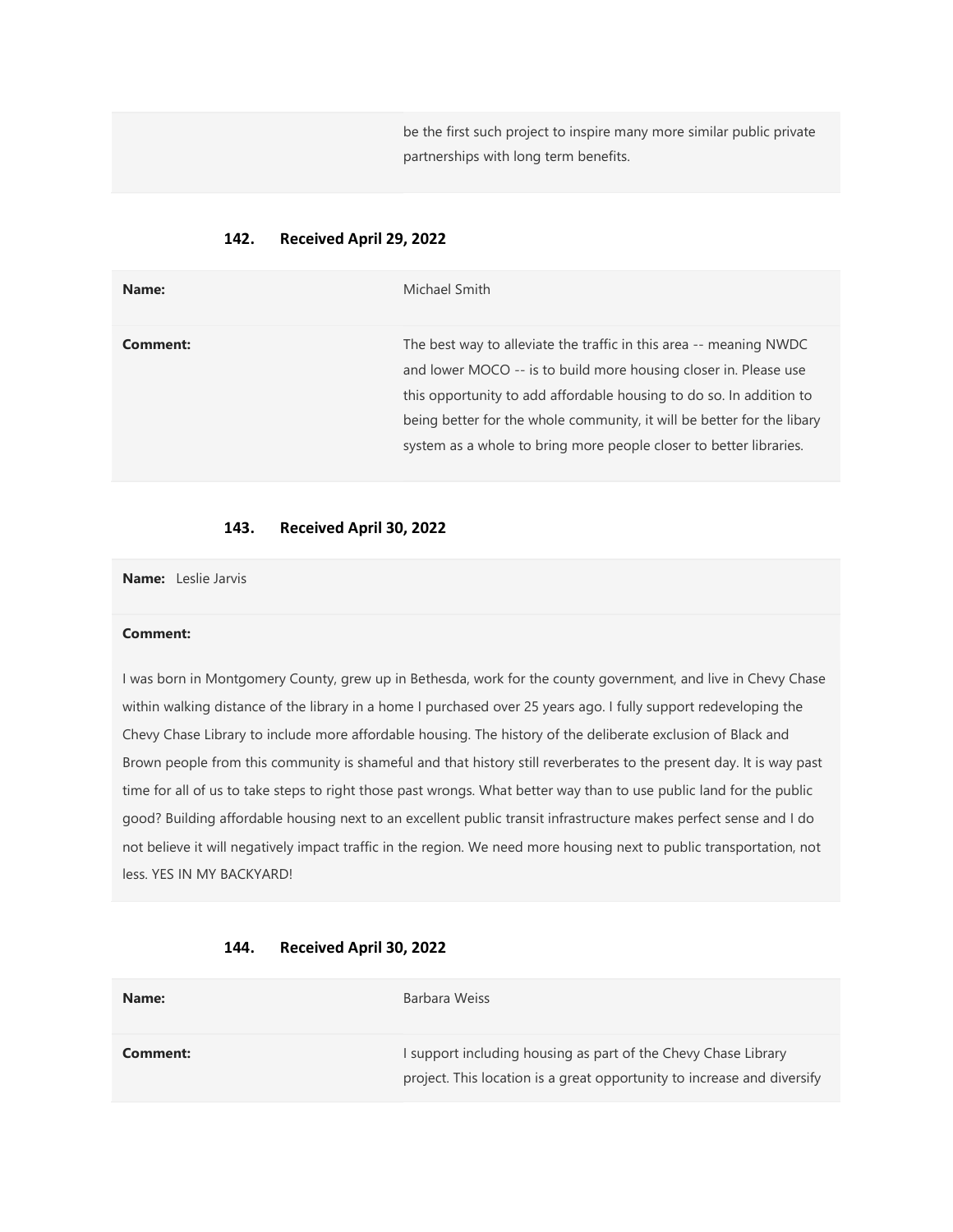Montgomery county's housing options that are accessible to public transportation.

| Name:           | Joshua White                                                                                                                                                                                                                                                                                                                                                                                                                                                                                                            |
|-----------------|-------------------------------------------------------------------------------------------------------------------------------------------------------------------------------------------------------------------------------------------------------------------------------------------------------------------------------------------------------------------------------------------------------------------------------------------------------------------------------------------------------------------------|
| <b>Comment:</b> | Good Afternoon,                                                                                                                                                                                                                                                                                                                                                                                                                                                                                                         |
|                 | I am writing in support of adding affordable housing to the Chevy<br>Chase Library Project. Chevy Chase has a history of exclusivity and<br>(frankly) segregation. It has become unimaginably unattainable for<br>even "middle class" individuals to attain housing here. A similar<br>project, the Silver Spring library, was able to do this successfully.<br>Simply put, public land should be used for the public good. As such,<br>I ask that you consider adding affordable housing to this important<br>project. |
|                 | Thank you,<br>Josh White                                                                                                                                                                                                                                                                                                                                                                                                                                                                                                |

# 145. Received May 2, 2022

| 146. | Received May 9, 2022 |  |  |
|------|----------------------|--|--|
|------|----------------------|--|--|

| Name:    | Donald L. Horowitz                                                                                                                                                                                                                                                                                                                                                            |
|----------|-------------------------------------------------------------------------------------------------------------------------------------------------------------------------------------------------------------------------------------------------------------------------------------------------------------------------------------------------------------------------------|
| Comment: | The library site is not large enough to accommodate the<br>library and housing above it. The parking lot is not large<br>enough, so parking would need to go underground. To<br>finance that with subsidized housing would require multiple<br>stories, not the modest structure that has been discussed.<br>Conn. Ave. is already far overburdened with traffic and will get |
|          | worse when all the Chevy Chase Lake development is<br>occupied. Follow the residents' clearly stated wishes, and                                                                                                                                                                                                                                                              |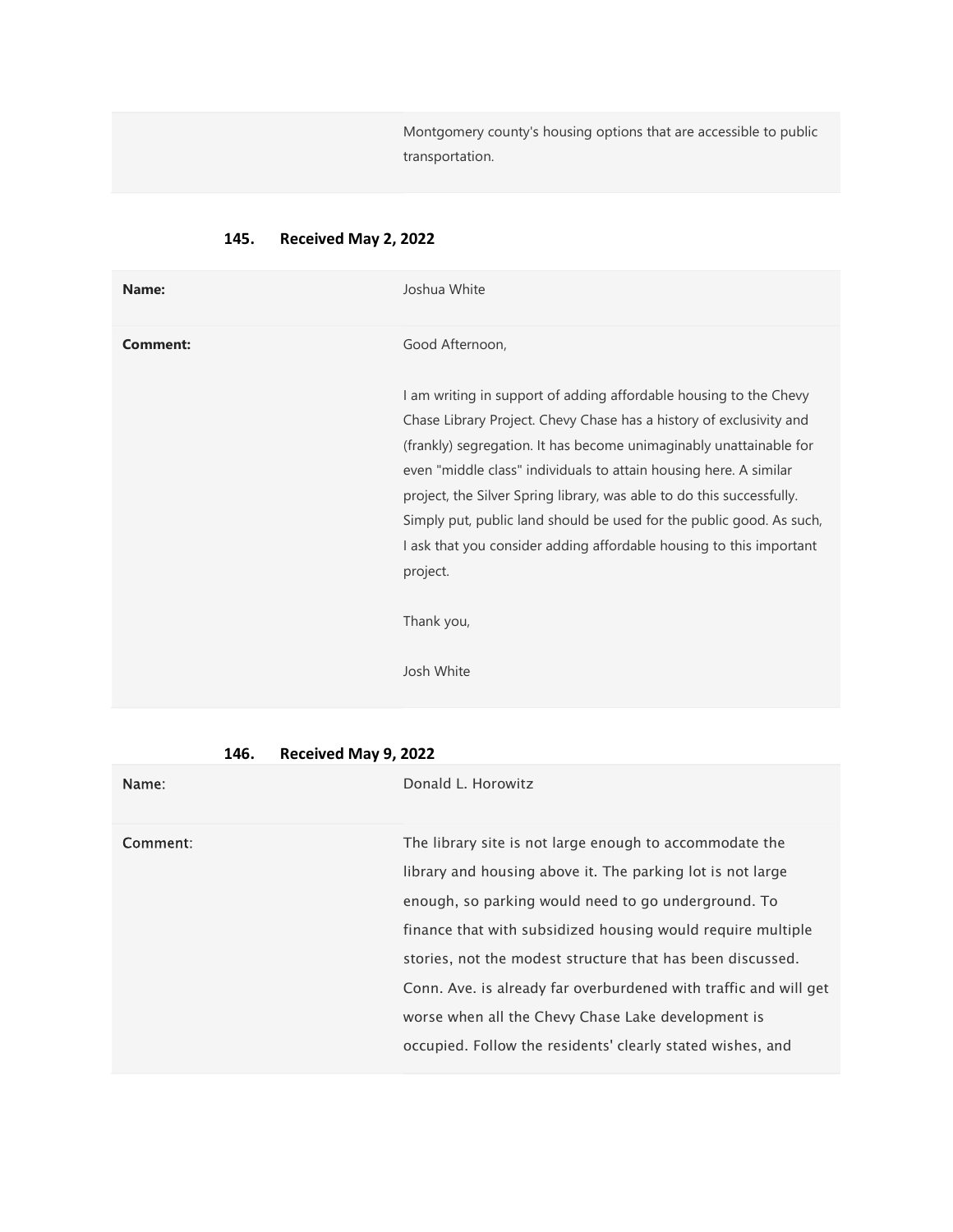don't taint yourself with developer-inspired demands from non-resident activist groups!

### 147. Received May 11, 2022

Name: Suzanne Nash

### Comment:

I am writing to support the redevelopment of Chevy Chase Library with mixed-income housing. The library is surrounded by multiple dwelling buildings housing residents in condominiums. It's on a busy location — directly on Connecticut Avenue — where single family homes are not built.

It would function much like the Upstairs apartments in downtown Bethesda that make a lovely addition to the community. It's walkable to the coming shopping district on Connecticut Ave and easy access to public transportation, including the Purple Line, a must have for many apartment residents.

The apartments behind the shopping area on Chevy Chase Lake would never be built today under the reasons given by those opposed to this opportunity.

Having that site contain only a library is a foolish waste of space and resources for the county. I'm the daughter & granddaughter of librarians. Libraries serve as important community centers and having residents with direct access to the services provided means it will become the best version the library can aspire to instead of a place people only access by driving over to it occasionally.

The design could be such that the library is emphasized by one entrance and a separate section of the building for the residential entrance.

Look at how the Rockville Library is in the center of the bustling community and the energy it enjoys from the surrounding people.